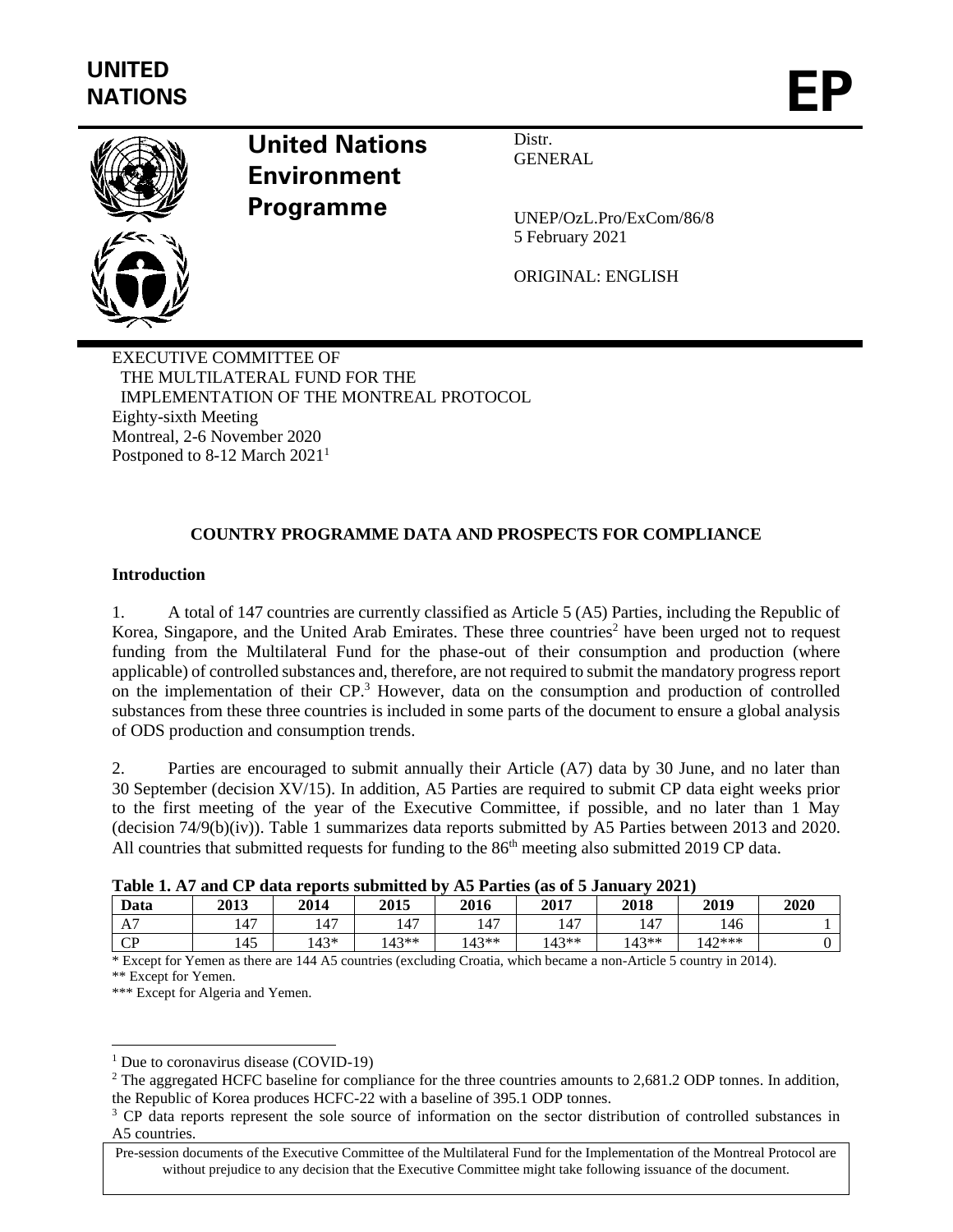#### Scope of the document

- 3. This document consists of the following four parts:
	- Part I: Status of and prospects for compliance of A5 countries: This section presents a summary of the status of licensing and quota systems, and the results of the analysis of the status of compliance with the final phase-out of CFC, halon, carbon tetrachloride (CTC), methyl bromide (MB) and methyl chloroform (TCA), and the 2013 freeze and the 10 per cent reduction of HCFCs by 2015, in the consumption and production sectors. It assumes that the latest consumption reported under A7 or CP data reports has taken into account the phase-out from completed projects.<sup>4</sup> This section also provides data on HFC under A7 or CP data reports
	- Part II: A5 countries subject to decisions on compliance by the Parties
	- Part III: Data on the implementation of CPs for  $HCFCs<sup>5</sup>$  and  $HFCs<sup>6</sup>$  Regarding  $HCFCs$ , this section presents an analysis on the data contained in CP data reports, including HCFC production versus consumption, sector distribution of HCFCs, prices of controlled substances and alternative substances, and issues related to CP reports. Regarding HFCs, this section presents an analysis on consumption data contained in the 2019 CP data reports
	- Part IV: Section B1 of the revised format for CP data reports (decision 84/7(d)): This section presents the format for data reporting on manufacturing of blends containing Annex F substances
- 4. This document also includes the following four annexes:
	- Annex I: MB consumption for quarantine and pre-shipment (QPS) applications
	- Annex II: HCFC analysis
	- Annex III: HFC data (measured in  $CO<sub>2</sub>$ -equivalent)
	- Annex IV: Revised Section B1 for country programme data reporting

#### **PART I: STATUS OF AND PROSPECTS FOR COMPLIANCE OF A5 COUNTRIES**

#### **Licensing and quota systems**

5. All A5 countries have established licensing systems pursuant to Article 4B of the Montreal Protocol, and had confirmed that an enforceable national system capable of ensuring the country's compliance with the Montreal Protocol HCFC phase-out schedule is in place. Twenty-five

<sup>&</sup>lt;sup>4</sup> As at December 2019, completed projects had phased out 285,052 ODP tonnes of consumption and 204,189 ODP tonnes of production. The completed projects were valued at US \$2.86 billion out of an approved total of approximately US \$3.37 billion.

<sup>&</sup>lt;sup>5</sup>The Executive Committee requested the Secretariat to assess the HCFC compliance requirements for all A5 countries in the document Status reports and compliance, to serve as a guide for preparation of the business plan of the Multilateral Fund (decision 67/6(c)).

<sup>&</sup>lt;sup>6</sup> At its 84<sup>th</sup> meeting, the Executive Committee *inter alia* approved the revised CP data report format to include Annex F substances noting that the revised format would be used starting in 2020 for 2019 CP data reporting (decision  $84/7(c)$ ).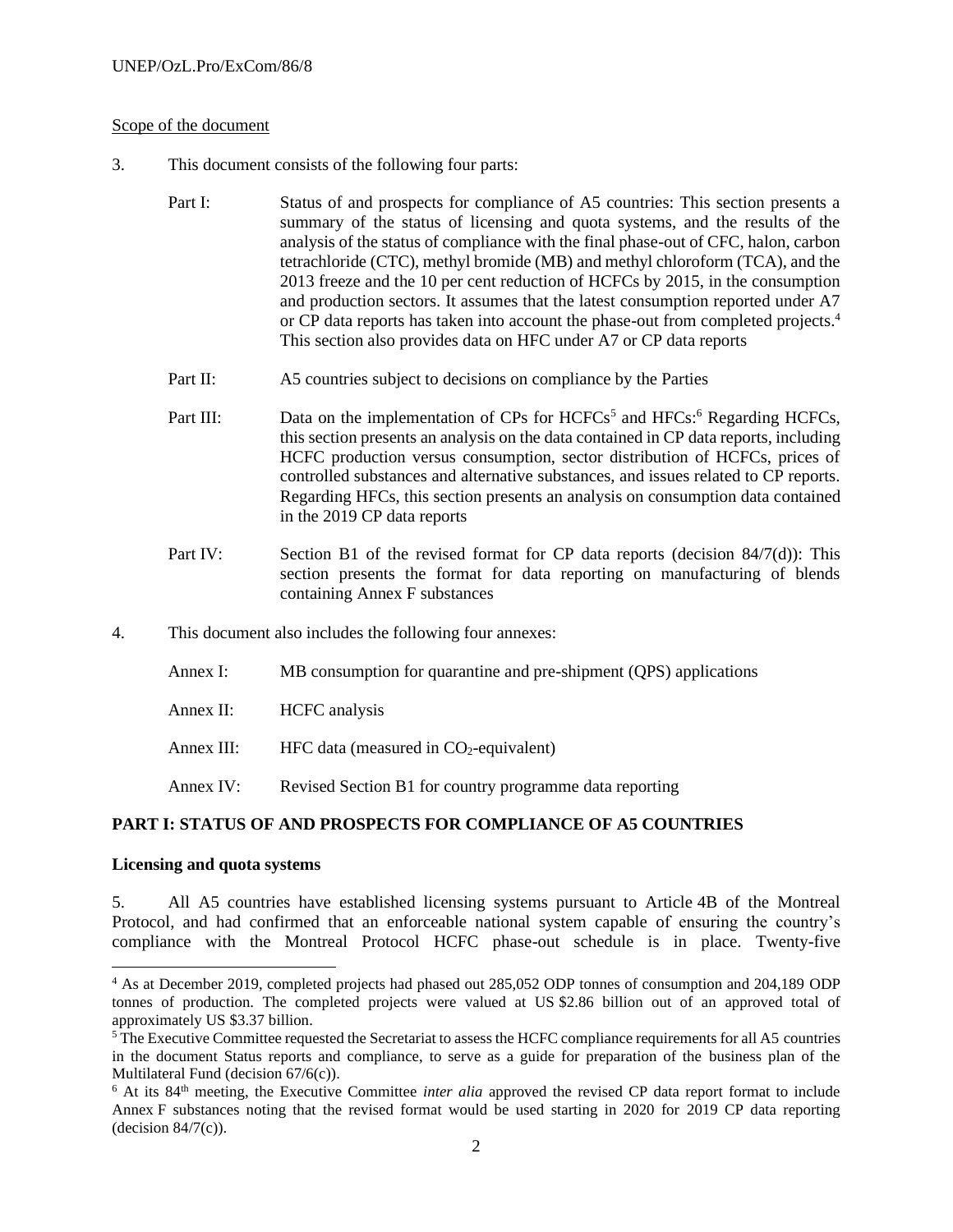(14 low-volume-consuming (LVC) and 11 non-LVC countries) of the 75 countries that have ratified Kigali Amendment have established a HFC licensing system.

#### **Production and consumption**

6. The complete phase-out of production and consumption of CFC, halon, CTC for all A5 countries occurred on 1 January 2010, except for CFC consumption in metered-dose inhalers and CTC consumption in laboratory and analytical-use. The complete phase-out of production and consumption of MB and TCA occurred on 1 January 2015, except for those countries where critical uses for MB were approved by the Parties. Therefore, Annex C Group I (HCFCs) substances and Annex F (for those A5 countries that had ratified the Kigali Amendment) are the only substances under the Montreal Protocol where consumption and production is still allowed.

#### Production sector

7. MB is produced in one A5 country (China).<sup>7</sup> An MB production closure phase-out plan was approved providing for the country to produce at levels lower than those allowed under the Montreal Protocol.<sup>8</sup> In 2019, zero ODP tonnes of MB were produced.

8. There are seven A5 countries that produced HCFCs. The levels of the three main HCFCs produced (i.e., HCFC-22, HCFC-141b, HCFC-142b) are shown in Table 2. The aggregated latest production for controlled uses was 30.4 per cent below the aggregated production baseline.

| Party                 | 2012     | 2013     | 2014     | 2015     | 2016     | 2017     | 2018     | 2019             | <b>Baseline</b>    |
|-----------------------|----------|----------|----------|----------|----------|----------|----------|------------------|--------------------|
| <b>HCFC-22</b>        |          |          |          |          |          |          |          |                  |                    |
| Argentina             | 230.5    | 107.3    | 125.7    | 134.5    | 95.8     | 100.3    | 65.6     | 88.3             | 224.6              |
| China                 | 20,050.1 | 15,866.9 | 16,497.0 | 13,391.0 | 14,086.3 | 13,445.7 | 13,636.4 |                  | 13,598.2 29,122.0* |
| Democratic People's   | 28.7     | 31.8     | 28.9     | 27.4     | 24.8     | 24.8     | 24.8     | 27.0             | 27.6               |
| Republic of Korea     |          |          |          |          |          |          |          |                  |                    |
| India                 | 1,565.4  | 1,352.1  | 1,465.7  | 1,727.6  | 1,665.5  | 1,789.5  | 1,908.0  | 1,933.1          | 2,399.5            |
| Mexico                | 298.3    | 317.1    | 223.5    | 160.9    | 166.8    | 190.1    | 183.8    | 134.8            | 697.0              |
| Republic of Korea     | 306.7    | 357.6    | 364.7    | 348.9    | 240.3    | 305.6    | 289.9    | 271.5            | 395.1              |
| Venezuela (Bolivarian | 160.3    | 121.2    | 86.1     | 37.2     | 14.3     | 15.0     | 1.9      | 0.0 <sub>l</sub> | 123.1              |
| Republic of)          |          |          |          |          |          |          |          |                  |                    |
| Total HCFC-22         | 22,639.9 | 18,153.9 | 18,791.7 | 15,827.6 | 16,293.8 | 15,871.0 | 16,110.3 | 16,052.9         | 32.988.9           |
| <b>HCFC-141b</b>      |          |          |          |          |          |          |          |                  |                    |
| China                 | 12,884.4 | 9,583.6  | 9.560.2  | 7.246.5  | 7,278.2  | 7.076.8  | 6,321.1  | 6,101.6          | $\ast$             |
| <b>HCFC-142b</b>      |          |          |          |          |          |          |          |                  |                    |
| China                 | 1.440.4  | 1.102.0  | 1,076.8  | 1,224.3  | 1,110.5  | 1,115.5  | 756.3    | 816.0            | $\ast$             |
| Total                 | 36,964.7 | 28,839.6 | 29,428.6 | 24,298.3 | 24,682.5 | 24,063.3 | 23,187.8 | 22,970.4         | 32,988.9           |

**Table 2. Production for controlled uses of the three main HCFCs (A7, ODP tonnes)**

\* The HCFC production baseline is 29,122 ODP tonnes and includes all HCFCs produced by China, mainly HCFC-22, HCFC-141b and HCFC-142b, and to a lesser extent HCFC-123 and HCFC-124.

9. An HCFC production phase-out management plan (HPPMP) was approved for one country (China).<sup>9</sup> One A5 country has reported HCFC production above the 2015 Montreal Protocol compliance target in 2019 (the Democratic People's Republic of Korea); therefore, the country is in non-compliance

<sup>7</sup> The Democratic People's Republic of Korea reported production of MB only in 1991 and 1995.

<sup>8</sup> Decision 47/54. The Agreement between the Government of China and the Executive Committee allows for the production of MB for QPS applications, feedstock and critical uses approved by the Parties. A progress report on the implementation of the China MB production sector has been submitted to the  $86<sup>th</sup>$  meeting (UNEP/OzL.Pro/ExCom/86/21/Add.1)

<sup>9</sup> UNEP/OzL.Pro/ExCom/68/SGP-InS/2 and Add.1. A revised proposal for stage II of the HPPMP for China has been submitted to the  $86<sup>th</sup>$  meeting, in line with decision  $84/69$ (b).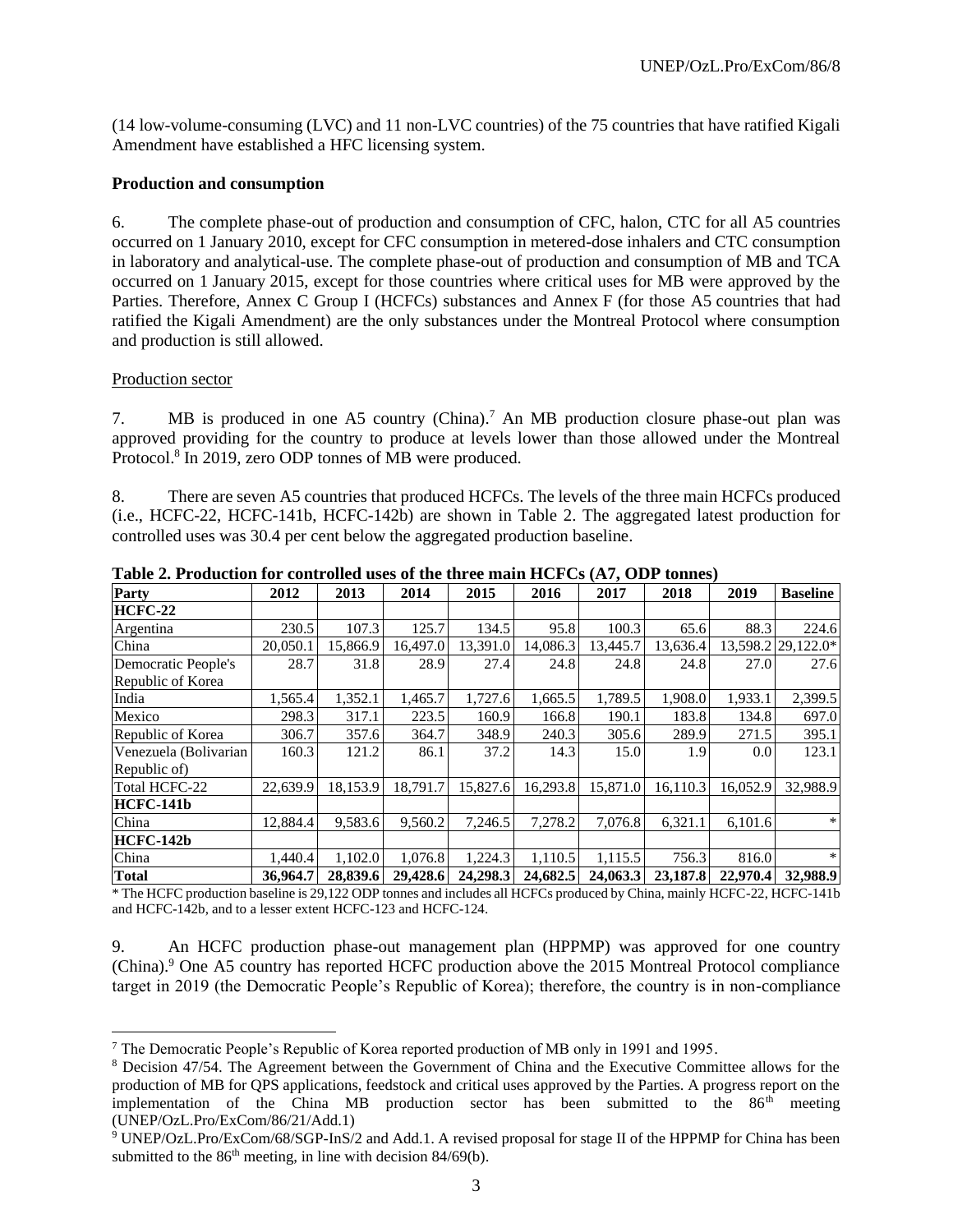with the 10 per cent reduction target.<sup>10</sup> Funding has not been approved for the HCFC production sector for this country.

#### Consumption sector

# *CFC, halon, CTC, MB and TCA*

10. All A5 countries have reported zero consumption of CFC, halon and TCA in 2019.

11. Only one A5 country (China) has reported CTC consumption in 2019 for laboratory and analytical-use of 156.70 ODP tonnes which was above the 2010 Montreal Protocol compliance target. The Parties have extended the global laboratory and analytical-use exemption until 31 December 2021 (decision XXVI/5).

12. Only two A5 countries<sup>11</sup> have reported MB consumption in 2019 which was above the 2015 Montreal Protocol compliance target, as shown in Table 3. The Parties approved consumption of MB for critical uses for all of these countries.

#### **Table 3. MB consumption reported by A5 countries (ODP tonnes)**

| Country                | <b>Source</b> | <b>Year of latest</b><br>consumption | <b>Baseline</b> | Latest<br>consumption |  |
|------------------------|---------------|--------------------------------------|-----------------|-----------------------|--|
| Argentina <sup>*</sup> |               | 2019                                 |                 | 24.7                  |  |
| South Africa**         |               | 2019                                 | 602.            | 24.6                  |  |
| .<br>.                 | ---------     | .                                    | _______<br>.    |                       |  |

**\*** Allowable level of consumption of 24.79 ODP tonnes for 2019 per decision XXX/9.

**\*\*** Allowable level of consumption of 24.60 ODP tonnes for 2019 per decision XXX/9.

13. Forty-one A5 countries reported MB consumption and two A5 countries reported MB production for QPS applications under A7 data, as shown in Annex I to the present document. The consumption for these countries is not eligible for funding.

#### *HCFC consumption*

14. A total of 147 A5 countries have an established HCFC baseline for compliance, with an aggregated latest consumption level of 22,901.9 ODP tonnes (360,936 mt), as shown in Table 4. The three main HCFCs are: HCFC-22 (70.1 per cent of the total consumption measured in ODP tonnes), HCFC-141b (26.3 per cent) and HCFC-142b (3.4 per cent).

|                 |                      |                   | .                    |                   |                   |
|-----------------|----------------------|-------------------|----------------------|-------------------|-------------------|
| <b>HCFC</b>     | <b>Baseline</b>      |                   | Consumption*         |                   | % of total        |
|                 | <b>Metric tonnes</b> | <b>ODP</b> tonnes | <b>Metric tonnes</b> | <b>ODP</b> tonnes | <b>ODP</b> tonnes |
| <b>HCFC-123</b> | 2,337.0              | 46.7              | 1.919.1              | 38.4              | 0.2               |
| <b>HCFC-124</b> | 1.270.7              | 28.0              | 440.4                | 9.7               | 0.0               |
| HCFC-141b       | 107,871.6            | 11,865.9          | 54,776.9             | 6,025.5           | 26.3              |
| HCFC-142b       | 33,195.5             | 2,157.7           | 11,947.2             | 776.6             | 3.4               |
| HCFC-22         | 394,654.7            | 21,706.0          | 291,786.8            | 16,048.3          | 70.1              |
| <b>HCFC-225</b> | 30.4                 | 2.1               | 38.8                 | 2.7               | 0.0               |
| HCFC-225ca      | 70.0                 | 1.8               | 12.2                 | 0.3               | 0.0               |

**Table 4. Baseline and latest HCFC consumption data by type of HCFC (A7 data)**

<sup>10</sup> Decision XXXII/6.

<sup>&</sup>lt;sup>11</sup> A total of 100 A5 countries received financial assistance from the Multilateral Fund to phase out consumption and production (two countries) of MB.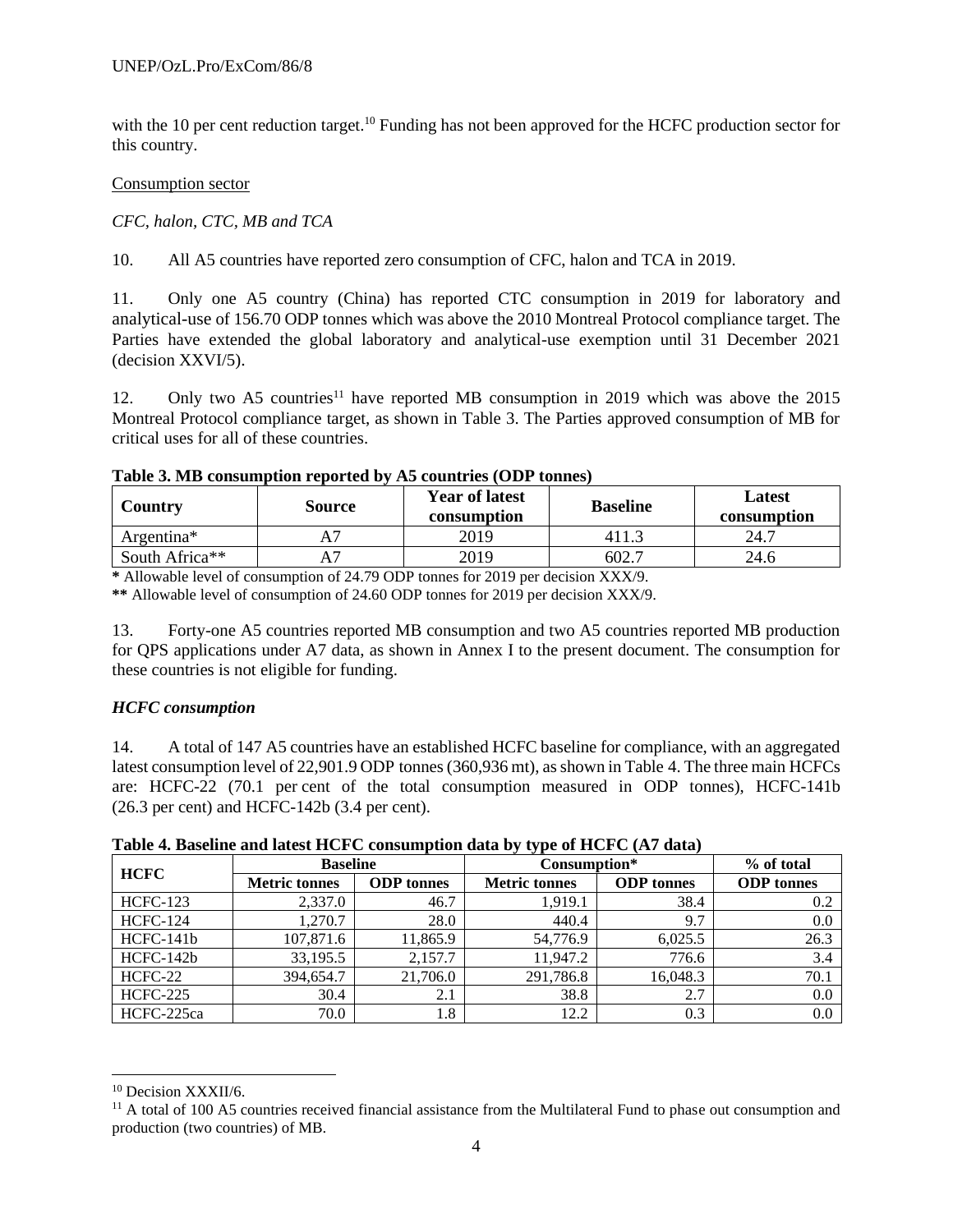| <b>HCFC</b>  | <b>Baseline</b>      |                   | Consumption*         | % of total        |                   |
|--------------|----------------------|-------------------|----------------------|-------------------|-------------------|
|              | <b>Metric tonnes</b> | <b>ODP</b> tonnes | <b>Metric tonnes</b> | <b>ODP</b> tonnes | <b>ODP</b> tonnes |
| $HCFC-225ch$ | 20.9                 | 0.7               | .4.6                 |                   |                   |
| <b>Total</b> | 539,450.8            | 35,808.9          | 360,936.0            | 22,901.9          | 100.0             |

\* Including Republic of Korea (1,310.5 ODP tonnes), Singapore (58.0 ODP tonnes) and the United Arab Emirates (475.3 ODP tonnes).

15. Only one A5 country has reported HCFC consumption above the 2015 Montreal Protocol compliance target in 2019 (the Democratic People's Republic of Korea).<sup>12</sup> This country is in non-compliance with the 10 per cent reduction target. UNIDO submitted a progress report on the implementation of stage I of the HCFC phase-out management plan (HPMP) for the Democratic People's Republic of Korea at the  $85<sup>th</sup>$  meeting.<sup>13</sup>

#### *HCFC phase-out management plans*

16. All 145 countries have received financial assistance for the preparation of project proposals to phase out HCFCs. As a result, the Executive Committee has approved stage I of HPMPs for 145 countries, <sup>14</sup> stage II for 73 countries and stage III for three countries, at a total value of US \$1.12 billion (approved in principle) of which US \$899.96 million has been disbursed to address compliance with the Montreal Protocol control levels as follows:

- (a) One non-LVC country (Qatar) to address compliance up to 2015. This country has submitted a request for stage II at the  $86<sup>th</sup>$  meeting;<sup>15</sup> it is in compliance with the Montreal Protocol;
- (b) Sixty-three countries (37 LVC and 26 non-LVC countries), to address compliance up to 2020;
- (c) Twenty-seven countries to address compliance up to 2025; and
- (d) Fifty countries (Bhutan, Botswana, Brunei Darussalam, Cambodia, the Cook Islands, Costa Rica, Cuba, the Dominican Republic, Croatia,<sup>16</sup> Ecuador, Eswatini (the Kingdom of), the Gambia, Guatemala, Guyana, Honduras, Jamaica, Kenya, Kiribati, Kyrgyzstan, the Lao People's Democratic Republic, Malawi, Maldives, the Marshall Islands, Mauritius, Micronesia (Federated States of), Mongolia, Montenegro, Namibia, Nauru, Nepal, Nicaragua, Niue, Palau, Panama, Papua New Guinea, Rwanda, Saint Vincent and the Grenadines, Samoa, Seychelles, Solomon Islands, Sri Lanka, Tonga, Trinidad and Tobago, Turkey, Tuvalu, Uganda, Uruguay, Vanuatu, Zambia and Zimbabwe), to completely phase out HCFCs between 2020 and 2035.

17. Annex II to the present document includes an analysis of the latest reported HCFC consumption data and control measures addressed by approved HPMPs.

<sup>&</sup>lt;sup>12</sup> Decision XXXII/6.

<sup>&</sup>lt;sup>13</sup> The progress report is included in the Reports on projects with specific reporting requirements (UNEP/OzL.Pro/ExCom/86/21) and will be considered at the postponed 86th meeting in line with the procedures for holding the 85<sup>th</sup> and 86<sup>th</sup> meetings.

<sup>&</sup>lt;sup>14</sup> For various reasons, stage I of the HPMPs for three countries (Antigua and Barbuda, the Central African Republic, and Yemen) were cancelled at the  $82<sup>nd</sup>$  meeting and Saudi Arabia was cancelled at the  $86<sup>th</sup>$  meeting.

<sup>15</sup> UNEP/OzL.Pro/ExCom/86/70

<sup>&</sup>lt;sup>16</sup> Croatia became a non-Article 5 country in 2014, and completely phased out HCFCs by 2015.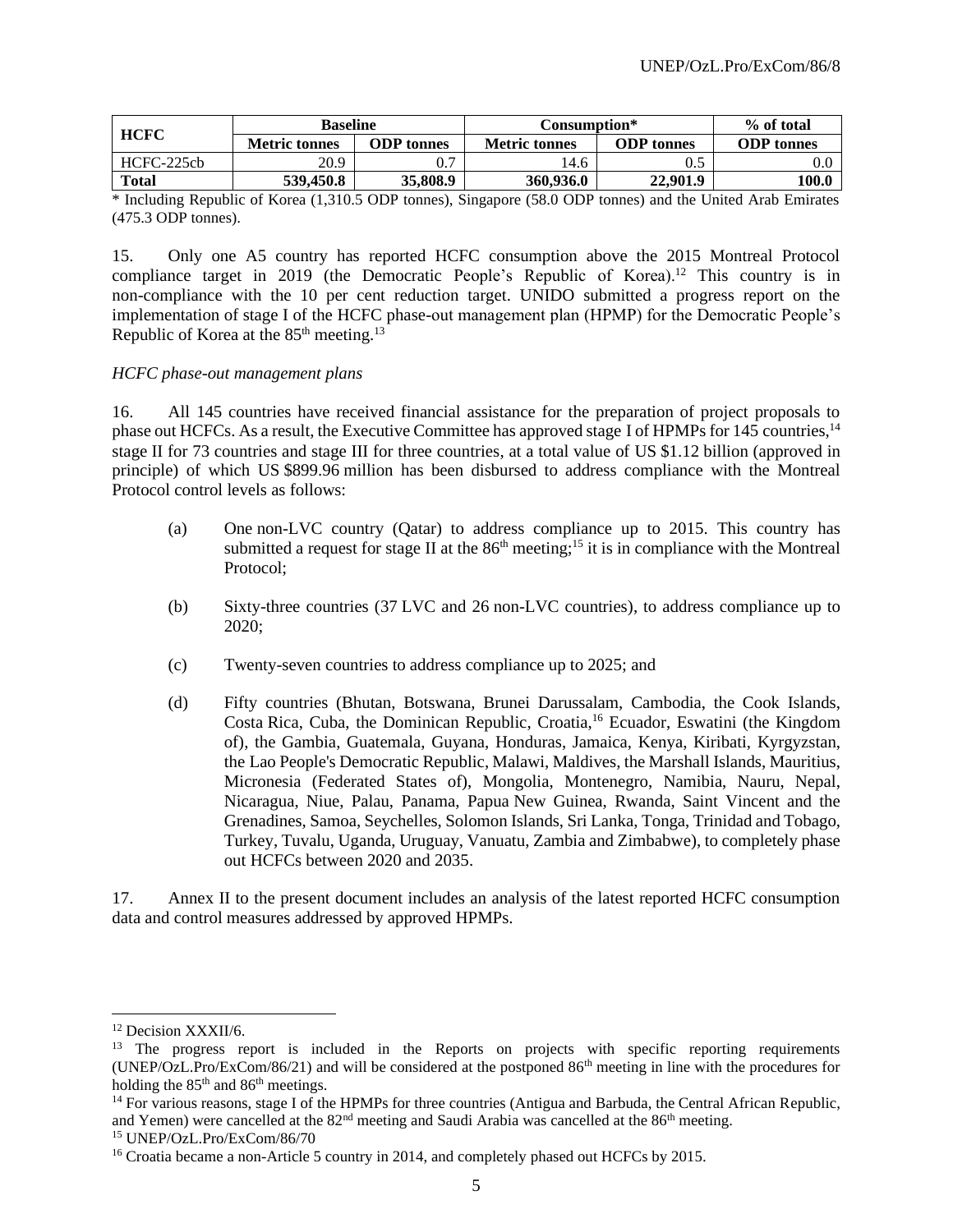# *Remaining HCFC consumption*

18. Implementation of approved stages I, II and III of the HPMPs will result in the phase-out of approximately 71 per cent of the starting point for aggregate reduction of HCFC consumption and 86 per cent of the consumption of HCFC-141b contained in imported pre-blended polyols. Table 5 shows the aggregate remaining HCFC consumption<sup>17</sup> by type of HCFC in A5 countries that are receiving assistance from the Fund.

| <b>HCFC</b>          | <b>Baseline</b> | <b>Starting point</b> | Approved  | <b>Remaining</b> | % of approved |
|----------------------|-----------------|-----------------------|-----------|------------------|---------------|
| <b>HCFC-123</b>      | 31.90           | 30.25                 | 8.91      | 21.04            | 29.5          |
| <b>HCFC-124</b>      | 26.42           | 26.10                 | 2.22      | 23.88            | 8.5           |
| <b>HCFC-141</b>      | 0.94            | 0.94                  | 0.94      | 0.00             | 100.0         |
| HCFC-141b            | 10,668.24       | 10,676.36             | 10,473.88 | 202.48           | 98.1          |
| HCFC-142b            | 2,000.80        | 2,016.90              | 1,376.68  | 640.22           | 68.3          |
| HCFC-21              | 0.74            | 0.74                  | 0.74      | 0.00             | 100.0         |
| HCFC-22              | 20,424.65       | 19,851.51             | 11,385.78 | 8,282.73         | 57.4          |
| <b>HCFC-225</b>      | 2.82            | 2.82                  | 1.13      | 1.69             | 40.1          |
| HCFC-225ca           | 0.42            | 0.42                  | 0.00      | 0.42             | 0.0           |
| HCFC-225cb           | 0.68            | 0.68                  | 0.00      | 0.68             | 0.0           |
| <b>Total</b>         | 33,157.61       | 32,606.72             | 23,250.28 | 9,173.14         | 71.3          |
| $HCFC-141b$ polyol** | 0.00            | 657.20                | 561.97    | 91.99            | 85.5          |

| Table 5. Total remaining HCFC consumption by substance (ODP tonnes)* |  |
|----------------------------------------------------------------------|--|
|----------------------------------------------------------------------|--|

\* As of the intersessional approval process for the 86 th meeting.

\*\* HCFC-141b contained in imported pre-blended polyols.

#### *HFC consumption*

19. Of the 147 Article 5 countries, 92 countries have reported HFC data in 2018 for 2019. Sixty-three of the 92 countries have ratified the Kigali Amendment. Annex III to the present document includes information on the latest reported HFC consumption data (measured in  $CO<sub>2</sub>$ -equivalent) for these 92 countries.

# **PART II: A5 COUNTRIES SUBJECT TO DECISIONS ON COMPLIANCE**

20. At their Thirty-Second Meeting, the Parties found one Article 5 country (the Democratic People's Republic of Korea)<sup>18</sup> in non-compliance with its obligations under the Montreal Protocol.

# **PART III: DATA ON THE IMPLEMENTATION OF CPs FOR HCFCs AND HFCs**

#### **HCFC data**

#### **HCFC production versus consumption**

21. Since 2011, the reported levels of the three main HCFCs produced in A5 countries have been above the levels of consumption except for HCFC-142b in 2011, as shown in Table 6.

 $17$  The remaining HCFC consumption eligible for funding depends on the starting point for aggregate reductions in HCFC consumption selected by each Article 5 country in their HPMP.

<sup>18</sup> Decision XXXII/6.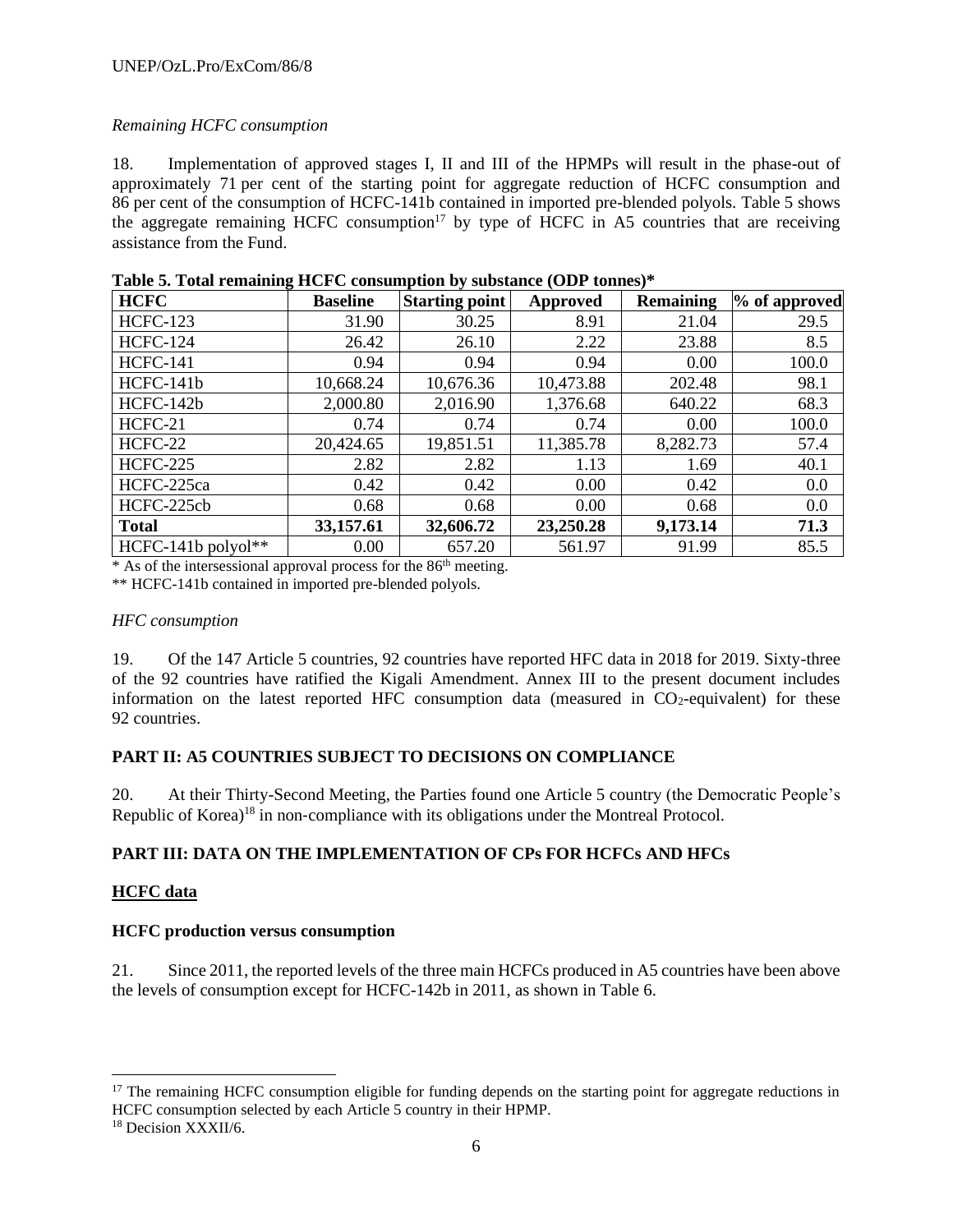| <b>HCFC</b>                     | 2011     | 2012     | 2013     | 2014     | 2015     | 2016     | 2017     | 2018     | 2019     |  |  |  |
|---------------------------------|----------|----------|----------|----------|----------|----------|----------|----------|----------|--|--|--|
| <b>Production</b>               |          |          |          |          |          |          |          |          |          |  |  |  |
| HCFC-22                         | 21,665.7 | 23,552.4 | 18,769.0 | 20,266.4 | 16,782.6 | 16,191.2 | 15,725.9 | 16,061.3 | 15,959.3 |  |  |  |
| $HCFC-141b$                     | 12,311.5 | 12,884.4 | 9.583.6  | 9,560.2  | 7,246.5  | 7,278.2  | 7,076.8  | 6,321.1  | 6,101.6  |  |  |  |
| $HCFC-142b$                     | 1,759.8  | 1,440.4  | 1,102.0  | 1,076.8  | 1,224.3  | 1,110.5  | 1,115.5  | 756.3    | 816.0    |  |  |  |
| <b>Consumption</b>              |          |          |          |          |          |          |          |          |          |  |  |  |
| HCFC-22                         | 19,847.6 | 22,581.7 | 17,817.0 | 17,486.6 | 15,191.4 | 15,404.5 | 15,092.1 | 15,102.9 | 14,803.9 |  |  |  |
| $HCFC-141b$                     | 11.978.2 | 11.735.9 | 8.981.3  | 8.752.9  | 6.771.4  | 6.383.7  | 6.311.0  | 5.724.8  | 5,531.1  |  |  |  |
| $HCFC-142b$                     | 1.827.9  | 1,439.4  | 1,014.5  | 770.0    | 889.8    | 725.4    | 773.5    | 429.2    | 486.1    |  |  |  |
| <b>Production – consumption</b> |          |          |          |          |          |          |          |          |          |  |  |  |
| HCFC-22                         | 1,818.1  | 970.7    | 952.0    | 2,779.8  | 1,591.2  | 786.7    | 633.8    | 958.4    | 1,155.4  |  |  |  |
| $HCFC-141b$                     | 333.3    | 1,148.5  | 602.3    | 807.3    | 475.1    | 894.5    | 765.8    | 596.3    | 570.5    |  |  |  |
| $HCFC-142b$                     | (68.1)   | $1.0\,$  | 87.5     | 306.8    | 334.5    | 385.1    | 342.0    | 327.1    | 329.9    |  |  |  |

**Table 6. HCFC production versus consumption of the three main HCFCs (ODP tonnes)**

#### **Sector distribution of HCFC consumption**

22. Table 7 presents the sector distribution of aggregated HCFC consumption for the period 2011 to 2019, where countries are grouped as follows: China, as the largest consumer (and producer) of HCFCs; the 14 largest consuming countries (excluding China);<sup>19</sup> and all other countries. In 2019, the three sectors with the largest consumption of HCFCs (measured in ODP tonnes) were the refrigeration servicing (35.2 per cent of the total), foam (33.9 per cent of the total) and the refrigeration manufacturing sectors (28 per cent). As the phase-out of HCFCs in the foam and refrigeration manufacturing sectors progresses, the refrigeration servicing sector becomes more relevant.

| <b>Sector</b>                                     | 2011     | 2012     | 2013     | 2014     | 2015     | 2016     | 2017     | 2018     | 2019     |
|---------------------------------------------------|----------|----------|----------|----------|----------|----------|----------|----------|----------|
| China                                             |          |          |          |          |          |          |          |          |          |
| Aerosol                                           | 70.5     | 95.4     | 137.8    | 186.2    | 180.4    | 189.4    |          | 154.0    | 163.7    |
| Foam                                              | 9,576.0  | 9,031.0  | 7,473.9  | 7,404.0  | 5,522.7  | 5,872.8  | 6,220.8  | 5,679.4  | 5,669.2  |
| Fire-fighting                                     |          |          |          |          |          |          |          |          |          |
| Refrigeration<br>manufacturing                    | 6,740.3  | 6,586.7  | 6,014.3  | 5,602.0  | 4,951.7  | 5,107.1  | 5,106.2  | 4,856.9  | 4,746.9  |
| Refrigeration<br>servicing                        | 3,827.0  | 4,857.8  | 3,103.8  | 3,161.7  | 2,412.0  | 2,638.3  | 2,881.4  | 3,316.8  | 3,258.3  |
| Solvent                                           | 514.1    | 524.1    | 466.0    | 484.8    | 418.5    | 413.4    | 397.0    | 375.1    | 385.0    |
| <b>Total for China</b>                            | 20,727.8 | 21,094.9 | 17,195.8 | 16,838.7 | 13,485.3 | 14,221.1 | 14,605.4 | 14,382.3 | 14,223.2 |
| 14 largest A5 consuming countries*                |          |          |          |          |          |          |          |          |          |
| Aerosol                                           | 82.8     | 75.0     | 123.8    | 119.5    | 87.3     | 42.4     | 5.5      | 26.9     | 7.8      |
| Foam                                              | 3,517.3  | 3,867.4  | 2,645.6  | 2,342.3  | 2,077.0  | 1,572.7  | 1,501.9  | 1,275.5  | 1,058.7  |
| Fire-fighting                                     | 9.8      | 6.0      | 5.4      | 4.0      | 4.0      | 4.2      | 4.9      | 2.3      | 2.9      |
| Refrigeration<br>manufacturing                    | 2,674.2  | 3,142.9  | 2,233.7  | 2,111.7  | 1,862.6  | 1,473.8  | 1,291.6  | 1,238.6  | 1,010.0  |
| Refrigeration<br>servicing                        | 3,246.7  | 4,213.6  | 3,029.3  | 3,142.8  | 3,148.6  | 3,262.9  | 2,805.0  | 2,615.4  | 2,835.3  |
| Solvent                                           | 80.0     | 76.3     | 43.3     | 38.5     | 37.1     | 29.6     | 53.9     | 47.5     | 62.7     |
| <b>Total 14 largest</b><br>consuming<br>countries | 9,610.8  | 11,381.3 | 8,081.1  | 7,758.9  | 7,216.7  | 6,385.6  | 5,662.8  | 5,206.3  | 4,977.3  |

**Table 7. Sector distribution of HCFC consumption by group of countries (ODP tonnes)**

<sup>19</sup> Argentina, Brazil, Egypt, India, Indonesia, Iran (Islamic Republic of), Kuwait, Malaysia, Mexico, Nigeria, Saudi Arabia, South Africa, Thailand and Turkey.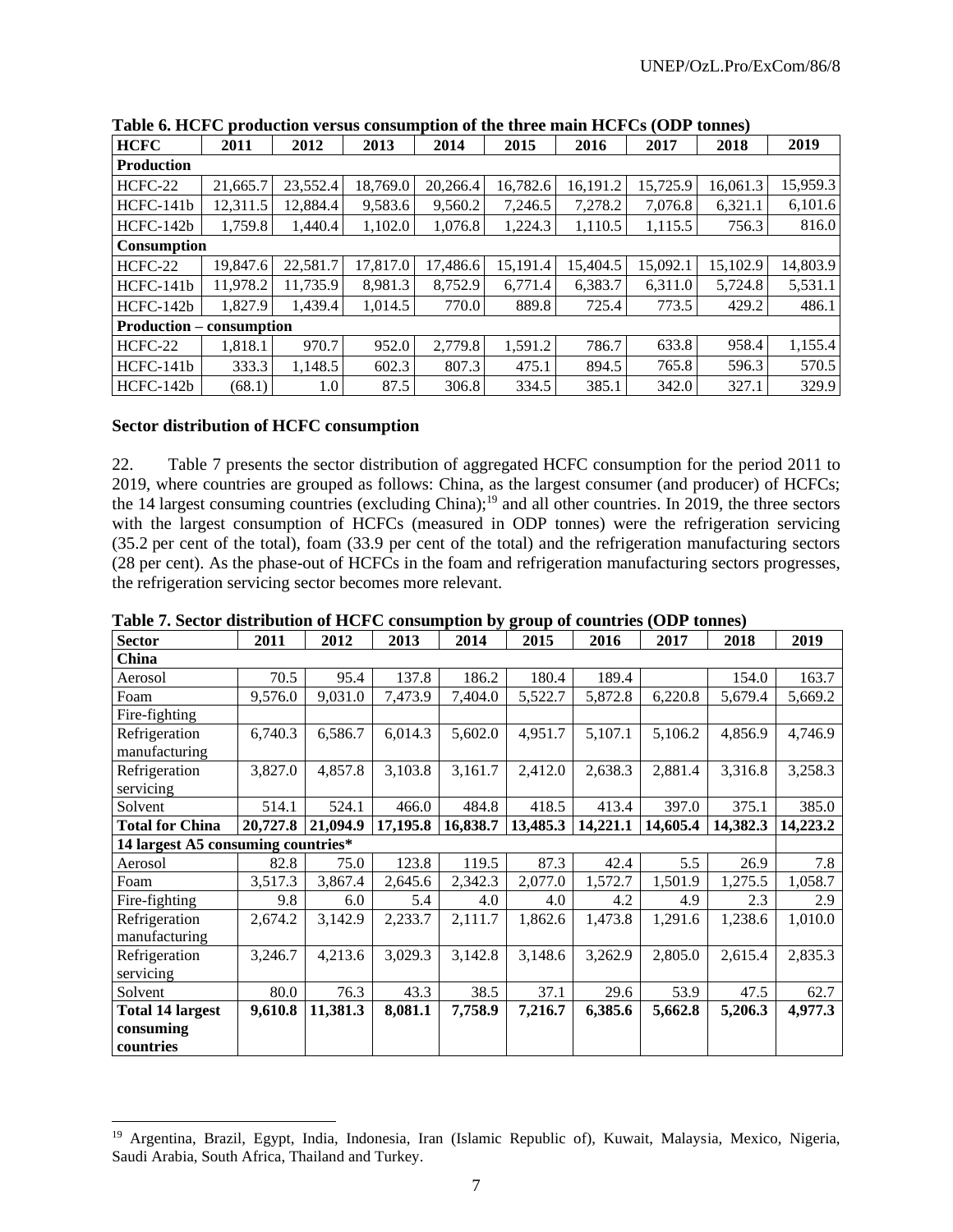| Sector                     | 2011     | 2012     | 2013     | 2014     | 2015     | 2016     | 2017     | 2018     | 2019     |
|----------------------------|----------|----------|----------|----------|----------|----------|----------|----------|----------|
| 129 remaining A5 countries |          |          |          |          |          |          |          |          |          |
| Aerosol                    | 0.1      | 0.2      | 0.7      | 0.4      | 0.3      | 0.1      | 0.5      |          |          |
| Foam                       | 1,061.5  | 1,258.8  | 963.2    | 903.8    | 859.0    | 818.6    | 722.4    | 483.3    | 458.1    |
| Fire-fighting              | 9.4      | 13.3     | 8.6      | 11.2     | 14.0     | 11.1     | 7.7      | 3.2      | 4.4      |
| Refrigeration              | 703.8    | 400.7    | 314.3    | 289.4    | 248.3    | 235.6    | 216.7    | 174.7    | 176.0    |
| manufacturing              |          |          |          |          |          |          |          |          |          |
| Refrigeration              | 2,178.1  | 2,372.2  | 1,995.8  | 1,910.0  | 1,761.8  | 1,601.3  | 1,516.1  | 1,464.4  | 1,362.7  |
| servicing                  |          |          |          |          |          |          |          |          |          |
| Solvent                    | 38.0     | 34.1     | 5.2      | 3.5      | 4.9      | 5.1      | 3.1      | 3.2      | 3.3      |
| Total 129                  | 3,990.8  | 4,079.3  | 3,287.7  | 3,118.2  | 2,888.4  | 2,671.9  | 2,466.6  | 2,128.8  | 2,004.4  |
| remaining                  |          |          |          |          |          |          |          |          |          |
| <b>A5</b> countries        |          |          |          |          |          |          |          |          |          |
| <b>All A5 countries</b>    |          |          |          |          |          |          |          |          |          |
| Aerosol                    | 153.4    | 170.5    | 262.2    | 306.1    | 268.0    | 232.0    | 6.0      | 180.9    | 171.5    |
| Foam                       | 14,154.8 | 14,157.2 | 11,082.6 | 10,650.1 | 8,458.8  | 8,264.1  | 8,445.0  | 7,438.3  | 7,186.0  |
| Fire-fighting              | 19.1     | 19.4     | 14.1     | 15.2     | 18.0     | 15.2     | 12.6     | 5.6      | 7.3      |
| Refrigeration              | 10,118.3 | 10,130.3 | 8,562.2  | 8,003.0  | 7,062.7  | 6,816.5  | 6,614.6  | 6,270.2  | 5,932.9  |
| manufacturing              |          |          |          |          |          |          |          |          |          |
| Refrigeration              | 9,251.8  | 11,443.6 | 8,128.9  | 8,214.6  | 7,322.5  | 7,502.5  | 7,202.5  | 7,396.6  | 7,456.3  |
| servicing                  |          |          |          |          |          |          |          |          |          |
| Solvent                    | 632.0    | 634.5    | 514.5    | 526.9    | 460.4    | 448.2    | 454.0    | 425.8    | 450.9    |
| Total all A5               | 34,329.4 | 36,555.5 | 28,564.6 | 27,715.9 | 23,590.4 | 23,278.6 | 22,734.7 | 21,717.4 | 21,204.9 |
| countries                  |          |          |          |          |          |          |          |          |          |
| % of total for             | 60.4     | 57.7     | 60.2     | 60.8     | 57.2     | 61.1     | 64.2     | 66.2     | 67.1     |
| China                      |          |          |          |          |          |          |          |          |          |
| % of total for             | 28.0     | 31.1     | 28.3     | 28.0     | 30.6     | 27.4     | 24.9     | 24.0     | 23.5     |
| 14 largest A5              |          |          |          |          |          |          |          |          |          |
| consuming                  |          |          |          |          |          |          |          |          |          |
| countries                  |          |          |          |          |          |          |          |          |          |
| % of total for             | 11.6     | 11.2     | 11.5     | 11.3     | 12.2     | 11.5     | 10.9     | 9.8      | 9.5      |
| 129 remaining A5           |          |          |          |          |          |          |          |          |          |
| countries                  |          |          |          |          |          |          |          |          |          |

\*Argentina, Brazil, Egypt, India, Indonesia, Iran (Islamic Republic of), Kuwait, Malaysia, Mexico, Nigeria, Saudi Arabia, South Africa, Thailand and Turkey.

23. The sector distribution of the three main HCFCs consumed in A5 countries is presented in Table 8. The analysis shows a sustained reduction in the overall consumption of these substances.

| <b>Sector</b>        | 2011     | 2012     | 2013     | 2014     | 2015     | 2016     | 2017     | 2018     | 2019     |
|----------------------|----------|----------|----------|----------|----------|----------|----------|----------|----------|
| <b>HCFC-22</b>       |          |          |          |          |          |          |          |          |          |
| Aerosol              | 103.9    | 124.9    | 116.4    | 150.0    | 134.2    | 132.0    | $0.3***$ | 102.3    | 91.1     |
| Foam*                | 1,725.7  | 2,079.2  | 1,805.6  | 1.749.5  | 1,177.3  | 1,518.5  | 1,687.2  | 1,682.3  | 1,616.4  |
| Fire-fighting        | 6.2      | 0.1      |          |          |          |          |          |          |          |
| Refrigeration        | 9,270.7  | 9,474.9  | 8,012.7  | 7,531.6  | 6,746.9  | 6,590.0  | 6,329.5  | 5,995.1  | 5,756.1  |
| manufacturing        |          |          |          |          |          |          |          |          |          |
| Refrigeration        | 8,711.8  | 10,873.6 | 7,882.3  | 8,055.1  | 7,132.4  | 7,163.5  | 7,074.7  | 7,322.9  | 7,339.9  |
| servicing            |          |          |          |          |          |          |          |          |          |
| Solvent              | 29.3     | 29.0     |          | 0.3      | 0.7      | 0.6      | 0.4      | 0.4      | 0.4      |
| <b>Total HCFC-22</b> | 19,847.6 | 22,581.7 | 17,817.0 | 17,486.6 | 15,191.4 | 15,404.5 | 15,092.1 | 15,102.9 | 14,803.9 |
| <b>HCFC-141b</b>     |          |          |          |          |          |          |          |          |          |
| Aerosol              | 49.4     | 45.4     | 145.8    | 156.0    | 132.0    | 99.9     | $5.7***$ | 78.7     | 80.4     |
| Foam                 | 10,412.3 | 10,355.0 | 7,712.9  | 7,554.8  | 5,828.1  | 5,522.9  | 5,547.5  | 4,943.4  | 4,814.0  |
| Fire-fighting        | 6.0      | 9.3      | 6.7      | 7.61     | 9.3      | 5.2      | 6.3      | 1.8      | 3.0      |
|                      |          |          |          | $\Omega$ |          |          |          |          |          |

| Table 8. Sector distribution of the main HCFCs consumed in A5 countries (ODP tonnes) |  |  |  |  |
|--------------------------------------------------------------------------------------|--|--|--|--|
|                                                                                      |  |  |  |  |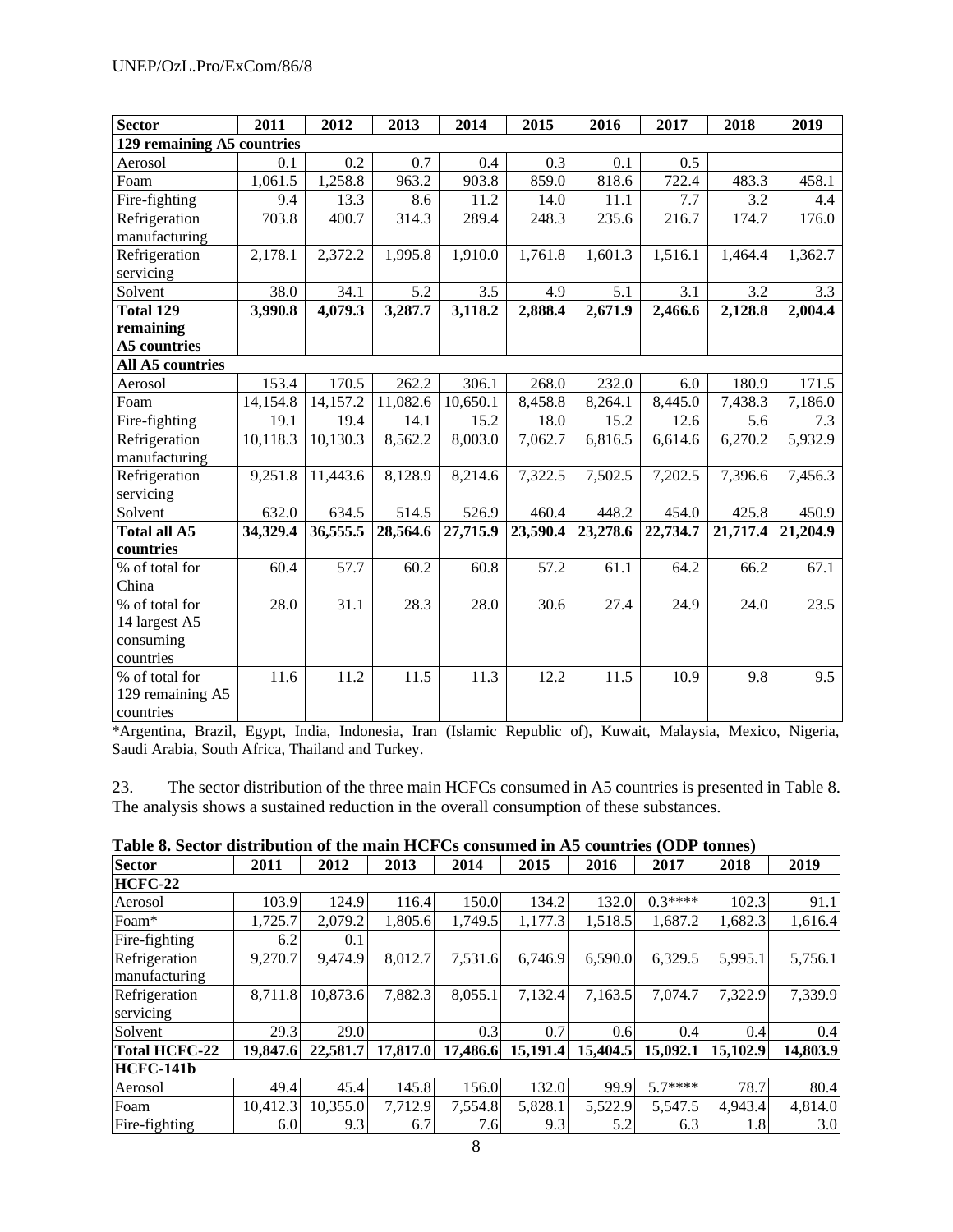| <b>Sector</b>      | 2011     | 2012     | 2013     | 2014     | 2015     | 2016     | 2017     | 2018     | 2019     |
|--------------------|----------|----------|----------|----------|----------|----------|----------|----------|----------|
| Refrigeration      | 814.7    | 629.6    | 529.6    | 447.9    | 294.2    | 204.8    | 264.9    | 255.8    | 159.7    |
| manufacturing**    |          |          |          |          |          |          |          |          |          |
| Refrigeration      | 98.7     | 96.4     | 75.7     | 65.5     | 53.6     | 107.6    | 35.9     | 25.2     | 26.9     |
| servicing          |          |          |          |          |          |          |          |          |          |
| Solvent            | 597.1    | 600.2    | 510.6    | 521.0    | 454.4    | 443.3    | 450.8    | 420.0    | 447.1    |
| <b>Total</b>       | 11,978.2 | 11,735.9 | 8,981.3  | 8,752.9  | 6,771.4  | 6,383.7  | 6,311.0  | 5,724.8  | 5,531.1  |
| HCFC-141b          |          |          |          |          |          |          |          |          |          |
| HCFC-142b          |          |          |          |          |          |          |          |          |          |
| Aerosol            | 0.1      | 0.2      | 0.0      | 0.0      | 1.8      | 0.0      | 0.0      | 0.0      | 0.0      |
| Foam***            | 1,401.7  | 990.2    | 863.7    | 697.0    | 773.8    | 608.3    | 701.0    | 398.5    | 412.3    |
| Fire-fighting      |          |          |          |          |          |          |          |          |          |
| Refrigeration      | 11.1     | 7.8      | 6.5      | 8.0      | 7.2      | 6.9      | 6.1      | 5.9      | 5.9      |
| manufacturing      |          |          |          |          |          |          |          |          |          |
| Refrigeration      | 414.7    | 441.3    | 144.4    | 64.9     | 106.9    | 110.1    | 66.5     | 24.9     | 67.9     |
| servicing          |          |          |          |          |          |          |          |          |          |
| Solvent            | 0.3      |          |          |          |          |          |          |          |          |
| <b>Total</b>       | 1,827.9  | 1,439.4  | 1,014.5  | 770.0    | 889.8    | 725.4    | 773.5    | 429.2    | 486.1    |
| HCFC-142b          |          |          |          |          |          |          |          |          |          |
| <b>Other HCFCs</b> | 675.7    | 798.5    | 751.7    | 706.4    | 737.8    | 765.0    | 558.0    | 460.4    | 383.8    |
| <b>Total</b>       | 34,329.4 | 36,555.5 | 28,564.6 | 27,715.9 | 23,590.4 | 23,278.6 | 22,734.7 | 21,717.4 | 21,204.9 |

\* Used as co-blowing agent.

\*\* Used for insulation of refrigeration equipment.

\*\*\* Used for the production of extruded polystyrene foam.

\*\*\*\* The steep reduction between 2016 and 2017 is due to reduction of consumption in one country (China).

#### **HFC data**

24. At its 84th meeting, the Executive Committee *inter alia* approved the revised CP data format to include Annex F (HFC) substances noting that the revised format would be used starting in 2020 for 2019 CP data reporting, with a trial period from 2020 to 2022.<sup>20</sup> During the intersessional approval process established for the 86<sup>th</sup> meeting, it was suggested to consider that an analysis of the production and consumption for all controlled substances by Article 5 countries, including HFCs and HFC-23 production/generation, and the results from the surveys of ODS alternatives carried out in line with decision 79/43, be included in the document on Country programme data and prospects for compliance, to be submitted to the  $86<sup>th</sup>$  meeting.<sup>21</sup>

25. Of the 142 countries which submitted 2019 CP data as of 5 January 2021, 75 countries have ratified the Kigali Amendment. Only 61 of the 75 countries<sup>22</sup> have provided HFC data in their 2019 CP reports on time for this analysis. In addition, 23 countries that have not ratified the Kigali Amendment have provided HFC data in their 2019 CP reports.

26. The sector distribution of aggregated HFC consumption for the 84 countries that have submitted 2019 CP data (in metric tonnes (mt)) is presented in Table 9. Of these 84 countries, 53 are LVC countries, accounting for 66.8 per cent of all LVC countries and 68.8 per cent of their aggregated HCFC baselines, and 31 are non-LVC countries, accounting for 33.2 per cent of all non-LVC countries and 14.3 per cent of their aggregated HCFC baselines.

 $20$  Decision 84/7(c).

<sup>21</sup> Paragraph 28 of UNEP/OzL.Pro/ExCom/86/IAP/3

<sup>&</sup>lt;sup>22</sup> Of the 14 remaining, only three countries (Bhutan, the Democratic People's Republic of Korea, and the Lao People's Democratic Republic) have ratified the Kigali Amendment prior to October 2019 and therefore, have a reporting obligation for 2019; of these, Bhutan and the Lao People's Democratic Republic provided HFC data in their 2019 CP reports in February 2021 after the data compilation and analysis have been completed, and therefore are not included.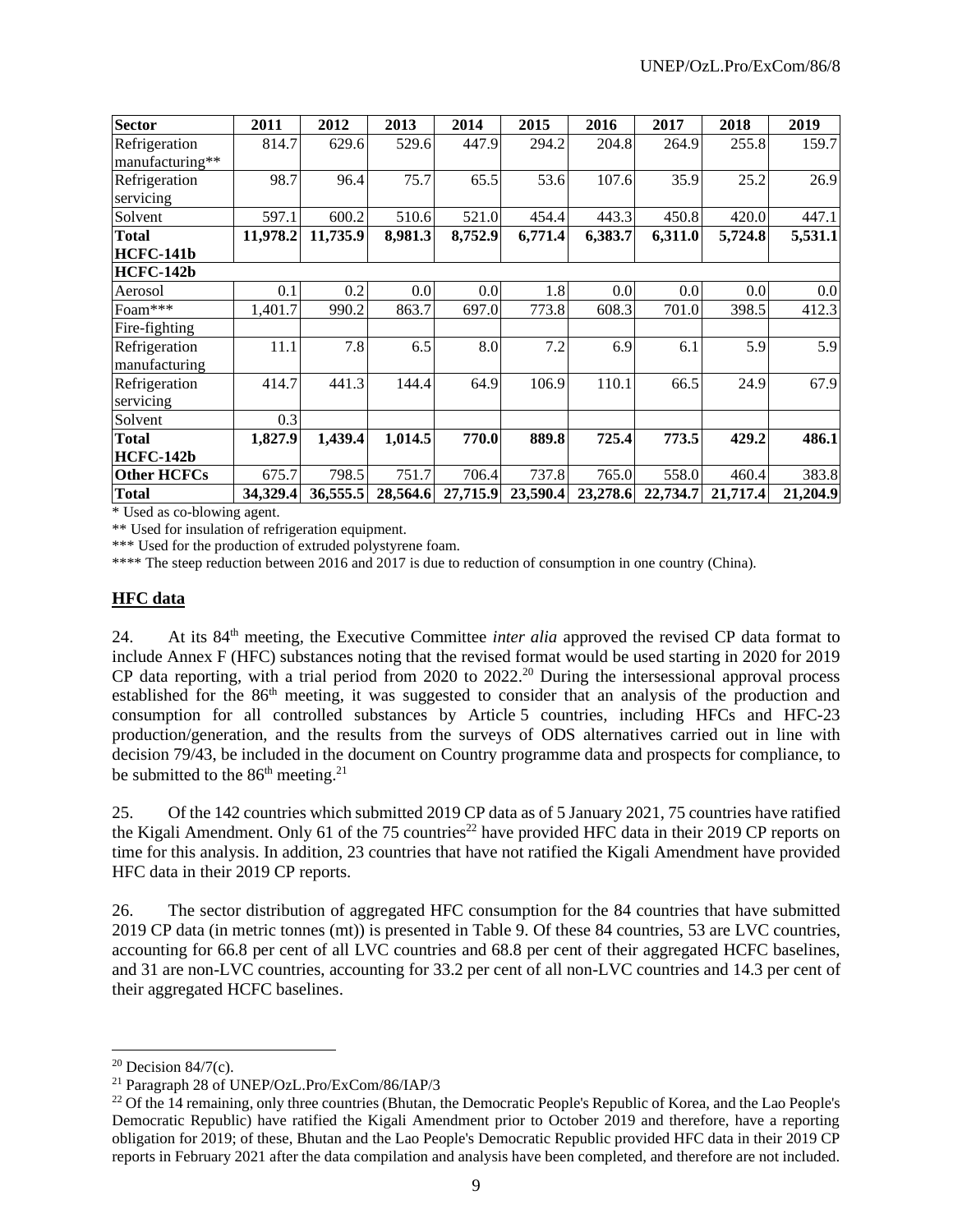27. In 2019, the five sectors with the largest consumption of HFCs (measured in mt) were the refrigeration servicing (58.6 per cent of the total), refrigeration manufacturing – air-conditioning (AC) (17.7 per cent), refrigeration manufacturing – others (5.9 per cent), fire fighting (4.9 per cent) and aerosol (3.3 per cent).

| <b>HFC</b>           | <b>Aerosol</b> | Foam  | Fire     | Refrigeration |               |         | Ref.      | <b>Solvent</b> | Other   | <b>Total</b>      |
|----------------------|----------------|-------|----------|---------------|---------------|---------|-----------|----------------|---------|-------------------|
|                      |                |       | fighting |               | manufacturing |         | servicing |                |         |                   |
|                      |                |       |          | Other         | $\mathbf{AC}$ | Total*  |           |                |         |                   |
| <b>HFC-125</b>       | 0.3            |       | 46.2     |               | 1,243.8       | 1.0     | 3,104.9   |                | 429.8   | 4,826.0           |
| <b>HFC-134</b>       |                |       |          |               |               |         | 1,031.3   |                |         | 1,031.3           |
| <b>HFC-134a</b>      | 1,576.5        | 5.7   |          | 3,056.9       | 7,362.2       | 843.4   | 33,149.4  | 137.0          | 4,041.5 | 50,172.6          |
| HFC-143a             |                |       |          |               |               |         | 469.2     |                | 5.2     | 474.4             |
| <b>HFC-152</b>       |                |       |          |               |               |         | 3.9       |                | 0.1     | 4.0               |
| <b>HFC-152a</b>      | 2,714.5        | 37.9  |          |               |               |         | 173.6     |                | 17.2    | 2,943.2           |
| HFC-227ea            |                | 14.8  | 6,219.3  |               |               |         | 12.3      |                | 52.1    | 6,298.5           |
| $HFC-23$ (use)       |                |       |          |               |               | 0.2     | 3.0       |                | 4.7     | 7.9               |
| HFC-236fa            |                |       |          |               |               |         | 4.7       |                | 0.1     | 4.8               |
| HFC-245fa            |                | 197.4 |          | 2,864.6       |               |         |           |                | 2.7     | 3,064.7           |
| <b>HFC-32</b>        |                |       |          |               | 1,104.7       |         | 2,639.0   |                | 1,350.6 | 5,094.3           |
| HFC-365mfc           |                | 203.1 | 115.2    |               |               |         |           |                |         | 318.3             |
| $HFC-41$             |                |       |          |               |               |         | 1.8       |                |         | 1.8               |
| HFC-43-10mee         |                |       |          |               |               |         |           | 3.8            | 2.1     | 5.9               |
| R-404A               |                |       |          | 1,658.7       | 2.9           | 155.4   | 9,080.4   |                | 526.2   | 11,423.6          |
| R-407A               |                |       |          |               |               |         | 4,551.1   |                | 3.6     | 4,554.7           |
| R-407C               |                |       |          |               | 162.5         | 23.8    | 6,008.7   |                | 203.3   | 6,398.3           |
| R-407F               |                |       |          |               |               |         | 16.2      |                |         | 16.2              |
| R-410A               |                |       |          | 5.0           | 13,172.4      | 289.7   | 14,832.6  | 65.0           | 2,365.0 | 30,729.7          |
| R-413A               |                |       |          |               |               | $0.8\,$ | 19.1      |                |         | 19.9              |
| R-417A               |                |       |          |               |               | 12.4    | 55.3      |                | 4.5     | 72.2              |
| R-422A               |                |       |          |               |               | 0.2     | 2.8       |                |         | 3.0               |
| R-422D               |                |       |          |               |               | 10.7    | 24.9      |                |         | 35.6              |
| R-425A               |                |       |          |               |               |         | 0.1       |                |         | 0.1               |
| R-427A               |                |       |          |               |               |         | 3.9       |                |         | 3.9               |
| R-437A               |                |       |          |               |               |         | 53.3      |                |         | $53.\overline{3}$ |
| R-438A               |                |       |          |               |               |         | 66.8      |                | 1.4     | 68.2              |
| R-442A               |                |       |          |               |               |         | $0.8\,$   |                |         | $0.8\,$           |
| <b>R-448A</b>        |                |       |          | 35.8          |               |         | $1.1\,$   |                | 0.1     | 37.0              |
| R-449A               |                |       |          | 27.7          |               |         | 3.9       |                | 0.6     | 32.2              |
| R-452A               |                |       |          |               |               |         | 0.2       |                | 0.6     | $0.8\,$           |
| R-453A               |                |       |          |               |               |         | 1.8       |                |         | 1.8               |
| R-507A               |                |       |          | 21.6          |               | 185.9   | 1,015.9   |                | 605.1   | 1,828.5           |
| <b>R-508B</b>        |                |       |          |               |               |         | 18.1      |                | 0.1     | 18.2              |
| R-513A               |                |       |          |               |               |         | 10.4      |                |         | 10.4              |
| HFC-245fa in         |                | 102.4 |          |               |               |         |           |                |         | 102.4             |
| imported pre-        |                |       |          |               |               |         |           |                |         |                   |
| blended polyol       |                |       |          |               |               |         |           |                |         |                   |
| HFC-365mfc in        |                | 70.9  |          |               |               | 2.1     |           |                |         | 73.0              |
| imported pre-        |                |       |          |               |               |         |           |                |         |                   |
| blended polyol       |                |       |          |               |               |         |           |                |         |                   |
| HFC-365mfc/          |                | 559.7 |          |               |               |         |           |                | 19.2    | 578.9             |
| HFC-227ea (93/7)     |                |       |          |               |               |         |           |                |         |                   |
| HFC-365mfc/227ea ir  |                | 2.5   |          |               |               |         |           |                |         | 2.5               |
| imported pre-blended |                |       |          |               |               |         |           |                |         |                   |
| polyol<br>Other HFCs |                |       |          |               |               |         |           |                |         |                   |
|                      |                |       |          |               |               |         | 74.7      |                |         | 74.7              |

**Table 9. Sector distribution of HFCs consumed in 2019 (mt)**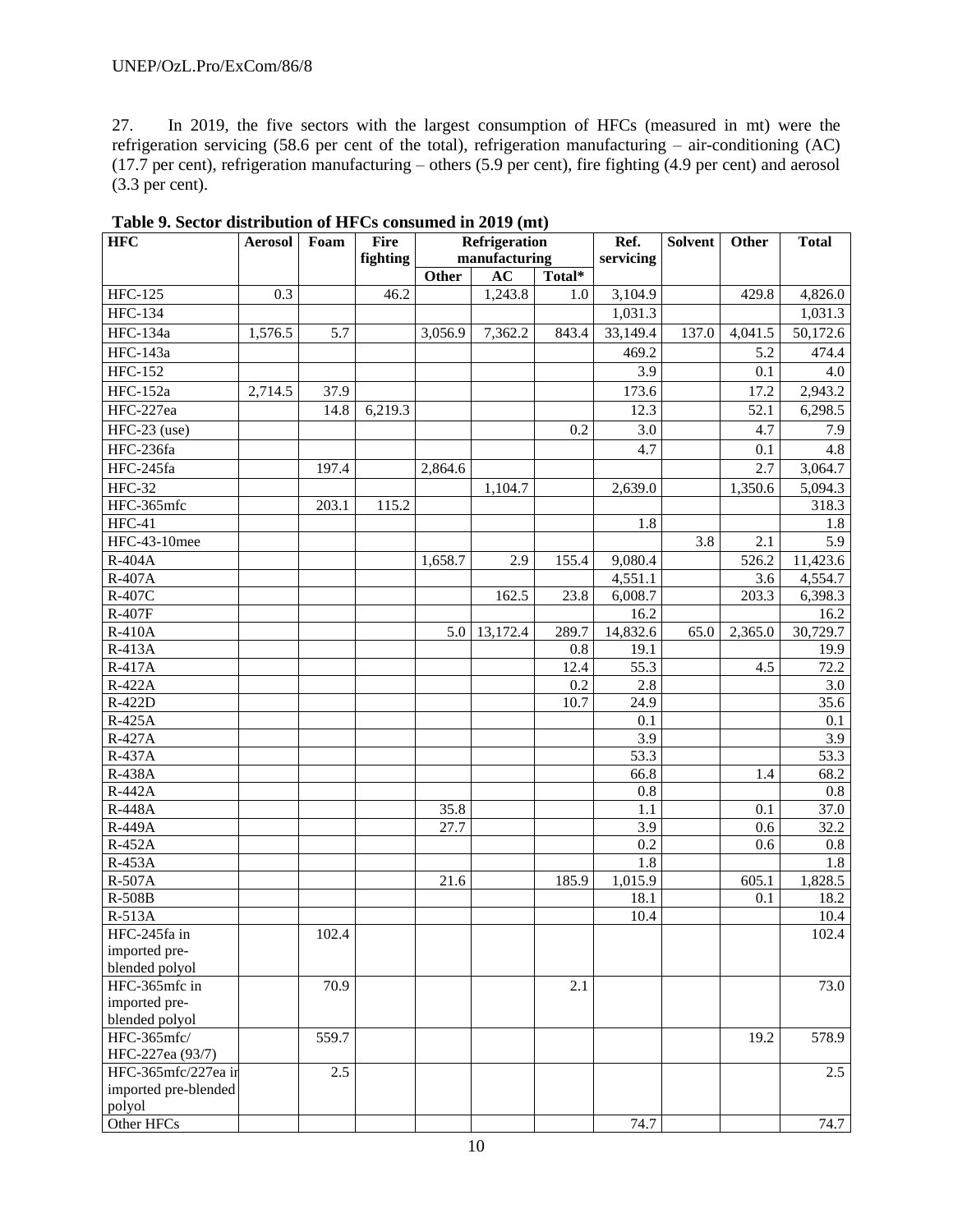| <b>HFC</b>        | Aerosol | Foam    | Fire     | <b>Refrigeration</b>                            |                    |         | Ref.      | Solvent | <b>Other</b> | <b>Total</b>          |
|-------------------|---------|---------|----------|-------------------------------------------------|--------------------|---------|-----------|---------|--------------|-----------------------|
|                   |         |         | fighting | manufacturing                                   |                    |         | servicing |         |              |                       |
|                   |         |         |          | AC<br>Total*<br><b>Other</b>                    |                    |         |           |         |              |                       |
| <b>Total</b>      | 4.291.3 | 1.194.4 | 6.380.7  |                                                 | 7.670.3   23.048.5 | 1,525.6 | 76.435.2  | 205.8   |              | $9.635.8$   130.387.6 |
| Sub-total LVC     | 96.5    | 99.9    | 3.1      | 136.8                                           | 9.1                | 17.8    | 18,679.8  |         | 17.5         | 19,060.5              |
| Sub-total non-LVC | 4.194.8 | 1.094.5 |          | $6.377.6$   $7.533.5$   $23.039.4$  <br>1.507.9 |                    |         | 57.755.4  | 205.8   | 9.618.1      | 111.327.0             |

Note: Minor differences in totals are due to rounding.

28. The sector distribution of aggregated HFC consumption in  $CO_2$ -equivalent is presented in Table 10. R-404A, HFC-125, HFC-134a, HFC-227ea and R-410A account for 84.2 per cent of the total consumption in CO<sub>2</sub>-equivalent; refrigeration and air-conditioning (RAC) servicing, refrigeration manufacturing – air-conditioning and fire fighting account for 60.1 percent, 16.8 per cent and 7.8 per cent of the total consumption, respectively.

| Table 10. Sector distribution of HFCs consumed in 2019 ('000 tons CO <sub>2</sub> -equivalent) |  |  |
|------------------------------------------------------------------------------------------------|--|--|
|------------------------------------------------------------------------------------------------|--|--|

| <b>HFC</b>       | Fire<br><b>Refrigeration manufacturing</b><br><b>Aerosol</b><br>Foam |       | Ref.     | Solvent | Other    | <b>Total</b> |                   |       |         |          |
|------------------|----------------------------------------------------------------------|-------|----------|---------|----------|--------------|-------------------|-------|---------|----------|
|                  |                                                                      |       | fighting | Other   | AC       | Total*       | servicing         |       |         |          |
| <b>HFC-125</b>   | 1.1                                                                  |       | 161.7    |         | 4,353.3  | 3.5          | 10,867.2          |       | 1,504.3 | 16,891.0 |
| <b>HFC-134</b>   |                                                                      |       |          |         |          |              | 1,134.4           |       |         | 1,134.4  |
| <b>HFC-134a</b>  | 2,254.4                                                              | 8.2   |          | 4,371.4 | 10,527.9 | 1,206.1      | 47,403.6          | 195.9 | 5,779.3 | 71,746.8 |
| <b>HFC-143a</b>  |                                                                      |       |          |         |          |              | 2,097.3           |       | 23.2    | 2,120.6  |
| <b>HFC-152</b>   |                                                                      |       |          |         |          |              | 0.2               |       | 0.0     | 0.2      |
| <b>HFC-152a</b>  | 336.6                                                                | 4.7   |          |         |          |              | $\overline{21.5}$ |       | 2.1     | 365.0    |
| HFC-227ea        |                                                                      | 47.7  | 20,026.1 |         |          |              | 39.6              |       | 167.8   | 20,281.2 |
| HFC-23 (use)**   |                                                                      |       |          |         |          | 3.0          | 44.4              |       | 69.6    | 116.9    |
| HFC-236fa        |                                                                      |       |          |         |          |              | 46.1              |       | 1.0     | 47.1     |
| HFC-245fa        |                                                                      | 203.3 |          | 2,950.5 |          |              |                   |       | 2.8     | 3,156.6  |
| <b>HFC-32</b>    |                                                                      |       |          |         | 745.7    |              | 1,781.3           |       | 911.7   | 3,438.7  |
| HFC-365mfc       |                                                                      | 161.3 | 91.5     |         |          |              |                   |       |         | 252.7    |
| $HFC-41$         |                                                                      |       |          |         |          |              | 0.2               |       |         | 0.2      |
| HFC-43-10mee     |                                                                      |       |          |         |          |              |                   | 6.2   | 3.4     | 9.7      |
| R-404A           |                                                                      |       |          | 6,505.4 | 11.4     | 609.5        | 35,613.2          |       | 2,063.8 | 44,803.3 |
| R-407A           |                                                                      |       |          |         |          |              | 9,589.2           |       | 7.6     | 9,596.8  |
| R-407C           |                                                                      |       |          |         | 288.3    | 42.2         | 10,659.4          |       | 360.7   | 11,350.6 |
| R-407F           |                                                                      |       |          |         |          |              | 29.2              |       |         | 29.2     |
| R-410A           |                                                                      |       |          | 10.4    | 27.504.0 | 604.9        | 30,970.5          | 135.7 | 4,938.1 | 64,163.6 |
| R-413A           |                                                                      |       |          |         |          | 1.6          | 39.2              |       |         | 40.9     |
| R-417A           |                                                                      |       |          |         |          | 29.1         | 129.7             |       | 10.6    | 169.4    |
| $R-422A$         |                                                                      |       |          |         |          | 0.6          | 8.8               |       |         | 9.4      |
| R-422D           |                                                                      |       |          |         |          | 29.2         | 68.0              |       |         | 97.2     |
| R-425A           |                                                                      |       |          |         |          |              | 0.2               |       |         | 0.2      |
| $R-427A$         |                                                                      |       |          |         |          |              | 8.3               |       |         | 8.3      |
| R-437A           |                                                                      |       |          |         |          |              | 96.2              |       |         | 96.2     |
| R-438A           |                                                                      |       |          |         |          |              | 151.3             |       | 3.2     | 154.5    |
| $R-442A$         |                                                                      |       |          |         |          |              | 1.5               |       |         | 1.5      |
| <b>R-448A</b>    |                                                                      |       |          | 49.7    |          |              | 1.5               |       | 0.1     | 51.3     |
| R-449A           |                                                                      |       |          | 39.1    |          |              | 5.5               |       | 0.8     | 45.4     |
| R-452A           |                                                                      |       |          |         |          |              | 0.4               |       | 1.3     | 1.7      |
| R-453A           |                                                                      |       |          |         |          |              | 3.2               |       |         | 3.2      |
| R-507A           |                                                                      |       |          | 86.1    |          | 740.8        | 4,048.4           |       | 2,411.3 | 7,286.7  |
| R-508B           |                                                                      |       |          |         |          |              | 242.5             |       | 1.3     | 243.8    |
| R-513A           |                                                                      |       |          |         |          |              | 6.0               |       |         | 6.0      |
| HFC-245fa in     |                                                                      | 105.5 |          |         |          |              |                   |       |         | 105.5    |
| imported pre-    |                                                                      |       |          |         |          |              |                   |       |         |          |
| blended polyol   |                                                                      |       |          |         |          |              |                   |       |         |          |
| HFC-365mfc in    |                                                                      | 56.3  |          |         |          | 1.7          |                   |       |         | 58.0     |
| imported pre-    |                                                                      |       |          |         |          |              |                   |       |         |          |
| blended polyol   |                                                                      |       |          |         |          |              |                   |       |         |          |
| HFC-365mfc/      |                                                                      | 539.5 |          |         |          |              |                   |       | 18.5    | 558.0    |
| HFC-227ea (93/7) |                                                                      |       |          |         |          |              |                   |       |         |          |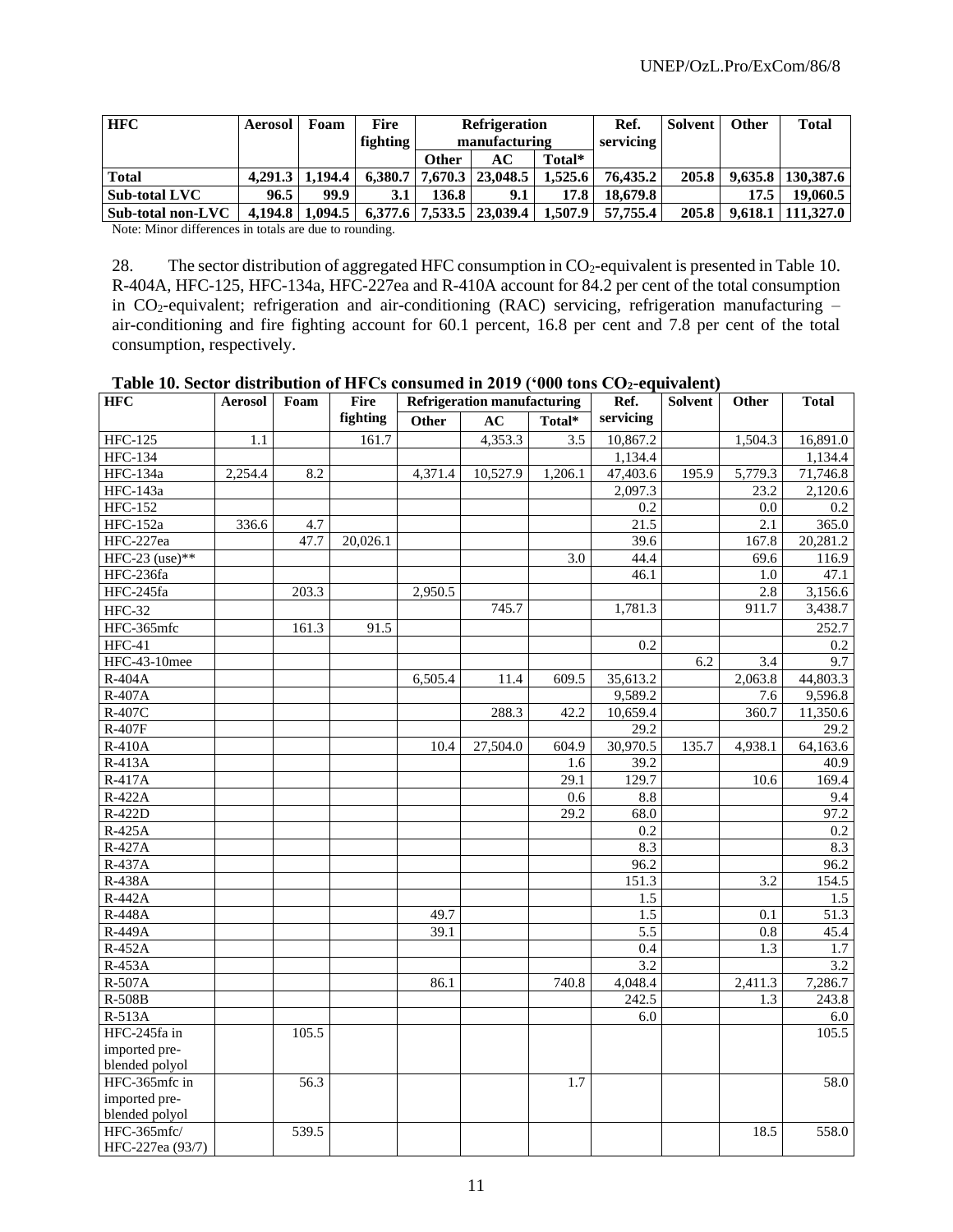| <b>HFC</b>        | <b>Aerosol</b> | Foam    | <b>Fire</b> | Refrigeration manufacturing |          |         | Ref.      | <b>Solvent</b> | Other    | <b>Total</b> |
|-------------------|----------------|---------|-------------|-----------------------------|----------|---------|-----------|----------------|----------|--------------|
|                   |                |         | fighting    | <b>Other</b>                | AC       | Total*  | servicing |                |          |              |
| $HFC-365mfc/$     |                | 2.4     |             |                             |          |         |           |                |          | 2.4          |
| 227ea in imported |                |         |             |                             |          |         |           |                |          |              |
| pre-blended       |                |         |             |                             |          |         |           |                |          |              |
| polyol            |                |         |             |                             |          |         |           |                |          |              |
| Other HFCs        |                |         |             |                             |          |         | 293.4     |                |          | 293.4        |
| <b>Total</b>      | 2.592.0        | 1.128.7 | 20,279.3    | 14,012.6                    | 43,430.5 | 3,272.2 | 155,401.5 | 337.9          | 18,282.5 | 258,737.1    |

\*If break-down of consumption in manufacturing is not available, information is provided in column "Total".

\*\*HFC-23 is used as a pure substance and in R-508B blend of which HFC-23 is one component.

29. In 2019, the most consumed HFCs including blends were HFC-134a (31.3 per cent), R-410A (20.7 per cent), R-404A (16.7 per cent), R-407C (14.3 per cent) and R-407A (11.8 per cent) for LVC countries, and HFC-134a (39.7 per cent of the total), R-410A (24.1 per cent), R-404A (7.4 per cent), and HFC-227ea (5.7 per cent) for non-LVC countries. In addition, 10 countries (four LVC and six non-LVC countries) reported a total consumption of 7.94 mt of HFC-23 used in the RAC servicing sector including Chile, Costa Rica, Ecuador, Mauritius, Mexico, Nicaragua, Pakistan, Peru, Seychelles and Viet Nam.

30. Seventy-seven of the 84 countries that have submitted HFC data in 2019 also reported data under ODS alternatives surveys. Table 11 shows the trends in total consumption of the 77 countries that have reported 2019 data compared to ODS alternatives survey data. The consumption of HFCs increased 1.54 times in LVC countries and 1.3 times in non-LVC countries between 2015 and 2019. The substances where the consumption increased were HFC-134a, R-404A, R-407C, R-410A and R-507A.

| <b>Substance</b>     | 2012              | 2013              | 2014              | 2015              | 2019    |
|----------------------|-------------------|-------------------|-------------------|-------------------|---------|
|                      | <b>ODS</b> survey | <b>ODS</b> survey | <b>ODS</b> survey | <b>ODS</b> survey | CP data |
| LVC countries*       |                   |                   |                   |                   |         |
| <b>HFC-125</b>       | 0.7               | 1.1               | 0.8               | 0.3               | 1.8     |
| <b>HFC-134</b>       |                   |                   |                   |                   | 218.8   |
| HFC-134a             | 3,515.4           | 3,837.7           | 4,175.3           | 5,076.6           | 5,900.9 |
| $HFC-143a$           |                   |                   |                   |                   | 222.2   |
| HFC-152a             | 84.6              | 132.6             | 55.0              | 85.0              | 60.8    |
| HFC-227ea            | 3.8               | 5.7               | 6.3               | 9.3               | 3.5     |
| HFC-227ea/HFC-365mfc | 18.5              | 30.2              | 36.2              | 46.4              |         |
| $HFC-23$             |                   |                   |                   | 0.1               | 1.9     |
| HFC-245fa            | 2.3               | 2.9               | 2.2               | 2.1               | 42.4    |
| <b>HFC-32</b>        | 0.1               | 0.2               | 0.5               | 4.3               | 20.8    |
| $HFC-41$             |                   |                   |                   |                   | 1.8     |
| $R-401A$             | 7.4               | 1.3               | 1.3               | 1.4               |         |
| $R-404A$             | 1,361.7           | 1,264.4           | 1,571.1           | 2,043.3           | 3,130.5 |
| R-406A               | 0.5               | 0.5               |                   | 0.2               |         |
| $R-407A$             | 495.2             | 538.2             | 758.9             | 934.3             | 2,246.4 |
| R-407C               | 815.1             | 882.8             | 1,169.4           | 1,384.4           | 2,727.1 |
| <b>R-407F</b>        |                   |                   |                   | 40.5              | 13.6    |
| <b>R-408A</b>        | 0.4               |                   | 0.6               | 0.8               |         |
| <b>R-410A</b>        | 1,333.0           | 1,405.3           | 1,771.6           | 2,358.7           | 3,910.0 |
| $R-413A$             | 1.4               | 0.6               | 0.1               | 0.1               |         |
| $R-417A$             | 3.3               | 0.1               | 18.4              | 42.2              | 28.8    |
| R-417B               |                   |                   | 5.7               | 25.8              |         |
| R-422A               | 0.5               |                   |                   | 6.2               |         |
| R-422D               | 0.6               | 0.6               | 12.2              | 12.5              | 5.7     |
| R-427A               |                   | 0.1               |                   | 25                | 0.3     |

**Table 11. Trends in total HFC consumption of the 77 countries that have reported 2019 data compared to ODS alternatives survey data (mt)**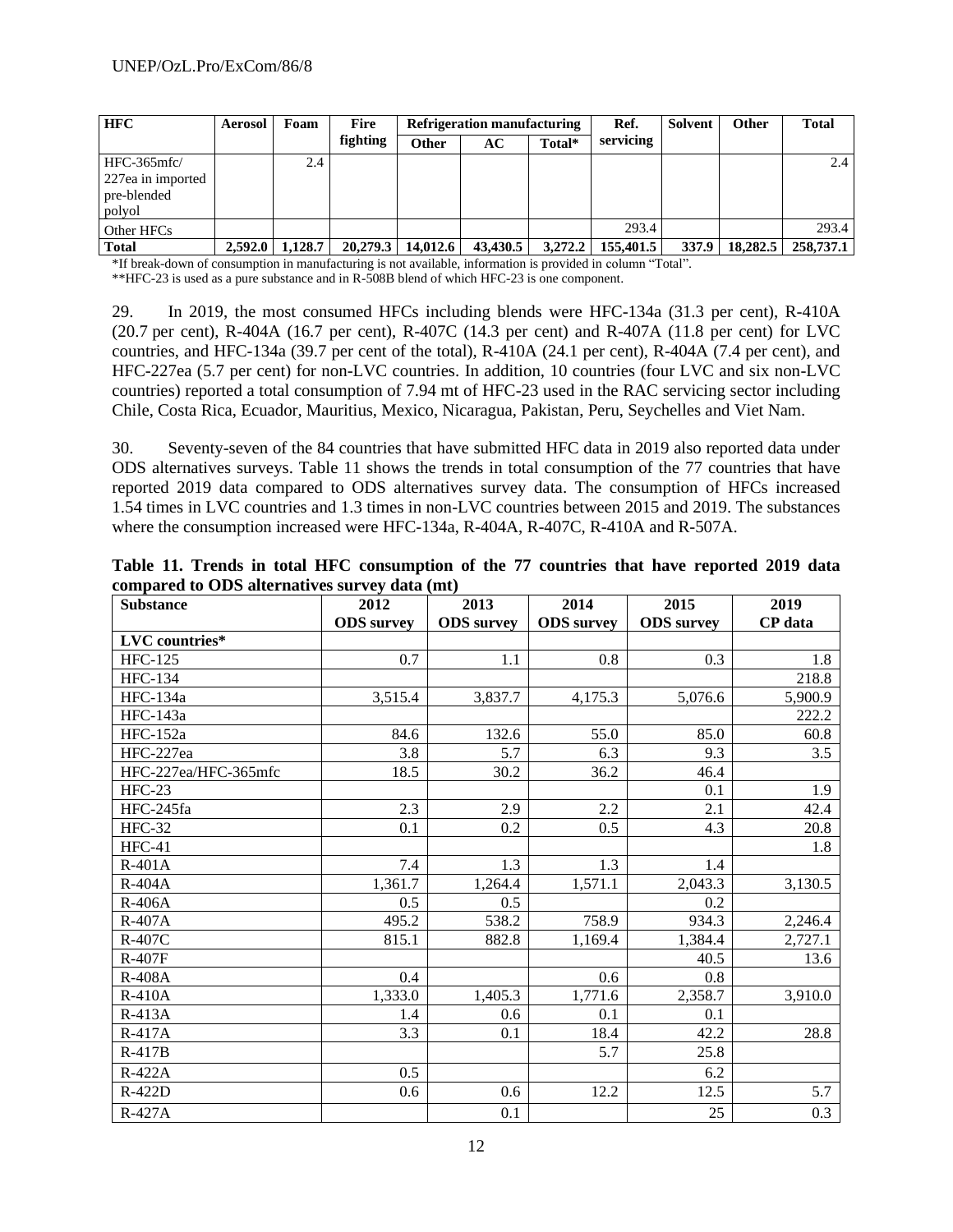| <b>Substance</b>             | 2012                 | 2013              | 2014                   | 2015              | 2019           |
|------------------------------|----------------------|-------------------|------------------------|-------------------|----------------|
|                              | <b>ODS</b> survey    | <b>ODS</b> survey | <b>ODS</b> survey      | <b>ODS</b> survey | <b>CP</b> data |
| R-436A                       |                      |                   | 0.6                    |                   |                |
| R-437A                       | 0.5                  | 0.5               | 0.9                    | 0.7               | 0.6            |
| R-438A                       |                      | 0.5               | 1.7                    | 19                | 15.6           |
| <b>R-448A</b>                |                      |                   |                        |                   | 1.1            |
| R-449A                       |                      |                   |                        |                   |                |
| R-507A                       | 67.9                 | 83.2              | 76.8                   | 109.1             | 254.8          |
| R-507C                       | 2.3                  |                   |                        |                   | 20.8           |
| R-508B                       |                      | 4.5               |                        |                   | 16.5           |
| HFC-245fa in imported        |                      |                   |                        |                   | 5.2            |
| pre-blended polyol           |                      |                   |                        |                   |                |
| HFC-365mfc in imported       |                      |                   |                        |                   | 54.4           |
| pre-blended polyol           |                      |                   |                        |                   |                |
| <b>Total - LVC countries</b> | 7,715.2              | 8,193.0           | 9,665.6                | 12,228.3          | 18,906.3       |
| <b>Non-LVC</b> countries     |                      |                   |                        |                   |                |
|                              |                      |                   |                        |                   |                |
| <b>HFC-125</b>               | 190.3                | 338.2             | 625.2                  | 758.5             | 678.1          |
| <b>HFC-134</b>               |                      | 0.5               | 15.2                   | 30.8              | 808.0          |
| HFC-134a                     | 20,940.3             | 21,743.7          | $\overline{2}$ 4,795.4 | 26,265.0          | 26,268.9       |
| <b>HFC-143</b>               | 191.6                | 201.3             | 210.8                  | 216.1             |                |
| HFC-134a/HFC-152a            | 2.3                  | 2.3               | 2.3                    | 2.3               |                |
| HFC-143a                     | 4.3                  | 3.4               | 3.2                    | 0.8               | 252.2          |
| <b>HFC-152a</b>              | $\overline{1,}272.5$ | 1,988.9           | 2,746.1                | 3,340.9           | 2,848.4        |
| HFC-227ea                    | 102.2                | 120.6             | 81.9                   | 158.5             | 192.6          |
| HFC-227ea/HFC-365mfc         | 6.2                  | 60.0              | 74.3                   | 152.7             | 578.9          |
| $HFC-23$                     | 2.2                  | 17.5              | 1.7                    | 7.0               | 6.1            |
| HFC-236fa                    |                      |                   |                        |                   | 0.8            |
| HFC-245fa                    | 2,813.5              | 3,402.2           | 3,415.2                | 3,590.7           | 3,022.3        |
| <b>HFC-32</b>                | 2.1                  | 6.2               | 17.4                   | 41.2              | 1,504.9        |
| $HFC-365mfc$                 |                      | 19.2              | 8.2                    | 125.4             | 121.8          |
| HFC-4310                     |                      | 0.1               | 0.9                    | 1.1               |                |
| HFC-43-10mee                 | 15.7                 | 23.9              | $\overline{1.5}$       | 9.5               | 3.8            |
| $R-401A$                     | 0.1                  | 0.1               | 0.2                    | 0.2               |                |
| $R-404A$                     | 3,067.3              | 3,504.7           | 3,910.1                | 3,539.9           | 5,366.6        |
| $R-406\overline{A}$          | 2.7                  | 0.5               |                        |                   |                |
| $R-407A$                     | 12.1                 | 13.4              | 7.7                    | 18.0              | 2,307.4        |
| R-407C                       | 1,079.6              | 1,277.3           | 1,482.3                | 1,641.2           | 3,037.1        |
| $R-407F$                     |                      | 0.5               | 0.9                    | 1.4               | 2.6            |
| $R-410A$                     | 7,847.6              | 9,649.2           | 12,747.6               | 12,249.0          | 20,440.7       |
| R-413A                       | 116.1                | 243.7             | 158.2                  | 650.8             | 5.3            |
| R-417A                       | 20.3                 | 18.6              | 16.9                   | 29.3              | 31.3           |
| R-417B                       |                      | $0.0\,$           | 0.1                    | 0.6               |                |
| R-419B                       |                      | 1.5               | 0.8                    |                   |                |
| R-422A                       | 3.3                  | 9.2               | 6.3                    | 6.1               | 3.1            |
| R-422D                       | 19.3                 | 39.2              | 19.9                   | 40.7              | 29.0           |
| R-425A                       |                      |                   | 13.7                   |                   | 0.1            |
| R-427A                       |                      | 0.5               | 12.6                   | 24.2              | 3.6            |
| R-437A                       | 58.3                 | 113.3             | 17.6                   | 56.0              | 22.1           |
| R-438A                       |                      | 12.8              | 17.8                   | 1.2               | 5.5            |
| R-442A                       |                      |                   |                        |                   | 0.8            |
| <b>R-448A</b>                |                      |                   |                        |                   | 36.0           |
|                              |                      |                   |                        |                   | 30.3           |
| R-449A                       |                      |                   |                        |                   | 0.8            |
| R-452A                       |                      |                   |                        |                   |                |
| <b>R-507A</b>                | 664.5                | 699.8             | 1,681.0                | 1,142.9           | 1,517.5        |
| $R-508B$                     | 1.1                  | 1.0               | 1.3                    | 1.4               | 1.6            |
| R-513A                       |                      |                   |                        |                   | 9.8            |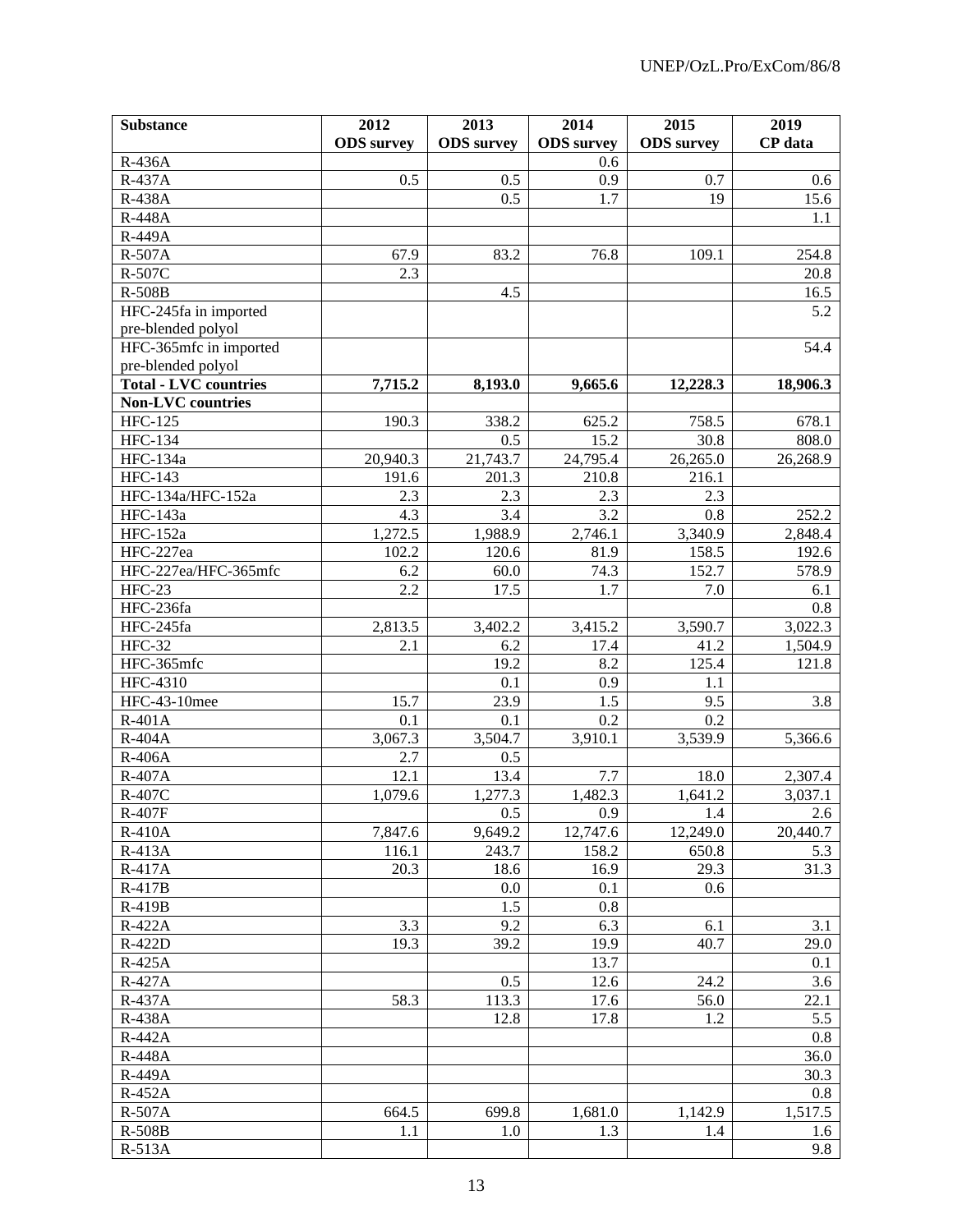| <b>Substance</b>                 | 2012              | 2013              | 2014              | 2015              | 2019           |
|----------------------------------|-------------------|-------------------|-------------------|-------------------|----------------|
|                                  | <b>ODS</b> survey | <b>ODS</b> survey | <b>ODS</b> survey | <b>ODS</b> survey | <b>CP</b> data |
| HFC-245fa in imported            |                   |                   |                   |                   | 97.2           |
| pre-blended polyol               |                   |                   |                   |                   |                |
| HFC-365mfc in imported           |                   |                   |                   |                   | 18.6           |
| pre-blended polyol               |                   |                   |                   |                   |                |
| $HFC-365mfc/227ea$ in            |                   |                   |                   |                   | 2.5            |
| imported pre-blended polyol      |                   |                   |                   |                   |                |
| <b>Total - Non-LVC countries</b> | 38,435.5          | 43.512.8          | 52,094.3          | 54,103.0          | 69,256.2       |
| <b>Grand</b> total               | 46,150.7          | 51,705.8          | 61,759.9          | 66,331.3          | 88,162.5       |

#### **Prices of HCFCs, HFCs and alternatives**

31. The average prices of HCFCs, HFCs and alternatives reported by A5 countries since 2011 are summarized in Table 12.<sup>23</sup> The average prices provided are mainly from retailers and suppliers, which can include taxes and transportation costs. However, the price data in project proposals is freight on board  $(FOB)^{24}$  that is usually obtained from importers.

32. At its 79th meeting, the Executive Committee requested the Secretariat to include in the "Overview of issues identified during project review" document issued at each meeting a summary of the prices of the controlled substances and the alternatives to be phased in, as communicated by enterprises requesting funding in any new project proposals, including clarification of any differences between those and the prices reported in the CP data reports (decision 79/4(c)).

| <b>Substance</b> |                                                                      |       |       |                                | Average price $(US \frac{6}{5}kg)^*$ |       |       | Range (US \$/kg) | <b>Countries</b><br>$(2019)**$ |                                        |     |
|------------------|----------------------------------------------------------------------|-------|-------|--------------------------------|--------------------------------------|-------|-------|------------------|--------------------------------|----------------------------------------|-----|
|                  | 2011                                                                 | 2012  | 2013  | 2014                           | 2015                                 | 2016  | 2017  | 2018             | 2019                           |                                        |     |
| $HCFC-22$        | 9.28                                                                 | 10.06 | 9.24  | 10.08                          | 10.07                                | 9.25  | 10.18 | 10.24            |                                | 9.64 1.80 (Dominican Republic (the))   | 121 |
|                  |                                                                      |       |       |                                |                                      |       |       |                  |                                | to 38.50 (Chad)                        |     |
| HCFC-141b        | 6.73                                                                 | 6.73  | 6.65  | 7.77                           | 7.08                                 | 10.00 | 9.40  | 10.99            |                                | 8.23 2.31 (Brazil) to 32.08 (Belize)   | 26  |
| R-600a           | 20.97                                                                | 20.49 | 20.20 | 18.02                          | 15.23                                | 15.98 | 15.80 | 16.03            |                                | 16.72 1.43 (China) to 91.58 (Guyana)   | 84  |
| $R-290$          | 22.23                                                                | 15.60 | 14.38 | 21.26                          | 19.08                                | 16.13 | 16.48 | 15.92            |                                | $21.80 0.71$ (Cuba) to 119.62 (Antigua | 54  |
|                  |                                                                      |       |       |                                |                                      |       |       |                  |                                | and Barbuda)                           |     |
| $HEC-134a$       | 16.64                                                                | 14.96 | 13.65 | 13.30                          | 14.26                                | 12.83 | 13.94 | 12.35            |                                | 12.34 2.40 (Oman) to 46.00             | 108 |
|                  |                                                                      |       |       |                                |                                      |       |       |                  |                                | (Cabo Verde and Chad)                  |     |
| $R-404A$         | 20.68                                                                | 18.71 | 15.41 | 15.11                          | 15.42                                | 15.32 | 15.97 | 14.77            |                                | 13.82 2.79 (Oman) to 47.50 (Chad)      | 112 |
| $R-407C$         | 21.36                                                                | 19.04 | 16.06 | 15.19                          | 13.97                                | 12.71 | 13.94 | 13.71            |                                | 13.02 2.65 (Oman) to 46.50 (Chad)      | 80  |
| $R-410A$         | 21.70                                                                | 19.91 | 16.05 | 15.28                          | 14.61                                | 16.44 | 15.47 | 14.78            |                                | 14.56 2.07 (China) to 115.59           | 111 |
|                  |                                                                      |       |       |                                |                                      |       |       |                  |                                | (Sao Tome and Principe)                |     |
| $R-507A$         | 12.21<br>11.76<br>13.33<br>20.78<br>15.84<br>13.59<br>13.07<br>11.65 |       |       | 12.99 3.70 (Paraguay) to 45.00 | 54                                   |       |       |                  |                                |                                        |     |
|                  |                                                                      |       |       | (Turkmenistan)                 |                                      |       |       |                  |                                |                                        |     |

**Table 12. Average price of HCFCs, HFCs and alternatives** 

\* All zero entries were excluded.

\*\* Number of A5 countries that reported prices in 2019.

#### **Issues related to CP data reports**

#### Timely submission of CP data reports

33. In reviewing the timely submission of the CP data reports, the Secretariat noted progress for the year 2019 compared to 2018 as shown in Table 13. Although there is a slight decrease in the monthly

<sup>&</sup>lt;sup>23</sup> Several of the CP data reports submitted by A5 countries contain price data for both controlled substances and alternative substances. This information is provided on voluntary basis.

 $24$  Decision 68/4(b)(iv) requested Governments to report, on a voluntary basis, the average import FOB price for each controlled substance and substitute in the revised CP format.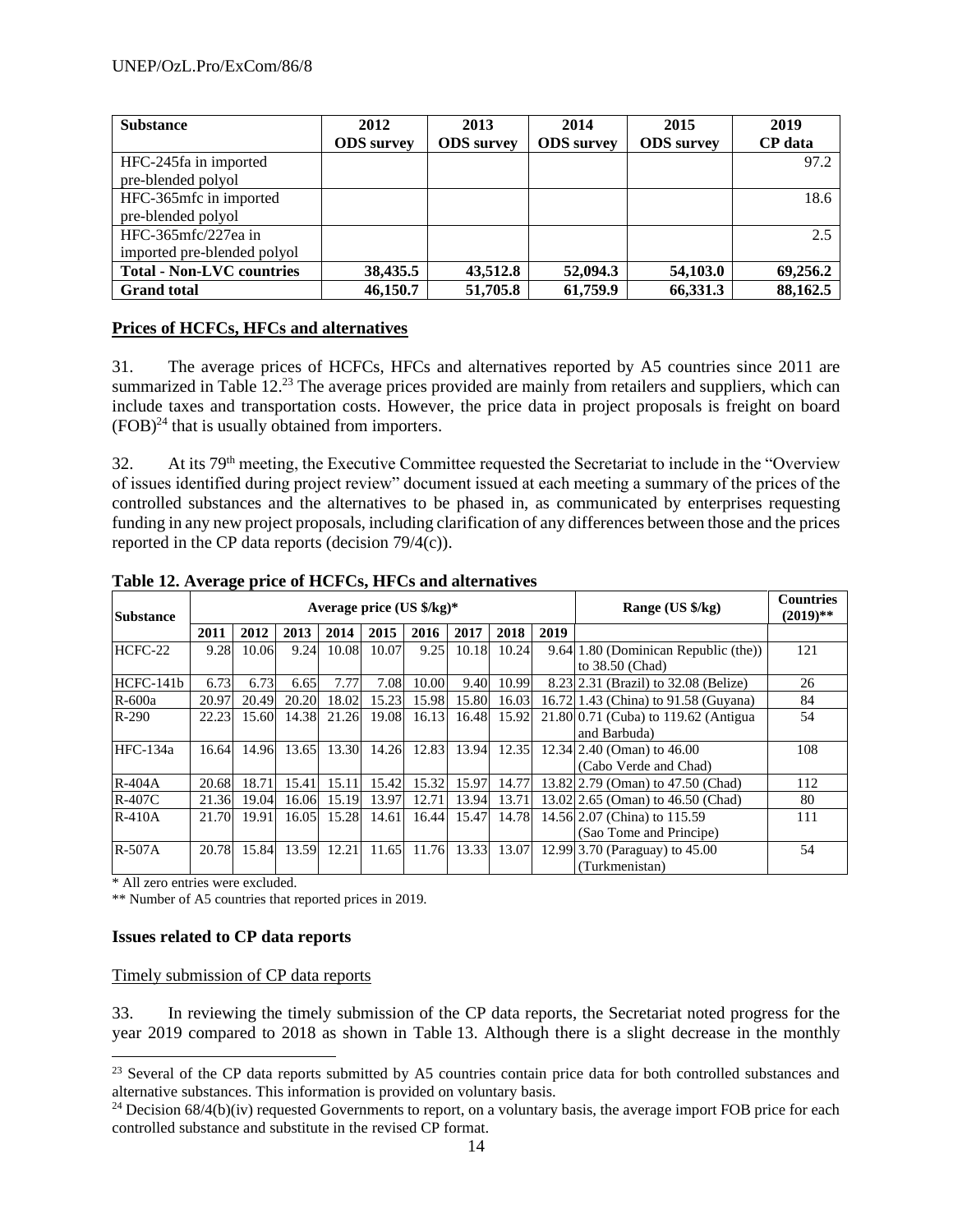submission rates when compared with that of 2018, it can be attributed to the new format and the evolving situation of the COVID-19 pandemic. The Secretariat noted the efforts made by UNEP in following up on the submission of outstanding CP data reports, and keeping the Secretariat informed on progress on a regular basis, including the two countries (Algeria and Yemen) which still have outstanding CP data reports.

| <b>Month</b> |          | 2013              |       | 2014              |       | 2015              |       | 2016              |       | 2017     |       | 2018     |                | 2019     |
|--------------|----------|-------------------|-------|-------------------|-------|-------------------|-------|-------------------|-------|----------|-------|----------|----------------|----------|
|              | $No*$    | $(\frac{6}{6})^*$ | $No*$ | $(\frac{6}{6})^*$ | $No*$ | $(\frac{6}{6})^*$ | $No*$ | $(\frac{6}{6})^*$ | $No*$ | $(\%)^*$ | $No*$ | $(\%)^*$ | $No*$          | $(9/6)*$ |
| Januarv      |          |                   |       |                   |       | 0.69              |       |                   | 3     | 2.08     |       |          |                |          |
| February     |          | 0.69              | 2     | .39               | 5     | 4.17              | 9     | 6.25              |       | 2.78     | 7     | 4.86     |                | 0.69     |
| March        | 3        | 2.76              | 15    | 11.81             | 33    | 27.08             | 9     | 12.50             | 8     | 8.33     | 14    | 14.58    | 9              | 6.94     |
| April        | 38       | 28.97             | 48    | 45.14             | 27    | 45.83             | 49    | 46.53             | 60    | 50.00    | 64    | 59.03    | 63             | 50.69    |
| May          | 35       | 53.10             | 24    | 61.81             | 22    | 61.11             | 26    | 64.58             | 39    | 77.08    | 30    | 79.86    | 29             | 70.83    |
| June         | 11       | 60.69             | 18    | 74.31             | 14    | 70.83             | 10    | 71.53             | 15    | 87.50    | 4     | 82.64    | 4              | 73.61    |
| July         | 6        | 64.83             | 9     | 80.56             | 8     | 76.39             | 7     | 76.39             | 3     | 89.58    | 2     | 84.03    | 8              | 79.17    |
| August       | 6        | 68.97             | 3     | 82.64             | 5     | 79.86             | 2     | 77.78             | 7     | 94.44    | 3     | 86.11    | 5              | 82.64    |
| September    | 22       | 84.14             | 7     | 87.50             | 8     | 85.42             | 19    | 90.97             | 4     | 97.22    | 6     | 90.28    | 10             | 89.58    |
| October      | 12       | 92.41             | 9     | 93.75             | 8     | 90.97             | 7     | 95.83             |       | 97.92    | 10    | 97.22    | 2              | 90.97    |
| November     | 2        | 93.79             |       |                   |       | 91.67             | 2     | 97.22             |       | 98.61    | 1     | 97.92    | 3              | 93.06    |
| December     |          |                   | 2     | 95.14             |       |                   |       |                   |       |          | 1     | 98.61    | 8              | 98.61    |
| After Dec.   | 9        | 100.0             | 6     | 99.31             | 11    | 99.31             | 3     | 99.31             |       | 99.31    | 1     | 99.31    |                |          |
|              |          | $\Omega$          |       |                   |       |                   |       |                   |       |          |       |          |                |          |
| <b>Total</b> | 145      |                   | 143   |                   | 143   |                   | 143   |                   | 143   |          | 143   |          | 142            |          |
| Outstanding  | $\bf{0}$ |                   | 1     |                   |       |                   | 1     |                   |       |          |       |          | $\overline{2}$ |          |

**Table 13. Monthly rates of submission of CP data reports (as at 5 January 2021)**

(\*) No.: Number of A5 countries reporting. (%): Cumulative reporting.

34. The Executive Committee may wish to request the Secretariat to send letters to the Government of Yemen regarding the outstanding CP data reports for the years 2014 to 2019, and to the Government of Algeria regarding the outstanding CP data report for 2019, urging the submission of those reports as soon as possible, as delays affect the ability of the Secretariat to have comprehensive data on ODS consumption and production levels.

#### Data discrepancies between CP data reports and A7 data

35. The review of the 2019 import data reported under A7 and CP reports revealed a number of potential data discrepancies, as shown in Table 14. The Secretariat discussed with the relevant bilateral or implementing agency on the potential discrepancies; in all cases discrepancies were clarified or resolved.

| Country | <b>ODS</b>  | Agency<br>for IS | A7 data  | CP data  | <b>Difference</b> | <b>HCFC-141b</b><br>polyol* | <b>Remarks</b>                  |
|---------|-------------|------------------|----------|----------|-------------------|-----------------------------|---------------------------------|
| Angola  | <b>HCFC</b> | <b>UNEP</b>      | 11.0     | 9.4      | $-1.7$            | 0                           | CP data is correct. A7 data     |
|         |             |                  |          |          |                   |                             | has been revised                |
| Benin   | <b>HCFC</b> | <b>UNEP</b>      | 15.2     | 14.2     | $-0.9$            | 0                           | CP data has been revised        |
| Brazil  | Halon       | <b>UNDP</b>      | $\Omega$ | 61.4     | 61.4              |                             | Import of reclaimed halon       |
|         |             |                  |          |          |                   |                             | (not considered as              |
|         |             |                  |          |          |                   |                             | consumption)                    |
| China   | CTC.        | <b>UNDP</b>      | 156.7    | 354.5    | 197.8             |                             | The difference lies in the fact |
|         |             |                  |          |          |                   |                             | that CP data requires reporting |
|         |             |                  |          |          |                   |                             | laboratory uses and process     |
|         |             |                  |          |          |                   |                             | agent, while A7 does not        |
|         |             |                  |          |          |                   |                             | include process agents          |
| China   | <b>HCFC</b> | <b>UNDP</b>      | 14,222.9 | 14,223.2 | 0.3               | 0                           | CP data included 0.3 ODP        |
|         |             |                  |          |          |                   |                             | tonnes of HCFC destroyed,       |
|         |             |                  |          |          |                   |                             | while A7 data did not include   |
|         |             |                  |          |          |                   |                             | <sup>it</sup>                   |

**Table 14. Differences between 2019 A7 and CP consumption data (ODP tonnes)**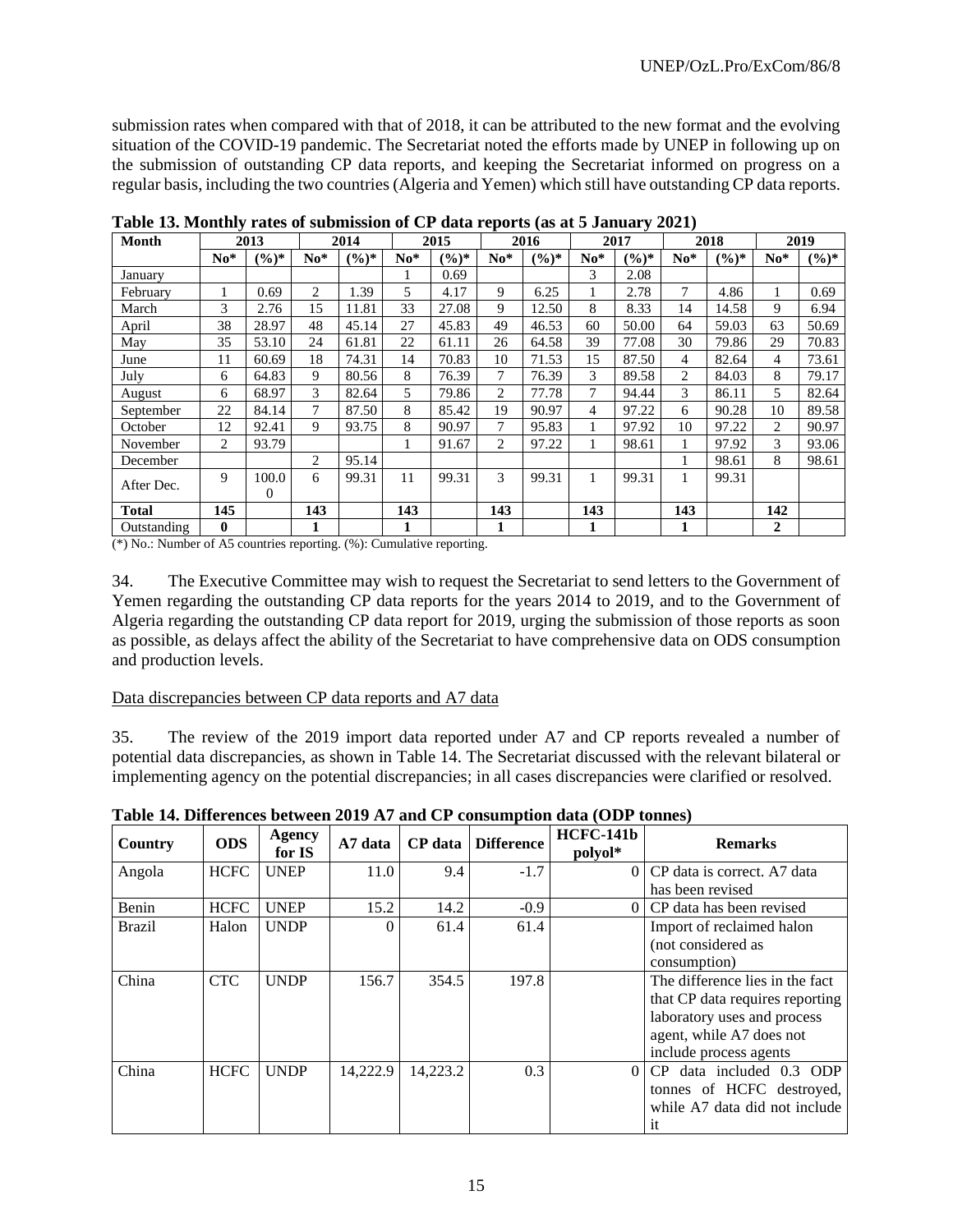| Country             | <b>ODS</b>  | <b>Agency</b><br>for IS | A7 data  | <b>CP</b> data | <b>Difference</b> | <b>HCFC-141b</b><br>polyol* | <b>Remarks</b>                  |
|---------------------|-------------|-------------------------|----------|----------------|-------------------|-----------------------------|---------------------------------|
| India               | <b>HCFC</b> | <b>UNDP</b>             | 811.3    | 935.3          | 123.9             | $\Omega$                    | Data reported under CP and      |
|                     |             |                         |          |                |                   |                             | A7 are consistent               |
|                     |             |                         |          |                |                   |                             | (935.27 ODP tonnes). A7 data    |
|                     |             |                         |          |                |                   |                             | has been revised                |
| Peru                | <b>HCFC</b> | <b>UNEP</b>             | 16.4     | 16.3           | $-0.2$            | 14.6                        | CP data is correct.             |
|                     |             |                         |          |                |                   |                             | Clarification has been sought   |
|                     |             |                         |          |                |                   |                             | from the Ozone Secretariat      |
| Philippines         | Halon       | <b>UNEP</b>             | $\theta$ | 0.3            | 0.3               |                             | Import of recycled halon for    |
| (the)               |             |                         |          |                |                   |                             | aviation (not considered as     |
|                     |             |                         |          |                |                   |                             | consumption)                    |
| Serbia              | Halon       | <b>UNIDO</b>            | $\theta$ | 0.6            | 0.6               |                             | Import of recycled/reclaimed    |
|                     |             |                         |          |                |                   |                             | halon-1301, for critical use in |
|                     |             |                         |          |                |                   |                             | civil aviation (not considered  |
|                     |             |                         |          |                |                   |                             | as consumption)                 |
| South Africa   HCFC |             | <b>UNIDO</b>            | 110.7    | 10.2           | $-100.5$          | $\Omega$                    | CP data has been revised        |
| South Africa        | <b>MBR</b>  | <b>UNIDO</b>            | 14.7     | 24.6           | 9.9               |                             | CP data has been revised and    |
|                     |             |                         |          |                |                   |                             | submitted to the Fund           |
|                     |             |                         |          |                |                   |                             | Secretariat                     |
| Togo                | <b>HCFC</b> | <b>UNEP</b>             | 14.1     | 13.2           | $-0.9$            | $\Omega$                    | CP data has been revised        |
| Trinidad and        | Halon       | <b>UNDP</b>             | $\theta$ | 2.4            | 2.4               |                             | Import of recycled halon (not   |
| Tobago              |             |                         |          |                |                   |                             | considered as consumption)      |
| Uruguay             | <b>HCFC</b> | <b>UNDP</b>             | 13.6     | 14.1           | 0.5               | 5.7                         | CP data is correct. A7 data     |
|                     |             |                         |          |                |                   |                             | has been revised                |

# **PART IV: SECTION B1 OF THE REVISED FORMAT FOR CP DATA REPORTS (DECISION 84/7(d))**

36. At its 84th meeting, in approving the updated revised format of CP data reports, the Executive Committee requested the Secretariat to revise Section B1 for data reporting on manufacturing of blends containing Annex F substances contained in Annex III to document UNEP/OzL.Pro/ExCom/84/9/Rev.1, for consideration at the  $85<sup>th</sup>$  meeting (decision  $84/7(d)$ ).

37. In response to decision 84/7(d), the Secretariat modified Section B1 to facilitate reporting of information on HFC blends, after discussions and consultations with bilateral and implementing agencies. The draft revised format with background information for Section B1 along with two examples for filling the data is presented in Annex IV to the present document.

#### **RECOMMENDATION**

- 38. The Executive Committee may wish:
	- (a) To note the information on country programme (CP) data and prospects for compliance contained in document UNEP/OzL.Pro/ExCom/86/8, including:
		- (i) That 142 countries had submitted 2019 CP data;
		- (ii) That, as at 5 January 2021, Yemen had not submitted CP data for the years 2014 to 2019, and Algeria had not submitted CP data for 2019;
	- (b) To request the Secretariat to send letters to the Government of Yemen regarding the outstanding CP data reports for the years 2014, 2015, 2016, 2017, 2018 and 2019, and to the Government of Algeria regarding the outstanding CP data report for 2019, urging them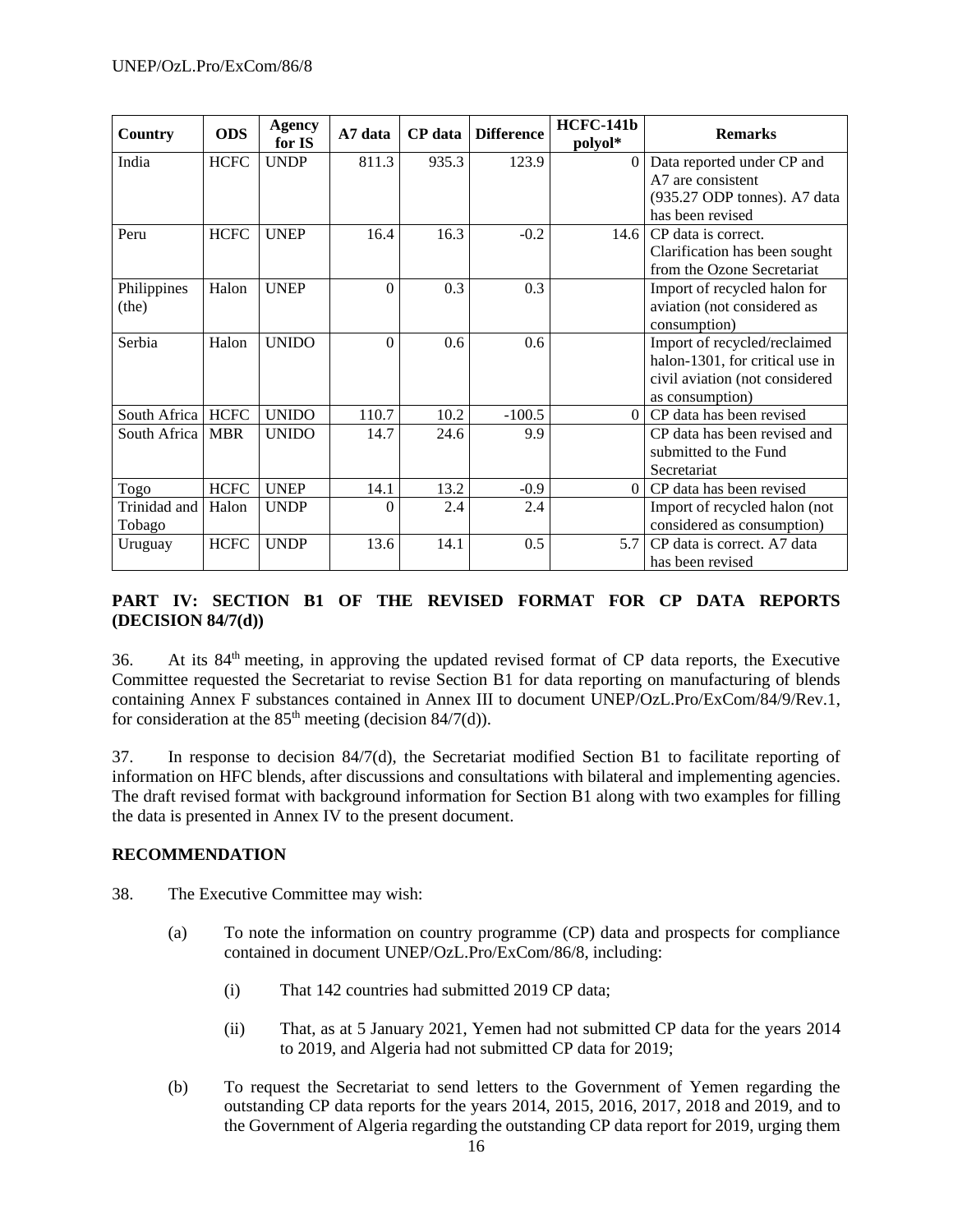to submit those reports as soon as possible; and

(c) To approve the draft updated revised format of Section B1 of CP data reports as contained in Annex IV to the present document and to request the Secretariat to update the Practical manual for CP data reporting as relevant.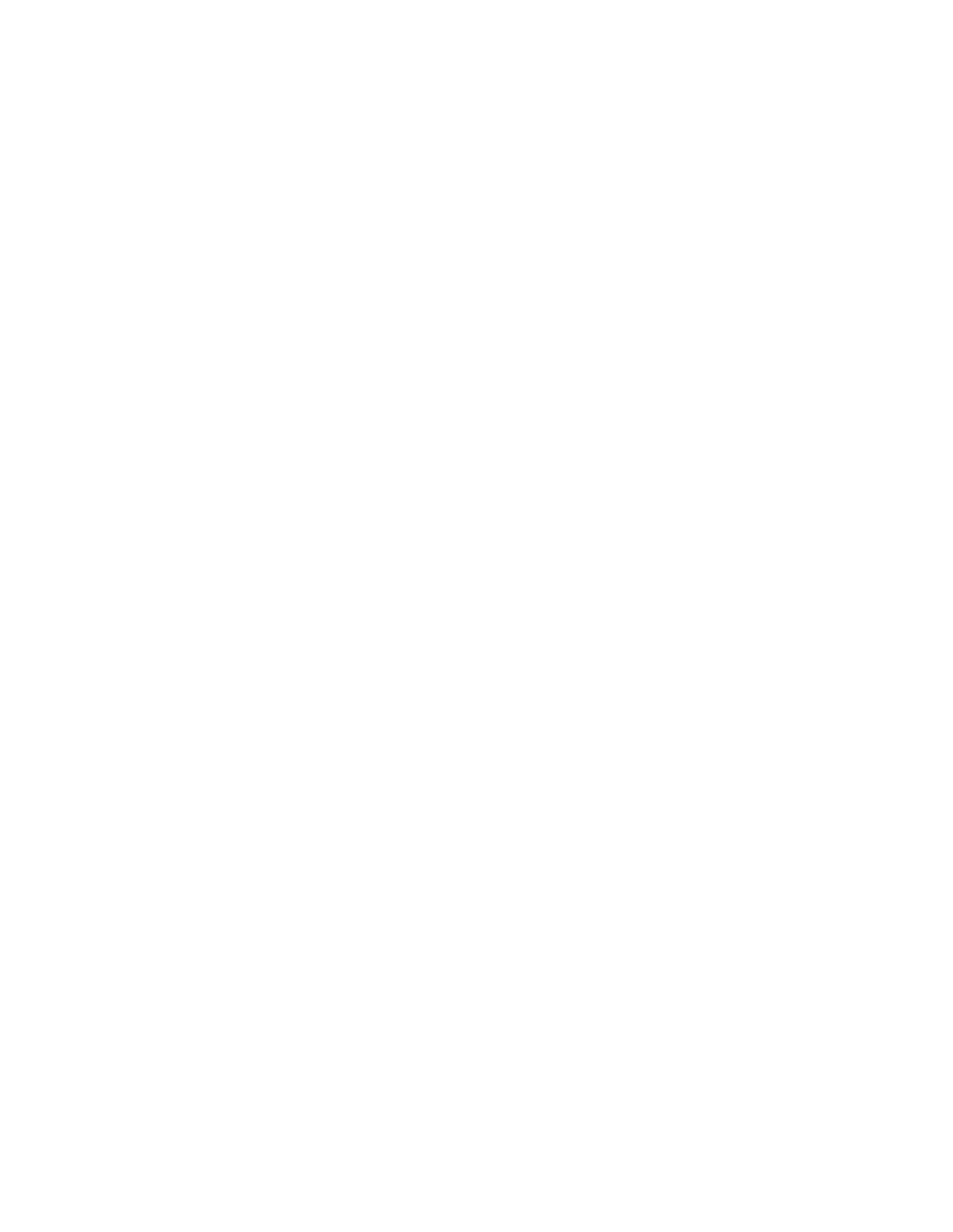## **Annex I**

| Country                    | <b>Year of latest consumption</b> | <b>Latest consumption</b> |  |
|----------------------------|-----------------------------------|---------------------------|--|
|                            |                                   | (ODP tonnes)              |  |
| Consumption                |                                   |                           |  |
| Argentina                  | 2019                              | 23.60                     |  |
| Bahrain                    | 2019                              | 4.50                      |  |
| <b>Barbados</b>            | 2019                              | 0.10                      |  |
| <b>Brazil</b>              | 2019                              | 44.50                     |  |
| Chile                      | 2019                              | 69.90                     |  |
| China                      | 2019                              | 522.70                    |  |
| Costa Rica                 | 2019                              | 20.80                     |  |
| Dominican Republic (the)   | 2019                              | 10.80                     |  |
| Egypt                      | 2019                              | 138.00                    |  |
| El Salvador                | 2019                              | 115.70                    |  |
| Ethiopia                   | 2019                              | 7.10                      |  |
| Fiji                       | 2019                              | 10.70                     |  |
| Guatemala                  | 2019                              | 6.00                      |  |
| Honduras                   | 2019                              | 18.70                     |  |
| India                      | 2019                              | 1,067.10                  |  |
| Indonesia                  | 2019                              | 81.50                     |  |
| Iran (Islamic Republic of) | 2019                              | 13.20                     |  |
| Jamaica                    | 2019                              | 2.00                      |  |
| Jordan                     | 2019                              | 4.80                      |  |
| Malaysia                   | 2019                              | 102.30                    |  |
| Mexico                     | 2019                              | 162.20                    |  |
| Morocco                    | 2019                              | 6.00                      |  |
| Myanmar                    | 2019                              | 15.00                     |  |
| Nicaragua                  | 2019                              | 17.80                     |  |
| Nigeria                    | 2019                              | 2.70                      |  |
| Pakistan                   | 2019                              | 134.40                    |  |
| Papua New Guinea           | 2019                              | 1.10                      |  |
| Peru                       | 2019                              | 1.20                      |  |
| Philippines (the)          | 2019                              | 20.60                     |  |
| Republic of Korea (the)    | 2019                              | 269.00                    |  |
| Saudi Arabia               | 2019                              | 6.00                      |  |
| Singapore                  | 2019                              | 25.30                     |  |
| South Africa               | 2019                              | 47.50                     |  |
| Sri Lanka                  | 2019                              | 16.30                     |  |
| Suriname                   | 2019                              | 3.20                      |  |
| Thailand                   | 2019                              | 93.70                     |  |
| Turkey                     | 2019                              | 21.00                     |  |
| United Arab Emirates (the) | 2019                              | 25.80                     |  |
| Uruguay                    | 2019                              | 12.90                     |  |
| Vanuatu                    | 2019                              | 0.40                      |  |
| Viet Nam                   | 2019                              | 549.30                    |  |
| <b>Total consumption</b>   |                                   | 3,695.40                  |  |
| Production                 |                                   |                           |  |
| China                      | 2019                              | 663.80                    |  |
| India                      | 2019                              | 2,119.50                  |  |
| <b>Total production</b>    |                                   | 2,783.30                  |  |

# **MB CONSUMPTION AND PRODUCTION FOR QPS APPLICATIONS**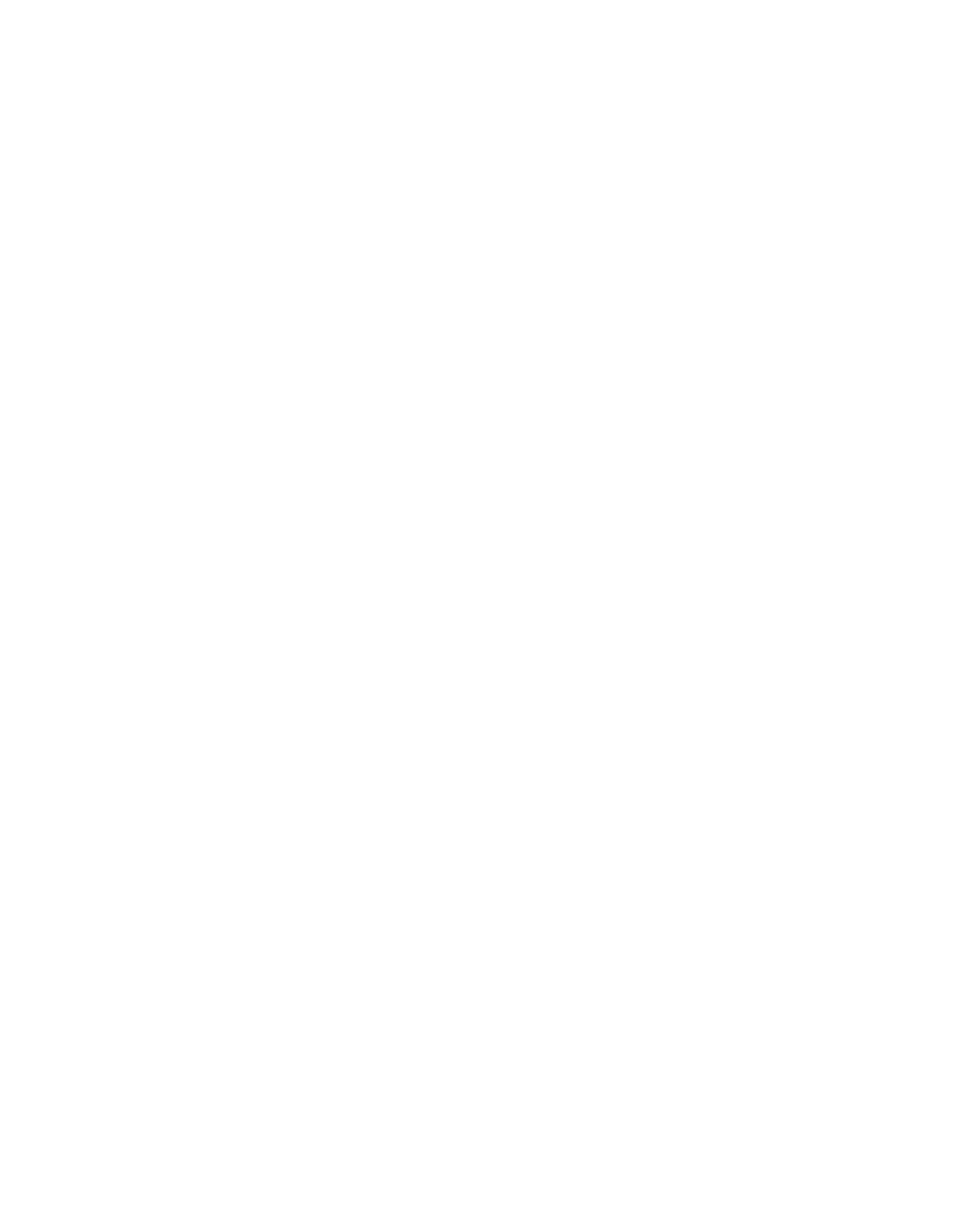# **Annex II**

# **HCFC ANALYSIS\***

| Country                             | <b>Source</b> | Year of     | <b>Baseline</b>    | Latest       | $\overline{\frac{9}{6}}$ over | % over | % over              | <b>Control</b>                                      |
|-------------------------------------|---------------|-------------|--------------------|--------------|-------------------------------|--------|---------------------|-----------------------------------------------------|
|                                     |               | latest      | (ODP)              | consumption  | freeze                        | 10%    | 35%                 | addressed by                                        |
|                                     |               | consumption | tonnes)            | (ODP tonnes) |                               |        | reduction reduction | <b>HPMPs</b>                                        |
| Afghanistan                         | A7            | 2019        | 23.60              | 17.77        | 0.0                           | 0.0    | 16                  | 35% by 2020 and<br>67.5% by 2025                    |
| Albania                             | A7            | 2019        | 6.00               | 3.41         | 0.0                           | 0.0    | $\Omega$            | 35% by 2020 and<br>67.5% by 2025                    |
| Algeria                             | A7            | 2019        | 62.12              | 46.37        | 0.0                           | 0.0    |                     | 15 20% by 2017                                      |
| Angola                              | A7            | 2019        | 16.00              | 9.35         | 0.0                           | 0.0    | $\Omega$            | 10% by 2015 and<br>67.5% by 2025                    |
| Antigua and Barbuda                 | A7            | 2019        | 0.30               | 0.00         | 0.0                           | 0.0    |                     | 0 HPMP cancelled                                    |
| Argentina                           | A7            | 2019        | 400.70             | 150.73       | 0.0                           | 0.0    | $\Omega$            | 17.5% by 2017<br>and 50% by 2022                    |
| Armenia                             | A7            | 2019        | 7.00               | 2.22         | 0.0                           | 0.0    | $\overline{0}$      | 10% by 2015 and<br>66.6% by 2020                    |
| Bahamas (the)                       | A7            | 2019        | 4.80               | 2.69         | 0.0                           | 0.0    |                     | 0 35% by 2020                                       |
| Bahrain                             | A7            | 2019        | 51.90              | 37.04        | 0.0                           | 0.0    | 10                  | 35% by 2020                                         |
| Bangladesh                          | A7            | 2019        | 72.60              | 48.84        | 0.0                           | 0.0    | 3                   | 30% by 2018 and<br>67.5% by 2025                    |
| <b>Barbados</b>                     | A7            | 2019        | 3.70               | 1.70         | 0.0                           | 0.0    |                     | 0 35% by 2020                                       |
| <b>Belize</b>                       | A7            | 2019        | 2.80               | 1.68         | 0.0                           | 0.0    | 0                   | 35% by 2020                                         |
| Benin                               | A7            | 2019        | 23.80              | 15.16        | 0.0                           | 0.0    |                     | 0 35% by 2020                                       |
| <b>Bhutan</b>                       | A7            | 2019        | 0.30               | 0.06         | 0.0                           | 0.0    | 0                   | 100% by 2025                                        |
| Bolivia (Plurinational<br>State of) | A7            | 2019        | 6.10               | 1.96         | 0.0                           | 0.0    | $\overline{0}$      | 35% by 2020                                         |
| Bosnia and<br>Herzegovina           | A7            | 2019        | 4.70               | 1.54         | 0.0                           | 0.0    | 0                   | 35% by 2020                                         |
| Botswana                            | A7            | 2019        | 11.00              | 6.90         | 0.0                           | 0.0    | $\overline{0}$      | 35% by 2020 and<br>100% by 2030                     |
| <b>Brazil</b>                       | A7            | 2019        | 1,327.30           | 838.85       | 0.0                           | 0.0    | $\overline{0}$      | 10% by 2015,<br>35% by 2020 and<br>45% by 2021      |
| Brunei Darussalam                   | A7            | 2019        | 6.10               | 3.33         | 0.0                           | 0.0    | $\Omega$            | 35% by 2020 and<br>100% by 2030                     |
| Burkina Faso                        | A7            | 2019        | 28.90              | 8.14         | $0.0\,$                       | 0.0    |                     | 0 35% by 2020                                       |
| Burundi                             | A7            | 2019        | 7.20               | 1.79         | 0.0                           | 0.0    |                     | $0$ 35% by 2020                                     |
| Cabo Verde                          | A7            | 2019        | 1.10               | 0.06         | 0.0                           | 0.0    | 0 I                 | 35% by 2020                                         |
| Cambodia                            | A7            | 2019        | 15.00              | 8.08         | 0.0                           | 0.0    | 0                   | 100% by 2035                                        |
| Cameroon                            | A7            | 2019        | 88.80              | 35.40        | 0.0                           | 0.0    | 0                   | 20% by 2017 and<br>75% by 2025                      |
| Central African<br>Republic (the)   | A7            | 2019        | 12.00              | 8.25         | 0.0                           | 0.0    | 6                   | HPMP cancelled                                      |
| Chad                                | A7            | 2019        | $\overline{16.10}$ | 10.20        | 0.0                           | 0.0    |                     | $0$ 35% by 2020                                     |
| Chile                               | A7            | 2019        | 87.50              | 32.21        | 0.0                           | 0.0    |                     | $0 10\%$ by 2015,<br>45% by 2020 and<br>65% by 2021 |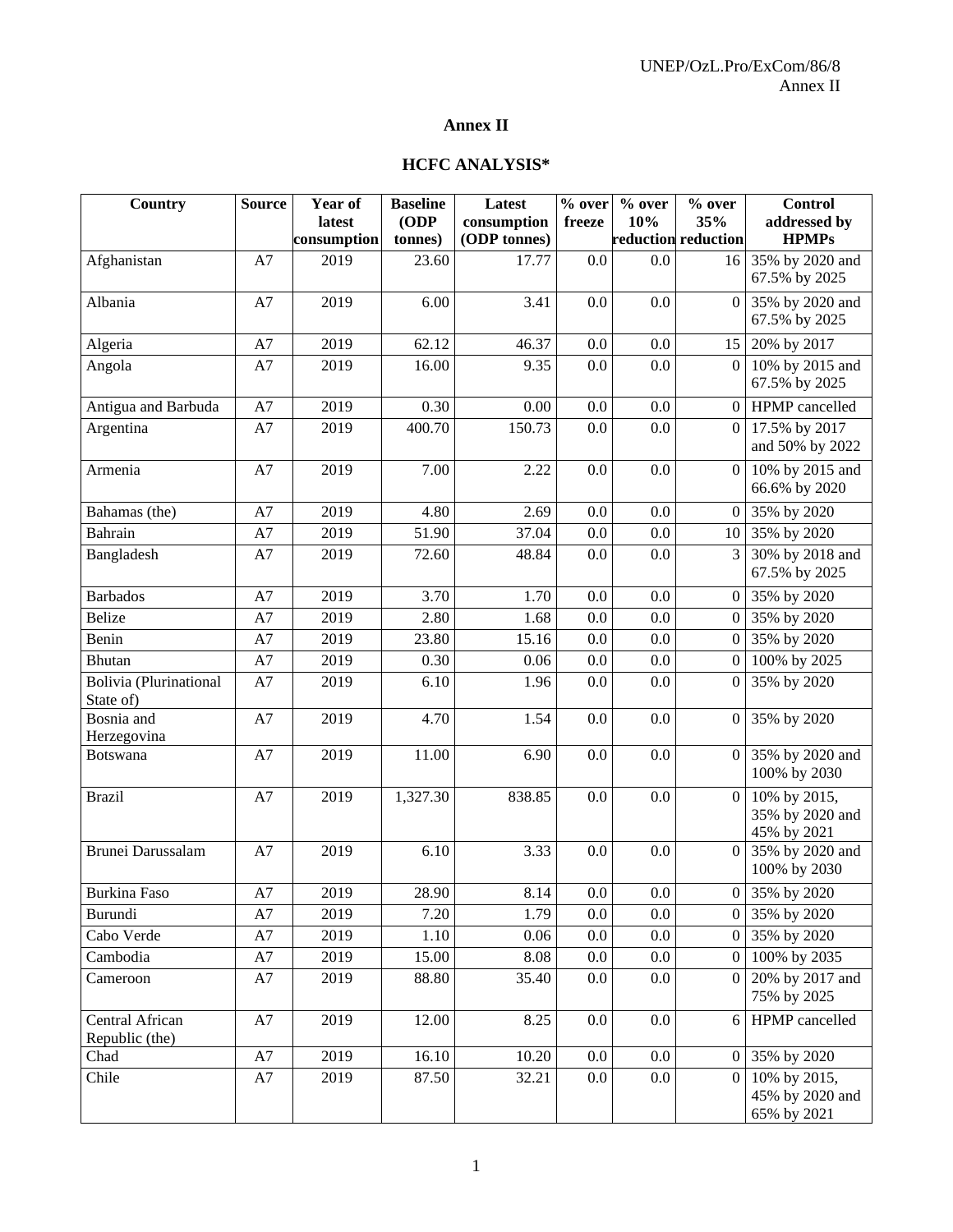## UNEP/OzL.Pro/ExCom/86/8 Annex II

| Country                                               | <b>Source</b> | Year of<br>latest | <b>Baseline</b><br>(ODP) | Latest<br>consumption | $\frac{1}{2}$ over<br>freeze | $%$ over<br>10% | % over<br>35%       | <b>Control</b><br>addressed by                  |
|-------------------------------------------------------|---------------|-------------------|--------------------------|-----------------------|------------------------------|-----------------|---------------------|-------------------------------------------------|
|                                                       |               | consumption       | tonnes)                  | (ODP tonnes)          |                              |                 | reduction reduction | <b>HPMPs</b>                                    |
| China                                                 | A7            | 2019              | 19,269.00                | 14,222.91             | 0.0                          | 0.0             | 14                  | 10% by 2015 and<br>37.6% by 2020                |
| Colombia                                              | A7            | 2019              | 225.60                   | 80.28                 | 0.0                          | 0.0             | $\overline{0}$      | 10% by 2015,<br>60% by 2020 and<br>65% by 2021  |
| Comoros (the)                                         | A7            | 2019              | 0.10                     | 0.05                  | 0.0                          | 0.0             | $\overline{0}$      | 35% by 2020                                     |
| Congo (the)                                           | A7            | 2019              | 10.14                    | 6.89                  | 0.0                          | 0.0             | 5 <sub>1</sub>      | 35% by 2020                                     |
| Cook Islands (the)                                    | A7            | 2019              | 0.10                     | 0.00                  | 0.0                          | 0.0             | 0                   | 35% by 2020 and<br>100% by 2030                 |
| Costa Rica                                            | A7            | 2019              | 14.10                    | 6.29                  | 0.0                          | 0.0             | $\overline{0}$      | 35% by 2020 and<br>97.5% by 2030                |
| Cote d'Ivoire                                         | A7            | 2019              | 63.80                    | 41.36                 | 0.0                          | 0.0             | $\Omega$            | 35% by 2020                                     |
| Cuba                                                  | A7            | 2019              | 16.90                    | 6.25                  | 0.0                          | 0.0             | $\overline{0}$      | 35% by 2020 and<br>100% by 2030                 |
| Democratic People's<br>Republic of Korea<br>$(the)**$ | A7            | 2019              | 78.00                    | 72.27                 | 0.0                          | 2.9             | 43                  | 15% by 2018                                     |
| Democratic Republic<br>of the Congo (the)             | A7            | 2019              | 66.21                    | 4.68                  | 0.0                          | 0.0             | $\mathbf{0}$        | 10% by 2017                                     |
| Djibouti                                              | A7            | 2019              | 0.70                     | 0.45                  | 0.0                          | 0.0             | 0                   | 35% by 2020                                     |
| Dominica                                              | A7            | 2019              | 0.40                     | 0.13                  | 0.0                          | 0.0             | $\overline{0}$      | 35% by 2020                                     |
| Dominican Republic<br>(the)                           | A7            | 2019              | 51.20                    | 38.06                 | 0.0                          | 0.0             | 14                  | 10% by 2015,<br>40% by 2020 and<br>100% by 2030 |
| Ecuador                                               | A7            | 2019              | 23.49                    | 14.01                 | 0.0                          | 0.0             | $\overline{0}$      | 35% by 2020 and<br>100% by 2030                 |
| Egypt                                                 | A7            | 2019              | 386.30                   | 288.30                | 0.0                          | 0.0             | 15                  | 25% by 2018 and<br>70% by 2025                  |
| El Salvador                                           | A7            | 2019              | 11.70                    | 3.44                  | 0.0                          | 0.0             | $\overline{0}$      | 35% by 2020                                     |
| <b>Equatorial Guinea</b>                              | A7            | 2019              | 6.31                     | 0.87                  | 0.0                          | 0.0             | $\overline{0}$      | 35% by 2020                                     |
| Eritrea                                               | A7            | 2019              | 1.09                     | 0.76                  | 0.0                          | 0.0             |                     | 35% by 2020                                     |
| Eswatini (the<br>Kingdom of)                          | A7            | 2019              | 1.73                     | 0.32                  | $0.0\,$                      | $0.0\,$         | $\overline{0}$      | 35% by 2020 and<br>100% by 2030                 |
| Ethiopia                                              | A7            | 2019              | 5.50                     | 3.53                  | $0.0\,$                      | $0.0\,$         | 0                   | 35% by 2020                                     |
| Fiji                                                  | A7            | 2019              | 5.73                     | 4.62                  | 0.0                          | 0.0             | 24                  | 35% by 2020                                     |
| Gabon                                                 | A7            | 2019              | 30.20                    | 18.15                 | 0.0                          | 0.0             | $\overline{0}$      | 35% by 2020                                     |
| Gambia (the)                                          | A7            | 2019              | 1.50                     | 0.17                  | 0.0                          | 0.0             | $\overline{0}$      | 35% by 2020 and<br>100% by 2030                 |
| Georgia                                               | A7            | 2019              | 5.30                     | 2.40                  | 0.0                          | 0.0             | $\overline{0}$      | 35% by 2020                                     |
| Ghana                                                 | A7            | 2019              | 57.30                    | 17.14                 | 0.0                          | 0.0             | $\overline{0}$      | 35% by 2020                                     |
| Grenada                                               | A7            | 2019              | 0.80                     | 0.18                  | 0.0                          | 0.0             | $\overline{0}$      | 35% by 2020                                     |
| Guatemala                                             | A7            | 2019              | 8.30                     | 3.36                  | 0.0                          | 0.0             | 0                   | 35% by 2020 and<br>100% by 2030                 |
| Guinea                                                | A7            | 2019              | 22.60                    | 1.93                  | 0.0                          | 0.0             | $\overline{0}$      | 35% by 2020                                     |
| Guinea-Bissau                                         | $\rm A7$      | 2019              | 2.83                     | 1.27                  | 0.0                          | $0.0\,$         | $\vert 0 \vert$     | 35% by 2020                                     |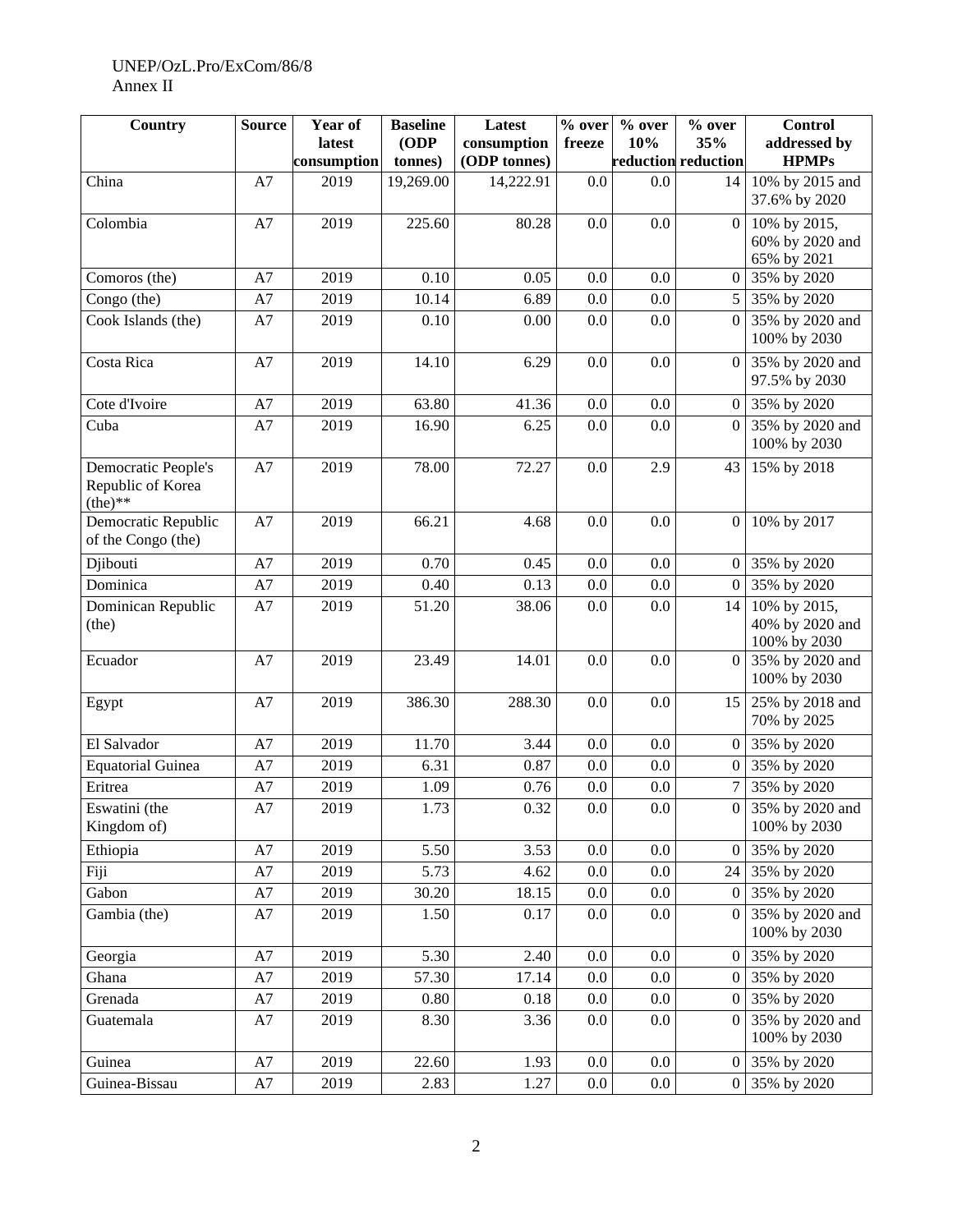| <b>Country</b>                               | <b>Source</b> | Year of<br>latest | <b>Baseline</b><br>(ODP | Latest<br>consumption | $\overline{\%}$ over<br>freeze | % over<br>10% | $%$ over<br>35%     | <b>Control</b><br>addressed by                                                     |
|----------------------------------------------|---------------|-------------------|-------------------------|-----------------------|--------------------------------|---------------|---------------------|------------------------------------------------------------------------------------|
|                                              |               | consumption       | tonnes)                 | (ODP tonnes)          |                                |               | reduction reduction | <b>HPMPs</b>                                                                       |
| Guyana                                       | A7            | 2019              | 1.80                    | 0.99                  | 0.0                            | 0.0           | $\Omega$            | 10% by 2015,<br>97.5% by 2025                                                      |
|                                              |               |                   |                         |                       |                                |               |                     | and 100% by                                                                        |
|                                              |               |                   |                         |                       |                                |               |                     | 2030                                                                               |
| Haiti                                        | A7            | 2019              | 3.63                    | 2.65                  | 0.0                            | 0.0           | 12 <sub>1</sub>     | 35% by 2020                                                                        |
| Honduras                                     | A7            | 2019              | 19.90                   | 9.90                  | 0.0                            | 0.0           | $\Omega$            | 35% by 2020 and<br>100% by 2030                                                    |
| India                                        | A7            | 2019              | 1,608.20                | 935.27                | 0.0                            | 0.0           | $\vert 0 \vert$     | 10% by 2015,<br>48% by 2020,<br>50% by 2021,<br>56% by 2022 and<br>60% by 2023     |
| Indonesia                                    | A7            | 2019              | 403.90                  | 215.74                | 0.0                            | 0.0           | $\Omega$            | 20% by 2018,<br>37.5% by 2020<br>and 55% by 2023                                   |
| Iran (Islamic Republic<br>of)                | A7            | 2019              | 380.50                  | 63.79                 | 0.0                            | 0.0           | $\Omega$            | 10% by 2015 and<br>75% by 2023                                                     |
| Iraq                                         | A7            | 2019              | 108.40                  | 93.39                 | 0.0                            | 0.0           | 33                  | 13.82% by 2019                                                                     |
| Jamaica                                      | A7            | 2019              | 16.30                   | 2.86                  | 0.0                            | 0.0           | $\Omega$            | 35% by 2020 and<br>100% by 2030                                                    |
| Jordan                                       | A7            | 2019              | 83.00                   | 16.78                 | $0.0\,$                        | 0.0           | $\theta$            | 20% by 2017 and<br>50% by 2022                                                     |
| Kenya                                        | A7            | 2019              | 52.20                   | 6.36                  | 0.0                            | 0.0           | 0 <sup>1</sup>      | 21.1% by 2017<br>and 100% by<br>2030                                               |
| Kiribati                                     | A7            | 2019              | 0.10                    | 0.02                  | 0.0                            | 0.0           | $\Omega$            | 35% by 2020 and<br>100% by 2030                                                    |
| Kuwait                                       | A7            | 2019              | 418.60                  | 253.63                | 0.0                            | 0.0           | $\Omega$            | 39.2% by 2020                                                                      |
| Kyrgyzstan                                   | A7            | 2019              | 4.10                    | 0.71                  | 0.0                            | 0.0           | $\overline{0}$      | 10% by 2015,<br>97.5% by 2020<br>and 100% by<br>2025                               |
| Lao People's<br>Democratic Republic<br>(the) | A7            | 2019              | 2.30                    | 1.29                  | 0.0                            | 0.0           | $\overline{0}$      | 35% by 2020 and<br>100% by 2030                                                    |
| Lebanon                                      | $\rm A7$      | 2019              | 73.50                   | 43.82                 | 0.0                            | 0.0           |                     | $0 18\%$ by 2017,<br>62.5% by 2022<br>and 75% by 2024                              |
| Lesotho                                      | A7            | 2019              | 3.50                    | 0.56                  | 0.0                            | 0.0           |                     | $0$ 35% by 2020                                                                    |
| Liberia                                      | A7            | 2019              | 5.30                    | 0.78                  | 0.0                            | 0.0           | $\theta$            | 35% by 2020                                                                        |
| Libya***                                     | A7            | 2019              | 118.38                  | 76.65                 | 0.0                            | 0.0           | $\vert 0 \vert$     | 10% by 2020                                                                        |
| Madagascar                                   | A7            | 2019              | 24.90                   | 9.63                  | 0.0                            | 0.0           | $\theta$            | 35% by 2020                                                                        |
| Malawi                                       | A7            | 2019              | 10.80                   | 4.94                  | 0.0                            | 0.0           | $\Omega$            | 35% by 2020 and<br>100% by 2030                                                    |
| Malaysia                                     | $\rm A7$      | 2019              | 515.80                  | 214.20                | 0.0                            | 0.0           | 0 <sub>1</sub>      | 15% by 2016,<br>22.4% by 2019,<br>35% by 2020,<br>40% by 2021 and<br>42.9% by 2022 |
| Maldives                                     | A7            | 2019              | 4.60                    | 1.21                  | 0.0                            | 0.0           | $\theta$            | 100% by 2020                                                                       |
| Mali                                         | A7            | 2019              | 15.00                   | 7.54                  | $0.0\,$                        | $0.0\,$       | $\overline{0}$      | 35% by 2020                                                                        |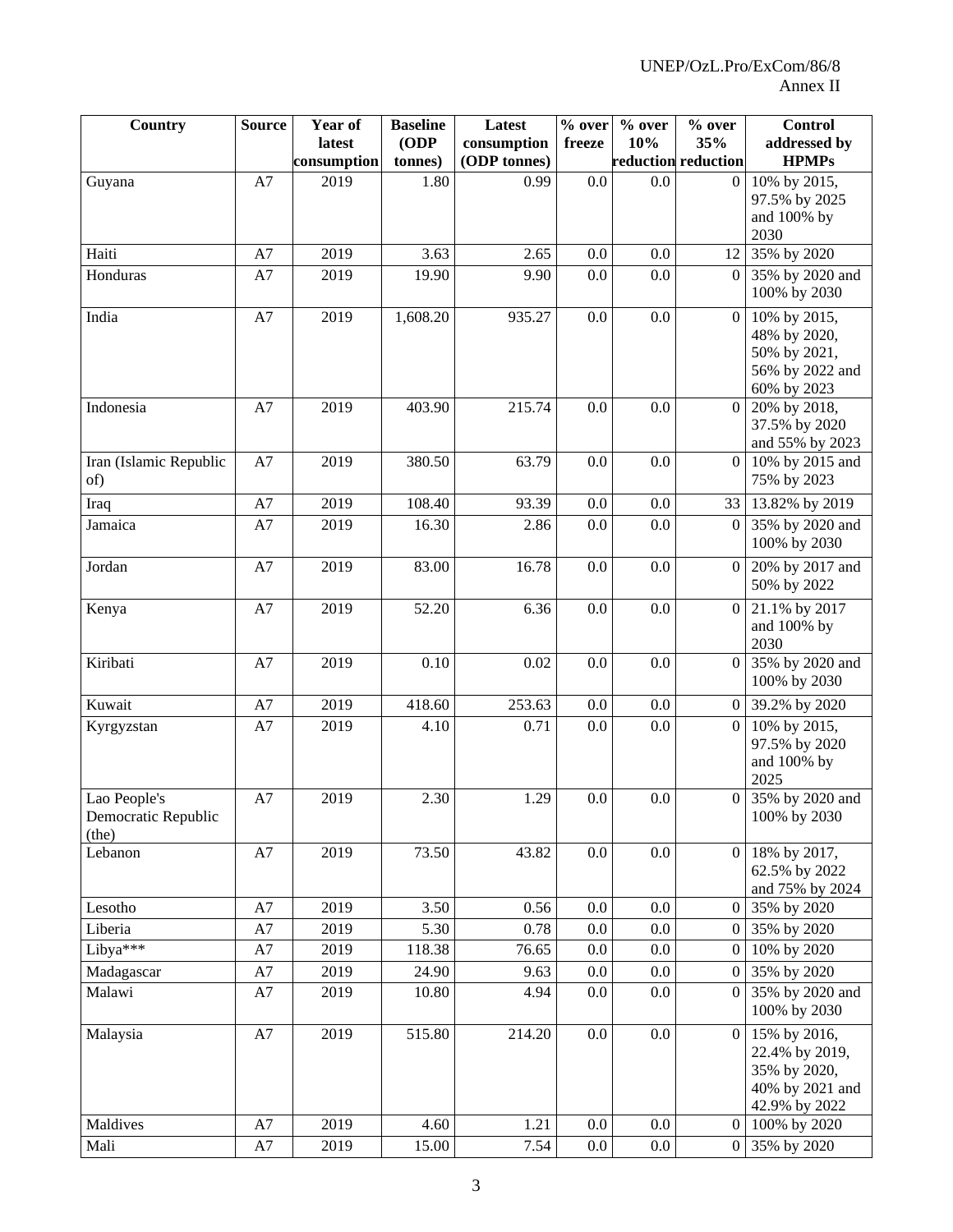## UNEP/OzL.Pro/ExCom/86/8 Annex II

| Country                             | <b>Source</b> | Year of<br>latest<br>consumption | <b>Baseline</b><br>(ODP)<br>tonnes) | Latest<br>consumption<br>(ODP tonnes) | $\overline{\frac{0}{6}}$ over<br>freeze | % over<br>10% | % over<br>35%<br>reduction reduction | <b>Control</b><br>addressed by<br><b>HPMPs</b>    |
|-------------------------------------|---------------|----------------------------------|-------------------------------------|---------------------------------------|-----------------------------------------|---------------|--------------------------------------|---------------------------------------------------|
| Marshall Islands (the)              | A7            | 2019                             | 0.20                                | 0.00                                  | 0.0                                     | 0.0           | $\Omega$                             | 35% by 2020 and<br>100% by 2030                   |
| Mauritania                          | A7            | 2019                             | 20.50                               | 13.92                                 | 0.0                                     | 0.0           | 4 <sup>1</sup>                       | 67.5% by 2025                                     |
| Mauritius                           | A7            | 2019                             | 8.00                                | 4.75                                  | 0.0                                     | 0.0           | $\Omega$                             | 100% by 2030                                      |
| Mexico                              | A7            | 2019                             | 1,148.80                            | 234.53                                | 0.0                                     | 0.0           | $\Omega$                             | 30% by 2018 and<br>67.5% by 2022                  |
| Micronesia (Federated<br>States of) | A7            | 2019                             | 0.20                                | 0.10                                  | 0.0                                     | 0.0           | $\overline{0}$                       | 35% by 2020 and<br>100% by 2030                   |
| Mongolia                            | A7            | 2019                             | 1.40                                | 0.74                                  | 0.0                                     | 0.0           | $\Omega$                             | 35% by 2020 and<br>100% by 2030                   |
| Montenegro                          | A7            | 2019                             | 0.80                                | 0.05                                  | 0.0                                     | 0.0           |                                      | 0 35% by 2020 and<br>100% by 2025                 |
| Morocco                             | A7            | 2019                             | 51.35                               | 27.49                                 | 0.0                                     | 0.0           | $\overline{0}$                       | 20% by 2020                                       |
| Mozambique                          | A7            | 2019                             | 8.69                                | 3.58                                  | 0.0                                     | 0.0           | $\Omega$                             | 35% by 2020                                       |
| Myanmar                             | A7            | 2019                             | 4.30                                | 3.50                                  | 0.0                                     | 0.0           |                                      | 25 35% by 2020                                    |
| Namibia                             | A7            | 2019                             | 8.40                                | 0.77                                  | 0.0                                     | 0.0           | $\overline{0}$                       | 100% by 2025                                      |
| Nauru                               | A7            | 2019                             | 0.00                                | 0.00                                  | 0.0                                     | 0.0           | $\Omega$                             | 35% by 2020 and<br>100% by 2030                   |
| Nepal                               | A7            | 2019                             | 1.10                                | 0.64                                  | 0.0                                     | 0.0           | $\overline{0}$                       | 35% by 2020 and<br>100% by 2030                   |
| Nicaragua                           | A7            | 2019                             | 6.80                                | 2.97                                  | 0.0                                     | 0.0           | $\overline{0}$                       | 35% by 2020 and<br>100% by 2030                   |
| Niger (the)                         | A7            | 2019                             | 15.98                               | 10.61                                 | 0.0                                     | 0.0           | $\overline{2}$                       | 35% by 2020                                       |
| Nigeria                             | A7            | 2019                             | 344.88                              | 239.14                                | 0.0                                     | 0.0           | $\tau$                               | 10% by 2015,<br>35% by 2020 and<br>51.35% by 2023 |
| Niue                                | A7            | 2019                             | 0.00                                | 0.00                                  | 0.0                                     | 0.0           | $\Omega$                             | 35% by 2020 and<br>100% by 2030                   |
| North Macedonia                     | A7            | 2019                             | 1.80                                | 0.64                                  | 0.0                                     | 0.0           |                                      | $\overline{0}$ 35% by 2020                        |
| Oman                                | A7            | 2019                             | 31.50                               | 17.90                                 | 0.0                                     | 0.0           | $\overline{0}$                       | 10% by 2015 and<br>35% by 2020                    |
| Pakistan                            | A7            | 2019                             | 248.11                              | 208.75                                | $0.0\,$                                 | $0.0\,$       | 29 I                                 | 10% by 2015 and<br>50% by 2020                    |
| Palau                               | A7            | 2019                             | 0.20                                | $0.01\,$                              | $0.0\,$                                 | $0.0\,$       | $\overline{0}$                       | 35% by 2020 and<br>100% by 2030                   |
| Panama                              | A7            | 2019                             | 24.80                               | 14.36                                 | 0.0                                     | $0.0\,$       | $\overline{0}$                       | 10% by 2015,<br>35% by 2020 and<br>100% by 2030   |
| Papua New Guinea                    | A7            | 2019                             | 3.30                                | 1.28                                  | $0.0\,$                                 | $0.0\,$       | $\theta$                             | 100% by 2025                                      |
| Paraguay                            | A7            | 2019                             | 18.00                               | 14.59                                 | $0.0\,$                                 | $0.0\,$       | 25 <sub>1</sub>                      | 35% by 2020                                       |
| Peru                                | A7            | 2019                             | 26.88                               | 16.44                                 | 0.0                                     | 0.0           | $\Omega$                             | 10% by 2015 and<br>67.5% by 2025                  |
| Philippines (the)                   | A7            | 2019                             | 161.98                              | 103.75                                | 0.0                                     | 0.0           | $\Omega$                             | 10% by 2015,<br>35% by 2020 and<br>50% by 2021    |
| Qatar                               | A7            | 2019                             | 86.90                               | 69.52                                 | $0.0\,$                                 | $0.0\,$       | 23                                   | 20% by 2015                                       |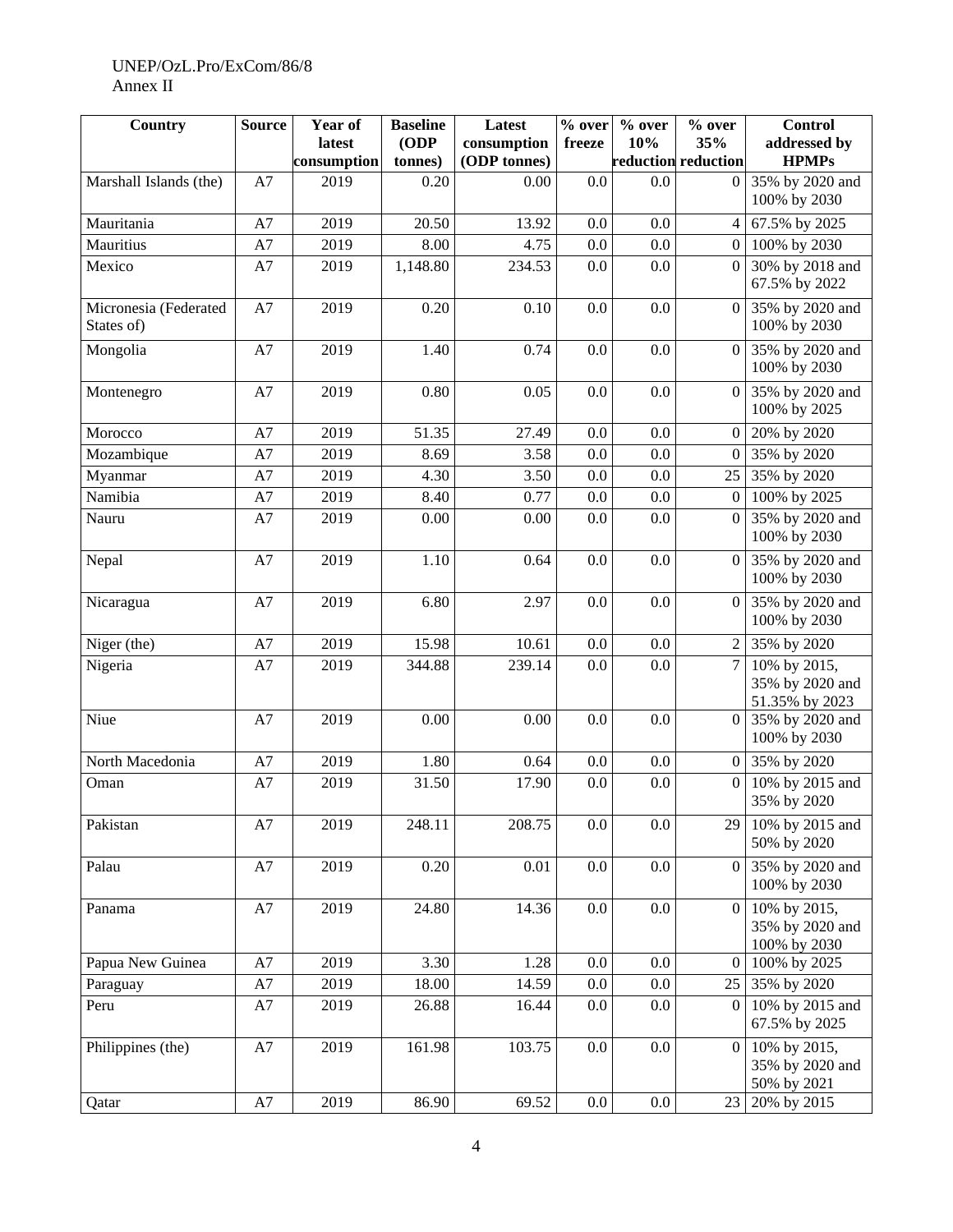| Country                             | <b>Source</b> | Year of<br>latest<br>consumption | <b>Baseline</b><br>(ODP)<br>tonnes) | Latest<br>consumption<br>(ODP tonnes) | % over<br>freeze | % over<br>10% | % over<br>35%<br>reduction reduction | <b>Control</b><br>addressed by<br><b>HPMPs</b>                          |
|-------------------------------------|---------------|----------------------------------|-------------------------------------|---------------------------------------|------------------|---------------|--------------------------------------|-------------------------------------------------------------------------|
| Republic of Korea<br>(the)          | A7            | 2019                             | 1,908.00                            | 1,310.53                              | 0.0              | 0.0           |                                      |                                                                         |
| Republic of Moldova<br>(the)        | A7            | 2019                             | 1.00                                | 0.53                                  | 0.0              | 0.0           | $\Omega$                             | 10% by 2015 and<br>35% by 2020                                          |
| Rwanda                              | A7            | 2019                             | 4.10                                | 1.89                                  | 0.0              | 0.0           |                                      | 0 35% by 2020 and<br>100% by 2030                                       |
| Saint Kitts and Nevis               | A7            | 2019                             | 0.50                                | 0.04                                  | 0.0              | 0.0           | $\Omega$                             | 35% by 2020                                                             |
| Saint Lucia                         | A7            | 2019                             | 1.09                                | 0.31                                  | 0.0              | 0.0           |                                      | 0 35% by 2020                                                           |
| Saint Vincent and the<br>Grenadines | A7            | 2020                             | 0.30                                | 0.01                                  | 0.0              | 0.0           | $\Omega$                             | 100% by 2025                                                            |
| Samoa                               | A7            | 2019                             | 0.30                                | 0.01                                  | 0.0              | 0.0           | 0                                    | 35% by 2020 and<br>100% by 2030                                         |
| Sao Tome and<br>Principe            | A7            | 2019                             | 2.20                                | 0.07                                  | 0.0              | 0.0           | $\overline{0}$                       | 35% by 2020                                                             |
| Saudi Arabia                        | A7            | 2019                             | 1,468.70                            | 953.15                                | 0.0              | 0.0           | $\Omega$                             | HPMP cancelled                                                          |
| Senegal                             | A7            | 2019                             | 36.20                               | 14.25                                 | 0.0              | 0.0           |                                      | 0 35% by 2020                                                           |
| Serbia                              | A7            | 2019                             | 8.40                                | 6.37                                  | 0.0              | 0.0           | 17                                   | 35% by 2020 and<br>67.5% by 2025                                        |
| Seychelles                          | A7            | 2019                             | 1.40                                | 0.00                                  | 0.0              | 0.0           | $\overline{0}$                       | 100% by 2025                                                            |
| Sierra Leone                        | A7            | 2019                             | 1.70                                | 0.56                                  | 0.0              | 0.0           | $\overline{0}$                       | 35% by 2020                                                             |
| Singapore                           | A7            | 2019                             | 216.10                              | 58.02                                 | 0.0              | 0.0           | $\Omega$                             |                                                                         |
| Solomon Islands                     | A7            | 2019                             | 2.00                                | 0.08                                  | 0.0              | 0.0           | $\overline{0}$                       | 35% by 2020 and<br>100% by 2030                                         |
| Somalia                             | A7            | 2019                             | 45.10                               | 13.04                                 | 0.0              | 0.0           |                                      | 0 35% by 2020                                                           |
| South Africa                        | A7            | 2019                             | 369.70                              | 110.68                                | 0.0              | 0.0           | $\Omega$                             | 35% by 2020                                                             |
| South Sudan                         | A7            | 2019                             | 4.10                                | 1.38                                  | 0.0              | 0.0           | $\Omega$                             | 35% by 2020                                                             |
| Sri Lanka                           | A7            | 2019                             | 13.90                               | 9.91                                  | 0.0              | 0.0           | 10                                   | 35% by 2020 and<br>100% by 2030                                         |
| Sudan (the)                         | A7            | 2019                             | 52.70                               | 30.32                                 | 0.0              | 0.0           | $\Omega$                             | 30% by 2017 and<br>75% by 2020                                          |
| Suriname                            | A7            | 2019                             | 2.00                                | 0.58                                  | 0.0              | 0.0           |                                      | 0 35% by 2020                                                           |
| Syrian Arab Republic                | A7            | 2019                             | 135.00                              | 71.05                                 | 0.0              | 0.0           | $\theta$                             | 67.5% by 2025                                                           |
| Thailand                            | A7            | 2019                             | 927.60                              | 363.34                                | 0.0              | 0.0           | $\overline{0}$                       | 15% by 2018,<br>55.8% by 2019,<br>57.9% by 2022<br>and 61.8% by<br>2023 |
| Timor-Leste                         | A7            | 2019                             | 0.50                                | 0.30                                  | 0.0              | 0.0           |                                      | 0 10% by 2015 and<br>78% by 2025                                        |
| Togo                                | A7            | 2019                             | 20.00                               | 14.06                                 | $0.0\,$          | 0.0           |                                      | 8 35% by 2020                                                           |
| Tonga                               | A7            | 2019                             | 0.10                                | 0.00                                  | 0.0              | 0.0           | $\Omega$                             | 35% by 2020 and<br>100% by 2030                                         |
| Trinidad and Tobago                 | $\rm A7$      | 2019                             | 46.00                               | 20.85                                 | 0.0              | 0.0           | $\overline{0}$                       | 35% by 2020 and<br>100% by 2030                                         |
| Tunisia                             | A7            | 2019                             | 40.70                               | 25.36                                 | 0.0              | 0.0           | $\overline{0}$                       | 15% by 2020 and<br>67.5% by 2025                                        |
| Turkey                              | A7            | 2019                             | 551.47                              | 8.54                                  | $0.0\,$          | $0.0\,$       | $\overline{0}$                       | 100% by 2025                                                            |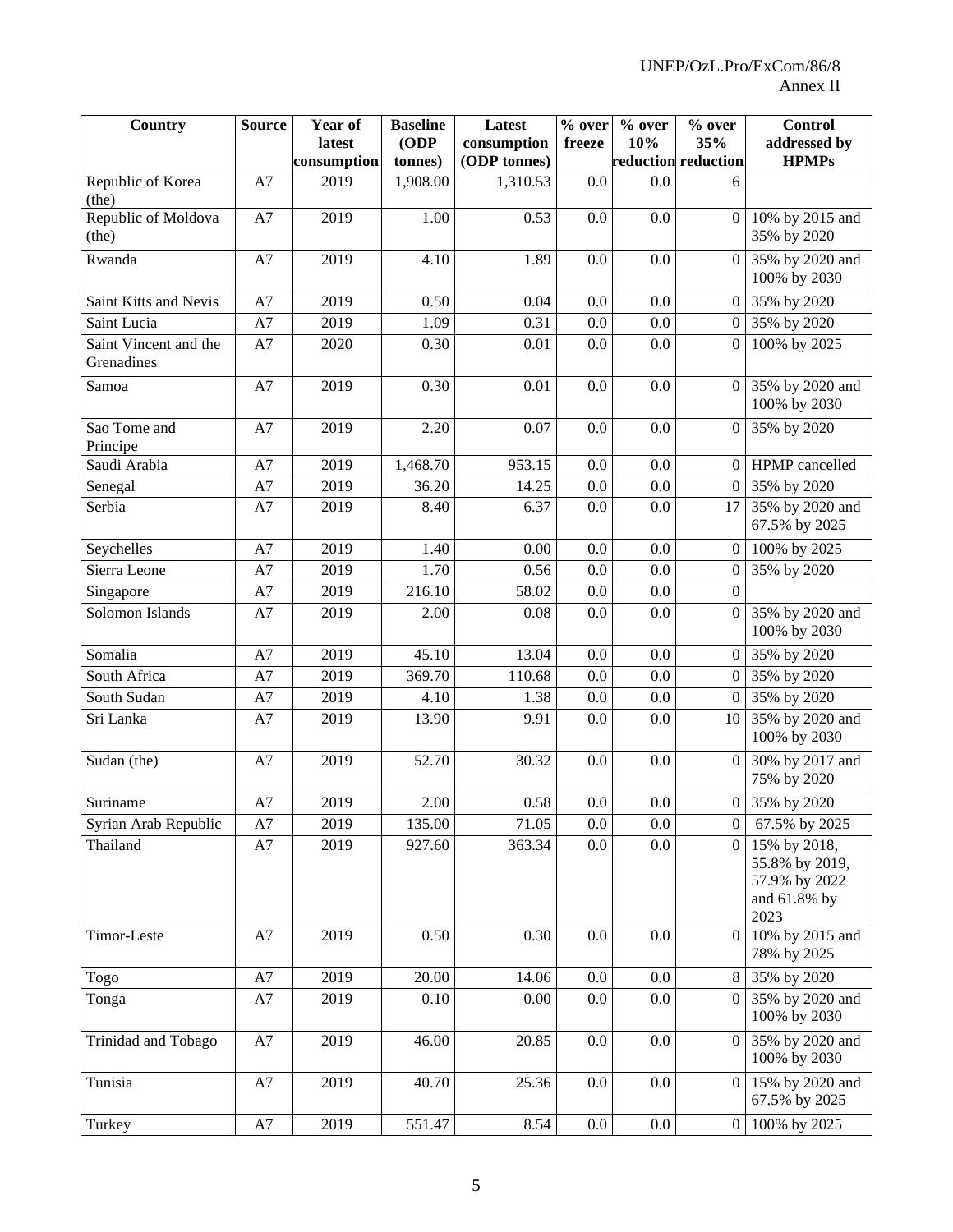#### UNEP/OzL.Pro/ExCom/86/8 Annex II

| <b>Country</b>                        | <b>Source</b> | Year of<br>latest<br>consumption | <b>Baseline</b><br>ODP<br>tonnes) | Latest<br>consumption<br>(ODP tonnes) | % over<br>freeze | % over<br>10% | % over<br>35%<br>reduction reduction | <b>Control</b><br>addressed by<br><b>HPMPs</b>  |
|---------------------------------------|---------------|----------------------------------|-----------------------------------|---------------------------------------|------------------|---------------|--------------------------------------|-------------------------------------------------|
| Turkmenistan                          | A7            | 2019                             | 6.80                              | 4.36                                  | 0.0              | 0.0           | $\Omega$                             | 35% by 2020 and<br>67.5% by 2025                |
| Tuvalu                                | A7            | 2019                             | 0.10                              | 0.00                                  | 0.0              | 0.0           | $\Omega$                             | 35% by 2020 and<br>100% by 2030                 |
| Uganda                                | A7            | 2019                             | 0.20                              | 0.07                                  | 0.0              | 0.0           | $\theta$                             | 35% by 2020 and<br>100% by 2030                 |
| <b>United Arab Emirates</b><br>(the)  | A7            | 2019                             | 557.10                            | 475.34                                | 0.0              | 0.0           | 31                                   |                                                 |
| United Republic of<br>Tanzania (the)  | A7            | 2019                             | 1.70                              | 1.14                                  | 0.0              | 0.0           | 3                                    | 35% by 2020                                     |
| Uruguay                               | A7            | 2019                             | 23.40                             | 14.08                                 | 0.0              | 0.0           | $\overline{0}$                       | 10% by 2015,<br>35% by 2020 and<br>100% by 2030 |
| Vanuatu                               | A7            | 2019                             | 0.30                              | 0.01                                  | 0.0              | 0.0           | $\Omega$                             | 35% by 2020 and<br>100% by 2030                 |
| Venezuela (Bolivarian<br>Republic of) | A7            | 2019                             | 207.00                            | 0.04                                  | 0.0              | $0.0\,$       | $\Omega$                             | 10% by 2015 and<br>42% by 2020                  |
| Viet Nam                              | A7            | 2019                             | 221.20                            | 197.55                                | 0.0              | 0.0           | 37                                   | 10% by 2015 and<br>35% by 2020                  |
| Yemen                                 | A7            | 2018                             | 158.20                            | 95.56                                 | 0.0              | $0.0\,$       | $\Omega$                             | HPMP cancelled                                  |
| Zambia                                | A7            | 2019                             | 5.00                              | 2.20                                  | 0.0              | 0.0           | $\overline{0}$                       | 35% by 2020 and<br>100% by 2030                 |
| Zimbabwe                              | A7            | 2019                             | 17.80                             | 9.85                                  | 0.0              | $0.0\,$       | $\Omega$                             | 35% by 2020 and<br>100% by 2030                 |

(\*) Excluding the Republic of Korea, Singapore, and the United Arab Emirates which do not request assistance from the Multilateral Fund for their phase-out of controlled substances. They are included in the table above.

(\*\*) The Democratic People's Republic of Korea's latest consumption is above the consumption set in the plan of action in decision XXVI/15.

(\*\*\*) Libya's latest consumption is below the consumption set in the plan of action in decision XXVII/11.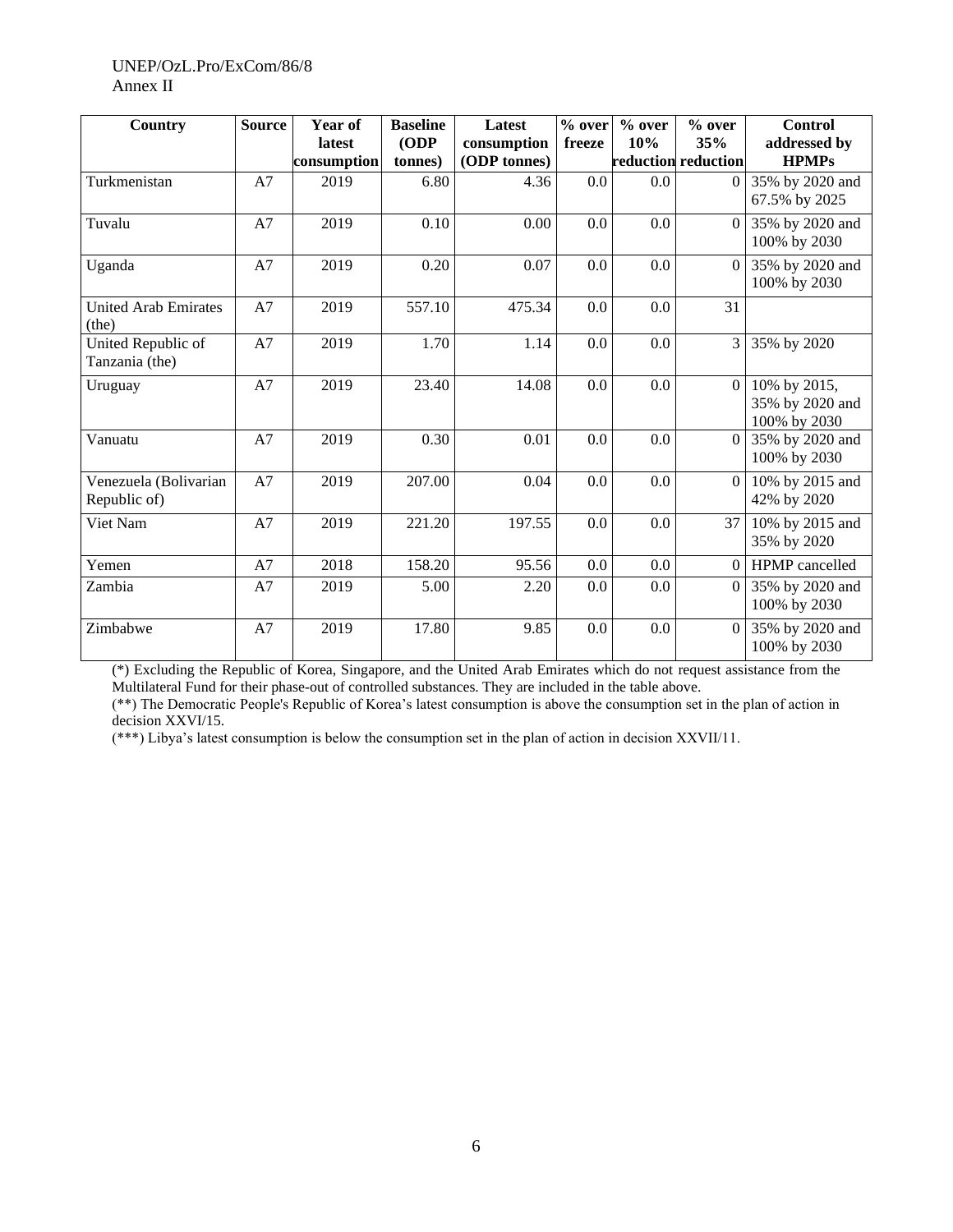# **Annex III**

| <b>Country</b>                   | <b>Source</b> | <b>Year of latest</b> | Latest      | <b>Ratified Kigali</b><br>Amendment* |
|----------------------------------|---------------|-----------------------|-------------|--------------------------------------|
|                                  |               | consumption           | consumption |                                      |
| Afghanistan                      | A7            | 2019                  | 275,000     |                                      |
| Albania                          | A7            | 2019                  | 1,091,972   | Yes                                  |
| Antigua and Barbuda              | CP            | 2019                  | 4,079       |                                      |
| Armenia                          | A7            | 2019                  | 137,680     | Yes                                  |
| <b>Barbados</b>                  | A7            | 2019                  | 158,343     | Yes                                  |
| Benin                            | A7            | 2019                  | 1,507,956   | Yes                                  |
| <b>Bhutan</b>                    | A7            | 2019                  | 11,659      | Yes                                  |
| Bolivia (Plurinational State of) | CP            | 2019                  | 773,894     | Yes                                  |
| <b>Botswana</b>                  | A7            | 2019                  | 574,098     | Yes                                  |
| <b>Brazil</b>                    | A7            | 2019                  | 65,627,001  |                                      |
| <b>Burkina Faso</b>              | A7            | 2019                  | 622,456     | Yes                                  |
| <b>Burundi</b>                   | A7            | 2019                  | 46,214      |                                      |
| Cabo Verde                       | A7            | 2019                  | 70,072      | Yes                                  |
| Cambodia                         | A7            | 2019                  | 344,326     |                                      |
| Cameroon                         | CP            | 2019                  | 3,498,447   |                                      |
| Chad                             | A7            | 2019                  | 22,341,189  | Yes                                  |
| Chile                            | A7            | 2019                  | 4,763,686   | Yes                                  |
| Colombia                         | A7            | 2019                  | 5,270,350   |                                      |
| Comoros (the)                    | A7            | 2019                  | 34,149      | Yes                                  |
| Cook Islands (the)               | A7            | 2019                  | 3,757       | Yes                                  |
| Costa Rica                       | A7            | 2019                  | 1,099,195   | Yes                                  |
| Cote d'Ivoire                    | A7            | 2019                  | 24,855,307  | Yes                                  |
| Cuba                             | A7            | 2019                  | 1,254,931   | Yes                                  |
| Dominican Republic (the)         | A7            | 2019                  | 2,406,616   |                                      |
| Ecuador                          | A7            | 2019                  | 2,370,319   | Yes                                  |
| <b>Equatorial Guinea</b>         | A7            | 2019                  | 39,686      |                                      |
| Eswatini (the Kingdom of)        | A7            | 2019                  | 33,980      | Yes                                  |
| Ethiopia                         | A7            | 2019                  | 369,744     | Yes                                  |
| Fiji                             | A7            | 2019                  | 280,203     | Yes                                  |
| Gabon                            | A7            | 2019                  | 2,353,671   | Yes                                  |
| Ghana                            | A7            | 2019                  | 496,683     | Yes                                  |
| Grenada                          | A7            | 2019                  | 29,276      | Yes                                  |
| Guatemala                        | A7            | 2019                  | 1,169,662   |                                      |
| Guinea                           | CP            | 2019                  | 1,391,166   | Yes                                  |
| Guinea-Bissau                    | A7            | 2019                  | 1,391,073   | Yes                                  |
| Guyana                           | A7            | 2019                  | 92,782      |                                      |
| Haiti                            | A7            | 2019                  | 93,303      |                                      |
| Honduras                         | A7            | 2019                  | 1,431,079   | Yes                                  |
| Kenya                            | A7            | 2019                  | 588,860     |                                      |
| Kiribati                         | A7            | 2019                  | 5,572       | Yes                                  |
| Kyrgyzstan                       | A7            | 2019                  | 304,301     | Yes                                  |
| Lao People's Democratic Republic | A7            | 2019                  |             |                                      |
| (the)                            |               |                       | 159,041     | Yes                                  |

# **HFC DATA IN METRIC TONNES - CO2-EQUIVALENT**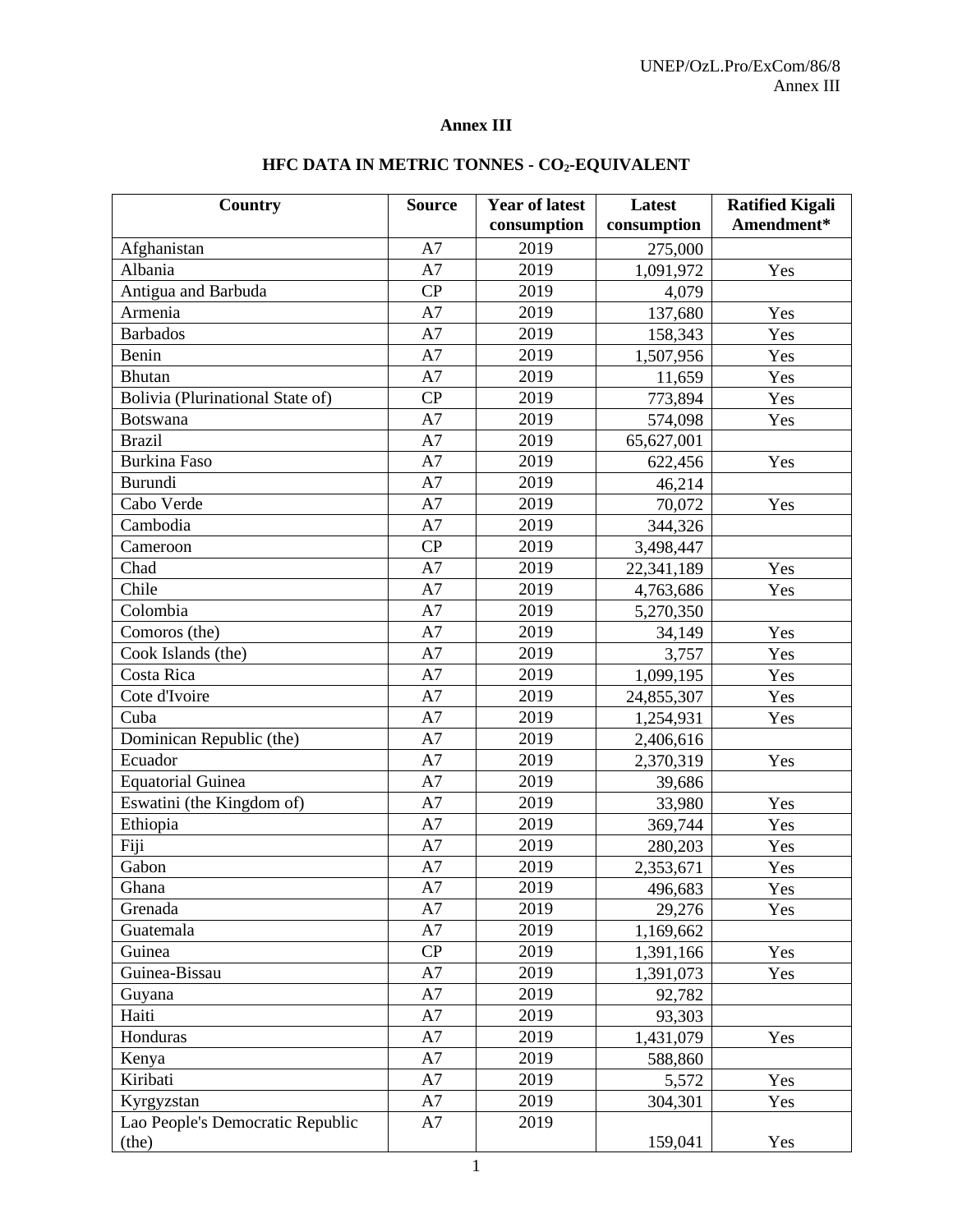# UNEP/OzL.Pro/ExCom/86/8 Annex III

| <b>Country</b>                   | <b>Source</b> | <b>Year of latest</b> | Latest      | <b>Ratified Kigali</b> |
|----------------------------------|---------------|-----------------------|-------------|------------------------|
|                                  |               | consumption           | consumption | Amendment*             |
| Lebanon                          | CP            | 2019                  | 30,069      | Yes                    |
| Lesotho                          | A7            | 2019                  | 24,165      | Yes                    |
| Liberia                          | A7            | 2019                  | 12,169      | Yes                    |
| Madagascar                       | CP            | 2019                  | 1,558,144   |                        |
| Malawi                           | A7            | 2019                  | 188,503     | Yes                    |
| Maldives                         | A7            | 2019                  | 358,171     | Yes                    |
| Mali                             | A7            | 2019                  | 108,522     | Yes                    |
| Marshall Islands (the)           | A7            | 2019                  | 7,096       | Yes                    |
| Mauritius                        | A7            | 2019                  | 587,594     | Yes                    |
| Mexico                           | A7            | 2019                  | 50,263,972  | Yes                    |
| Micronesia (Federated States of) | A7            | 2019                  | 14,020      | Yes                    |
| Montenegro                       | A7            | 2019                  | 192,898     | Yes                    |
| Namibia                          | A7            | 2019                  | 729,875     | Yes                    |
| Nicaragua                        | A7            | 2019                  | 558,528     | Yes                    |
| Niger (the)                      | A7            | 2019                  | 1,730,118   | Yes                    |
| Nigeria                          | CP            | 2019                  | 807,493     | Yes                    |
| Oman                             | A7            | 2019                  | 1,988,072   |                        |
| Pakistan                         | A7            | 2019                  | 7,435,247   |                        |
| Palau                            | A7            | 2019                  | 6,436       | Yes                    |
| Panama                           | A7            | 2019                  | 1,565,901   | Yes                    |
| Paraguay                         | A7            | 2019                  | 934,649     | Yes                    |
| Peru                             | A7            | 2019                  | 1,910,807   | Yes                    |
| Philippines (the)                | A7            | 2019                  | 8,143,976   |                        |
| Qatar                            | CP            | 2019                  | 21,878,613  |                        |
| Rwanda                           | A7            | 2019                  | 700,970     | Yes                    |
| Saint Lucia                      | A7            | 2019                  | 54,429      |                        |
| Saint Vincent and the Grenadines | A7            | 2020                  | 16,509      |                        |
| Samoa                            | A7            | 2019                  | 25,170      | Yes                    |
| Sao Tome and Principe            | A7            | 2019                  | 22,287      | Yes                    |
| Senegal                          | A7            | 2019                  | 1,541,337   | Yes                    |
| Seychelles                       | A7            | 2019                  | 227,367     | Yes                    |
| South Africa                     | A7            | 2019                  | 10,074,432  | Yes                    |
| Sri Lanka                        | A7            | 2019                  | 331,622     | Yes                    |
| Sudan (the)                      | A7            | 2019                  | 735,220     |                        |
| Suriname                         | A7            | 2019                  | 132,696     |                        |
| Syrian Arab Republic             | A7            | 2018                  | 7,587,048   |                        |
| Timor-Leste                      | A7            | 2019                  | 13,645      |                        |
| Togo                             | A7            | 2019                  | 797,321     | Yes                    |
| Tonga                            | A7            | 2019                  | 1,802       | Yes                    |
| Trinidad and Tobago              | A7            | 2019                  | 2,755,910   | Yes                    |
| Tunisia                          | A7            | 2019                  | 1,253,622   |                        |
| Turkey                           | A7            | 2019                  | 28,156,692  |                        |
| Tuvalu                           | A7            | 2019                  | 1,006       | Yes                    |
| Uganda                           | A7            | 2019                  | 21,480      | Yes                    |
| Uruguay                          | A7            | 2019                  | 448,663     | Yes                    |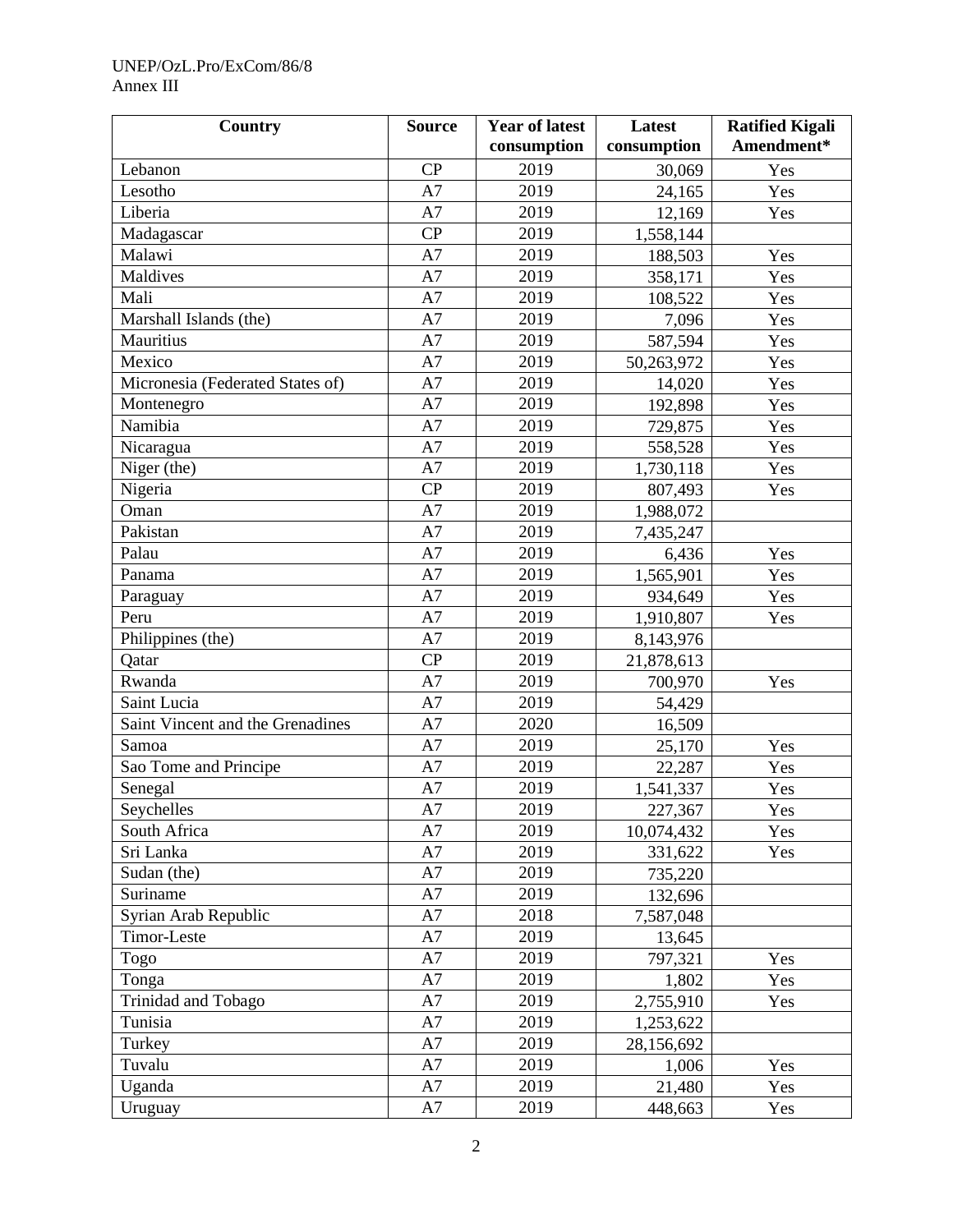| Country                            | <b>Source</b> | <b>Year of latest</b><br>consumption | Latest<br>consumption | <b>Ratified Kigali</b><br>Amendment* |
|------------------------------------|---------------|--------------------------------------|-----------------------|--------------------------------------|
| Vanuatu                            | A7            | 2019                                 | 11,351                | Yes                                  |
| Venezuela (Bolivarian Republic of) | A7            | 2019                                 | 240,541               |                                      |
| Viet Nam                           | A7            | 2019                                 | 6,019,450             | Yes                                  |
| Zambia                             | CP            | 2019                                 | 208,794               |                                      |
| Zimbabwe                           | A7            | 2019                                 | 1,024,385             |                                      |

\*As of 5 January 2021.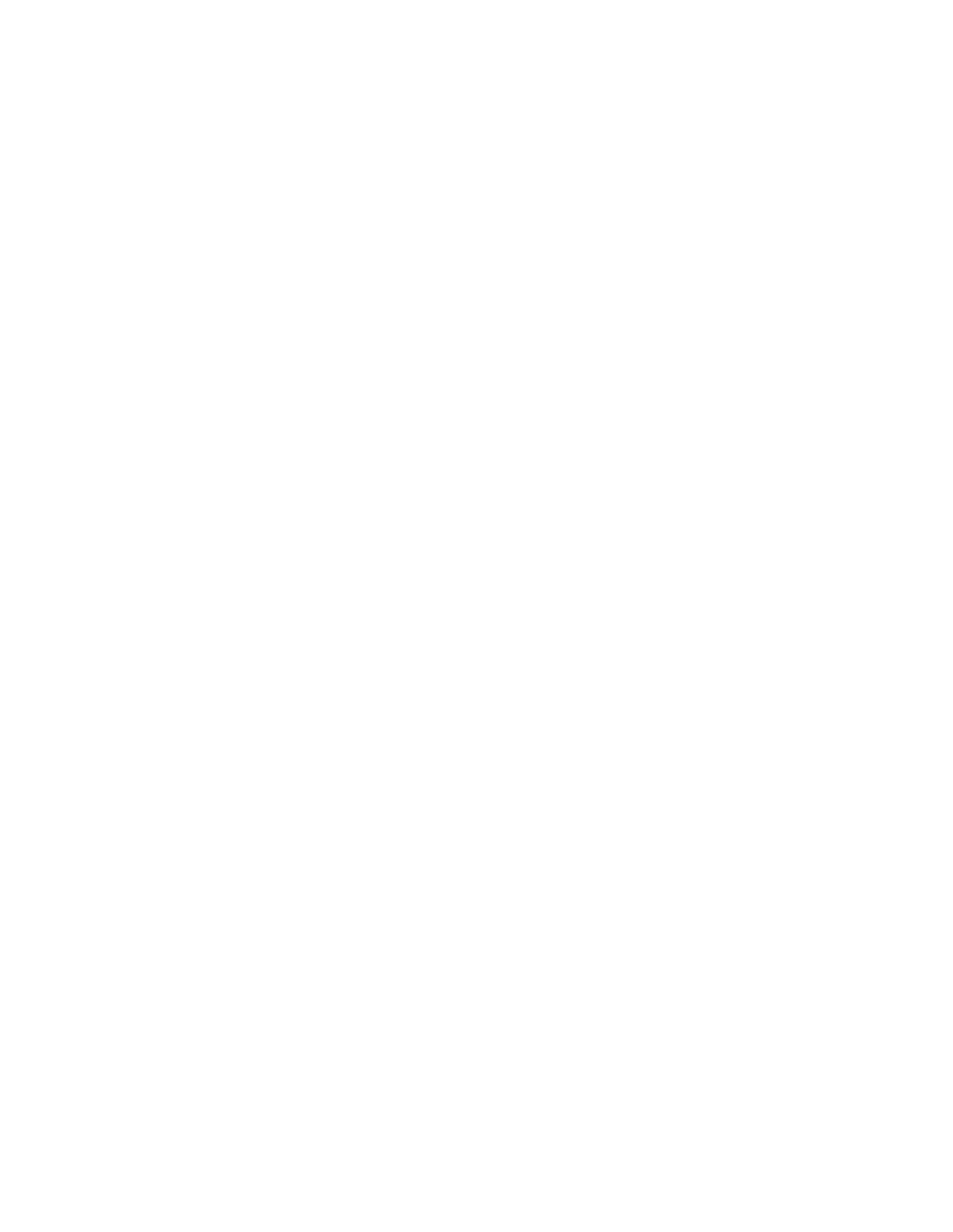#### **Annex IV**

#### **REVISED SECTION B1 FOR COUNTRY PROGRAMME DATA REPORTING**

1. CP data report mainly covers pure substances and blends containing one or more controlled substances; in the majority of A5 countries, all controlled substances including blends are imported.

2. However, some A5 countries are currently manufacturing HFC-blends *in situ* using either locally produced HFCs or imported HFCs, for their local market or for export to other A5 countries. In order to record HFC and HFC-blends in the CP data reports, the Secretariat has designed Section B1 to be used only in A5 countries that manufacture HFC blends. Section B1 is contained in Appendix A to the present document.

3. Column (1) of Section B1 lists all the 18 HFCs included in Annex F of the Montreal Protocol, differentiating between HFC locally produced ("Production") or imported ("Import"); the amount of HFC produced or imported for use in different end-uses should be recorded in column (3) "Pure". Columns (4) to (9) list the most commonly used HFC-blends in Article 5 countries (i.e., R-404A, R-407A, R-407C, R-410A, R-507A and R-508B). Columns (10) and (11) ("Others") allow for reporting HFC-blends not included in Section B1. To reduce the risk of erroneous data reporting, Section B1 has identified only the cells where pure HFCs are components of HFC-blends. Column (12) "Total" is the total amount of the HFC imported or produced that includes quantities used as a pure substance (column (3)) plus the amounts used in HFC-blends (columns  $(4)$  to  $(11)$ ). The data in column  $(12)$  should be reported in Section B of the CP data report, either under column "Production", if such HFC was produced in the country, or under column "Import" if such HFC was imported; reporting the data in Section B and Section B1 is necessary to ensure consistency of production data reported under Article 7 of the Montreal Protocol. Column (13) ("Remarks") should provide information on the exact percentage of each of the pure HFCs used for manufacturing such blend, and whether the pure HFCs were produced in situ or imported.

4. The total quantities of pure HFCs used in manufacturing different HFC-blends should be checked against the proportions applicable for the respective HFC-blends. The variances, if any, should be explained in the remarks column against the blends in Section B (e.g., stocks of HFCs that will be blended in a future year).

**Example 1:** Country ABC imports 50 mt of HFC-32 and 50 mt of HFC-125 and manufactures 100 mt of R-410A using these imports. R-410A manufactured is sold to local users in servicing refrigeration and air-conditioning equipment.

Explanation for filling information in B1: Column "R-410A" (column (7)) includes 50 mt of HFC-32 and 50 mt of HFC-125, for a total of 100 mt (row Total (B1) at the bottom). The data in column "Total" (column 12)) needs to be included in cell on imports relating to HFC-32 and HFC-125 in Section B. Column "Remarks" (column 13)) should include details of use of HFCs including blends.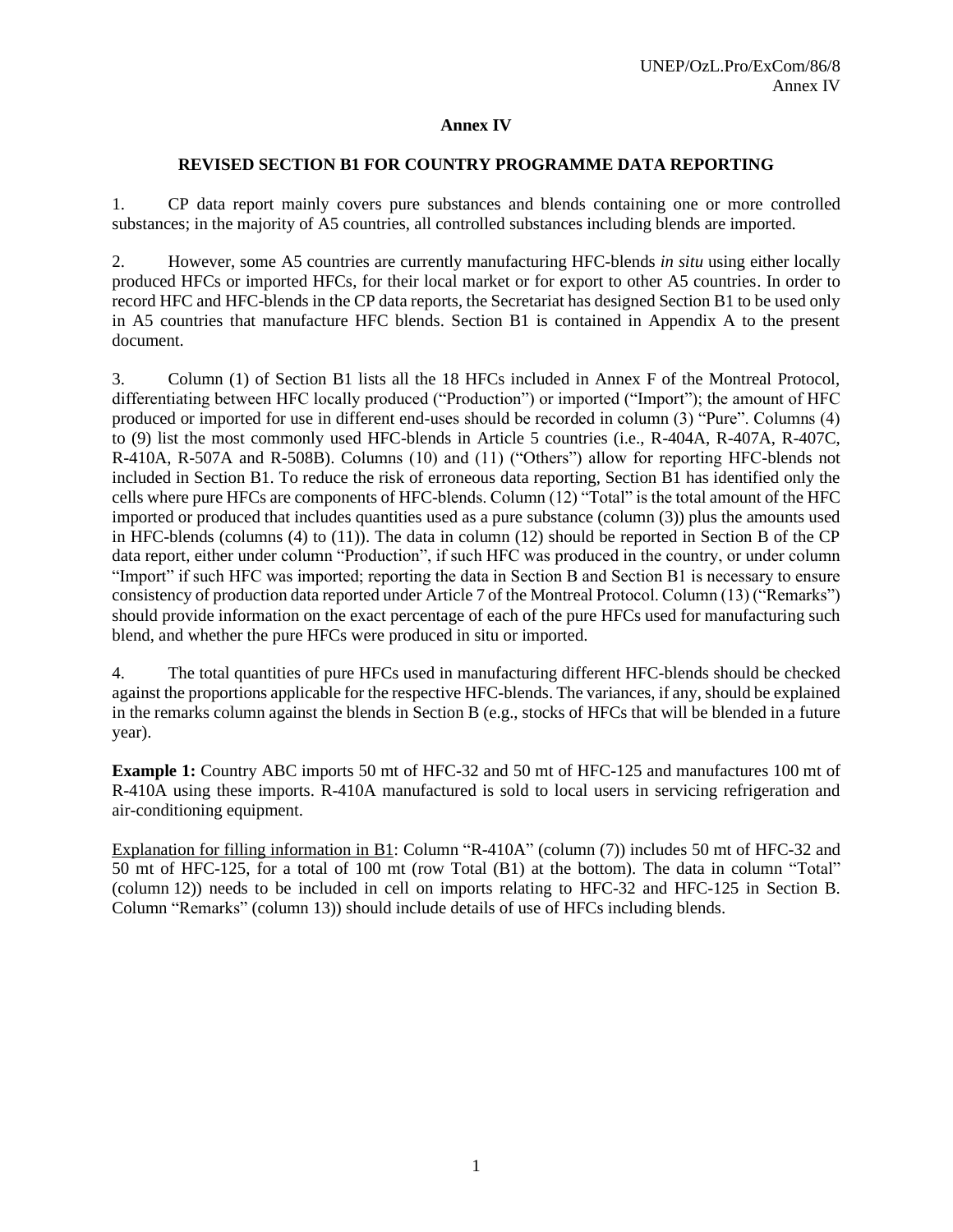#### UNEP/OzL.Pro/ExCom/86/8 Annex IV

| REVISED COUNTRY PROGRAMME REPORT FORMAT (2019 DATA AND BEYOND)                                                |                      |              |        |        |                                       |               |        |               |              |                     |               |                                                               |
|---------------------------------------------------------------------------------------------------------------|----------------------|--------------|--------|--------|---------------------------------------|---------------|--------|---------------|--------------|---------------------|---------------|---------------------------------------------------------------|
| <b>COUNTRY:</b>                                                                                               | <b>ABC</b>           |              |        |        | YEAR: January to December of the year |               |        |               |              |                     | 2019          |                                                               |
|                                                                                                               |                      |              |        |        |                                       |               |        |               |              |                     |               |                                                               |
| SECTION B1. ANNEX F - DATA ON PRODUCTION OF CONTROLLED SUBSTANCES AND MANUFACTURING OF BLENDS (METRIC TONNES) |                      |              |        |        |                                       |               |        |               |              |                     |               |                                                               |
|                                                                                                               |                      |              |        |        |                                       |               |        |               |              |                     |               |                                                               |
| NOTE: Data entry is required in UNSHADED cells only                                                           |                      |              |        |        |                                       |               |        |               |              |                     |               |                                                               |
|                                                                                                               |                      |              |        |        |                                       |               |        |               |              |                     |               |                                                               |
| <b>Substances</b>                                                                                             |                      | Pure         |        |        |                                       | <b>Blends</b> |        |               |              |                     | <b>Total</b>  | <b>Remarks</b>                                                |
|                                                                                                               |                      |              | R-404A | R-407A | R-407C                                | <b>R-410A</b> | R-507A | <b>R-508B</b> | XYZ          | Others <sup>1</sup> |               |                                                               |
| (1)                                                                                                           | (2)                  | (3)          | (4)    | (5)    | (6)                                   | (7)           | (8)    | (9)           | (10)         | (11)                | (12)          | (13)                                                          |
| Annex F                                                                                                       |                      |              |        |        |                                       |               |        |               |              |                     |               |                                                               |
| <b>Controlled Substances</b>                                                                                  |                      |              |        |        |                                       |               |        |               |              |                     |               |                                                               |
| <b>HFC-32</b>                                                                                                 | Production           | 0.00         |        | 0.00   | 0.00                                  | 0.00          |        |               | 0.00         | 0.00                | 0.00          |                                                               |
|                                                                                                               | <b>Import</b>        |              |        | 0.00   | 0.00                                  |               |        |               | 0.00         | 0.00                |               | HFC-32 imported is used for manufacturing R-410A; data in     |
| <b>HFC-41</b>                                                                                                 | Production           | 0.00<br>0.00 |        |        |                                       | 50.00         |        |               | 0.00         | 0.00                | 50.00<br>0.00 | column 12 is reported under imports for HFC-32 in section B.  |
|                                                                                                               | Import               | 0.00         |        |        |                                       |               |        |               | 0.00         | 0.00                | 0.00          |                                                               |
| <b>HFC-125</b>                                                                                                | Production           | 0.00         | 0.00   | 0.00   | 0.00                                  | 0.00          | 0.00   |               | 0.00         | 0.00                | 0.00          |                                                               |
|                                                                                                               | <b>Import</b>        |              |        |        |                                       |               |        |               |              |                     |               | HFC-125 imported is used for manufacturing R-410A; data in    |
|                                                                                                               |                      | 0.00         | 0.00   | 0.00   | 0.00                                  | 50.00         | 0.00   |               | 0.00         | 0.00                | 50.00         | column 12 is reported under imports for HFC-125 in section B. |
| <b>HFC-134</b>                                                                                                | Production           | 0.00         |        |        |                                       |               |        |               | 0.00         | 0.00                | 0.00          |                                                               |
|                                                                                                               | Import               | 0.00         |        |        |                                       |               |        |               | 0.00         | 0.00                | 0.00          |                                                               |
| <b>HFC-134a</b>                                                                                               | Production           | 0.00         | 0.00   | 0.00   | 0.00                                  |               |        |               | 0.00         | 0.00                | 0.00          |                                                               |
|                                                                                                               | <b>Import</b>        | 0.00         | 0.00   | 0.00   | 0.00                                  |               |        |               | 0.00         | 0.00                | 0.00          |                                                               |
| <b>HFC-143</b>                                                                                                | Production           | 0.00         |        |        |                                       |               |        |               | 0.00         | 0.00                | 0.00          |                                                               |
|                                                                                                               | <b>Import</b>        | 0.00         |        |        |                                       |               |        |               | 0.00         | 0.00                | 0.0           |                                                               |
| <b>HFC-143a</b>                                                                                               | Production           | 0.00         | 0.00   |        |                                       |               | 0.00   |               | 0.00         | 0.00                | 0.00          |                                                               |
| <b>HFC-152</b>                                                                                                | Import<br>Production | 0.00<br>0.00 | 0.00   |        |                                       |               | 0.00   |               | 0.00<br>0.00 | 0.00<br>0.00        | 0.00<br>0.00  |                                                               |
|                                                                                                               | <b>Import</b>        | 0.00         |        |        |                                       |               |        |               | 0.00         | 0.00                | 0.00          |                                                               |
| <b>HFC-152a</b>                                                                                               | Production           | 0.00         |        |        |                                       |               |        |               | 0.00         | 0.00                | 0.00          |                                                               |
|                                                                                                               | Import               | 0.00         |        |        |                                       |               |        |               | 0.00         | 0.00                | 0.00          |                                                               |
| HFC-227ea                                                                                                     | Production           | 0.00         |        |        |                                       |               |        |               | 0.00         | 0.00                | 0.00          |                                                               |
|                                                                                                               | <b>Import</b>        | 0.00         |        |        |                                       |               |        |               | 0.00         | 0.00                | 0.00          |                                                               |
| <b>HFC-236cb</b>                                                                                              | Production           | 0.00         |        |        |                                       |               |        |               | 0.00         | 0.00                | 0.00          |                                                               |
|                                                                                                               | <b>Import</b>        | 0.00         |        |        |                                       |               |        |               | 0.00         | 0.00                | 0.00          |                                                               |
| HFC-236ea                                                                                                     | Production           | 0.00         |        |        |                                       |               |        |               | 0.00         | 0.00                | 0.00          |                                                               |
|                                                                                                               | <b>Import</b>        | 0.00         |        |        |                                       |               |        |               | 0.00         | 0.00                | 0.0           |                                                               |
| HFC-236fa                                                                                                     | Production           | 0.00         |        |        |                                       |               |        |               | 0.00         | 0.00                | 0.00          |                                                               |
|                                                                                                               | <b>Import</b>        | 0.00         |        |        |                                       |               |        |               | 0.00         | 0.00                | 0.00          |                                                               |
| <b>HFC-245ca</b>                                                                                              | Production           | 0.00         |        |        |                                       |               |        |               | 0.00         | 0.00                | 0.00          |                                                               |
| HFC-245fa                                                                                                     | Import               | 0.00         |        |        |                                       |               |        |               | 0.00         | 0.00                | 0.00          |                                                               |
|                                                                                                               | Production           | 0.00         |        |        |                                       |               |        |               | 0.00         | 0.00                | 0.00          |                                                               |
| HFC-365mfc                                                                                                    | Import<br>Production | 0.00<br>0.00 |        |        |                                       |               |        |               | 0.00<br>0.00 | 0.00<br>0.00        | 0.00<br>0.00  |                                                               |
|                                                                                                               | <b>Import</b>        | 0.00         |        |        |                                       |               |        |               | 0.00         | 0.00                | 0.00          |                                                               |
| <b>HFC-43-10mee</b>                                                                                           | Production           | 0.00         |        |        |                                       |               |        |               | 0.00         | 0.00                | 0.00          |                                                               |
|                                                                                                               | <b>Import</b>        | 0.00         |        |        |                                       |               |        |               | 0.00         | 0.00                | 0.00          |                                                               |
| $HFC-23$ (use)                                                                                                | Production           | 0.00         |        |        |                                       |               |        | 0.00          | 0.00         | 0.00                | 0.00          |                                                               |
|                                                                                                               | <b>Import</b>        | 0.00         |        |        |                                       |               |        | 0.00          | 0.00         | 0.00                | 0.0           |                                                               |
| <b>TOTAL (B1)</b>                                                                                             |                      | 0.00         | 0.00   | 0.00   | 0.00                                  | 100.00        | 0.00   | 0.00          | 0.00         | 0.00                | 100.00        |                                                               |
|                                                                                                               |                      |              |        |        |                                       |               |        |               |              |                     |               |                                                               |

**Example 2:** Country ABC produces 46 mt of HFC-32 and imports 50 mt of HFC-125 and 150 mt of HFC-134a. The country manufactures 200 mt of R-407C (i.e. 25 per cent of HFC-125, 23 per cent of HFC-32 and 52 per cent of HFC-134a), and sells 46 mt of HFC-134a to local users for servicing refrigeration and air-conditioning equipment.

Explanation for filling information in B1: Column "R-407C" (column (6)) includes 46 mt of HFC-32 and 50 mt of HFC-125. The cell relating to HFC-134a imports in column "Pure" (column (3)) includes 46 mt, and the cell relating to import of HFC-134a for manufacturing in column R-407C (column (6)) includes 104 mt. The data in column "Total" (column (12)) needs to be included in the cell on production and imports relating to HFC-125, HFC-134a and HFC-32 in Section B. The percentage of HFC-125, HFC-32 and HFC-134a in column (6) is 25 per cent, 23 per cent and 52 per cent, respectively and matches with the composition of R-407C. Column "Remarks" (column (13)) should include details of use of HFCs including blends.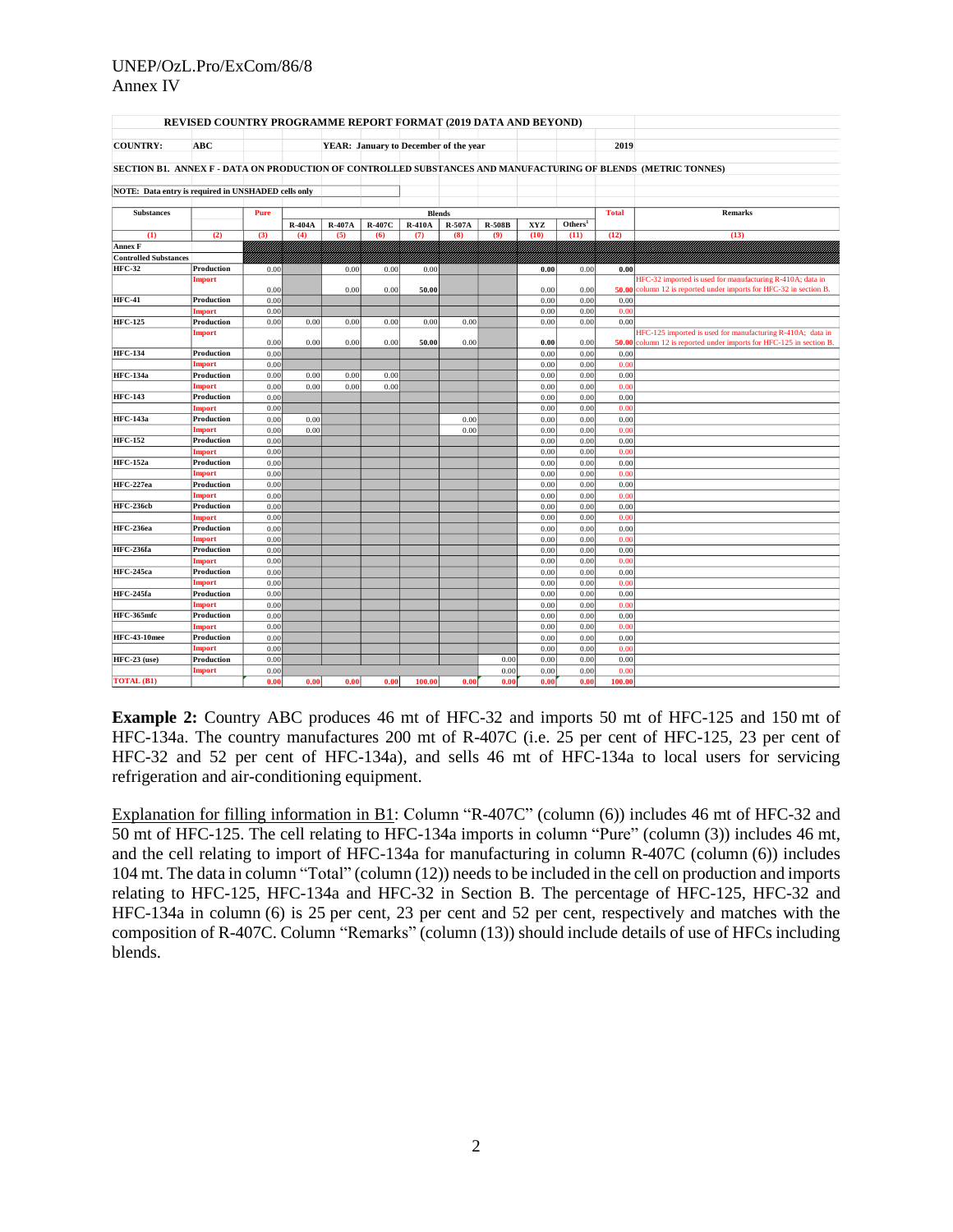#### UNEP/OzL.Pro/ExCom/86/8 Annex IV

| <b>REVISED COUNTRY PROGRAMME REPORT (2019 DATA AND BEYOND)</b> |                             |              |        |                  |        |                                          |      |                             |              |                     |              |                                                                                                                                                                                                                                                       |
|----------------------------------------------------------------|-----------------------------|--------------|--------|------------------|--------|------------------------------------------|------|-----------------------------|--------------|---------------------|--------------|-------------------------------------------------------------------------------------------------------------------------------------------------------------------------------------------------------------------------------------------------------|
| <b>COUNTRY:</b>                                                | <b>ABC</b>                  |              |        |                  |        | YEAR: January to December of the year    |      |                             |              |                     | 2019         |                                                                                                                                                                                                                                                       |
|                                                                |                             |              |        |                  |        |                                          |      |                             |              |                     |              | SECTION B1. ANNEX F - DATA ON PRODUCTION OF CONTROLLED SUBSTANCES AND MANUFACTURING OF BLENDS (METRIC TONNES)                                                                                                                                         |
|                                                                |                             |              |        |                  |        |                                          |      |                             |              |                     |              |                                                                                                                                                                                                                                                       |
| NOTE: Data entry is required in UNSHADED cells only            |                             |              |        |                  |        |                                          |      |                             |              |                     |              |                                                                                                                                                                                                                                                       |
| <b>Substances</b>                                              |                             | Pure         |        |                  |        |                                          |      |                             |              |                     | <b>Total</b> | <b>Remarks</b>                                                                                                                                                                                                                                        |
|                                                                |                             |              | R-404A | R-407A<br>R-407C |        | <b>Blends</b><br><b>R-410A</b><br>R-507A |      | <b>R-508B</b><br><b>XYZ</b> |              | Others <sup>1</sup> |              |                                                                                                                                                                                                                                                       |
| (1)                                                            | (2)                         | (3)          | (4)    | (5)              | (6)    | (7)                                      | (8)  | (9)                         | (10)         | (11)                | (12)         | (13)                                                                                                                                                                                                                                                  |
| <b>Annex F</b>                                                 |                             |              |        |                  |        |                                          |      |                             |              |                     |              |                                                                                                                                                                                                                                                       |
| <b>Controlled Substances</b>                                   |                             |              |        |                  |        |                                          |      |                             |              |                     |              |                                                                                                                                                                                                                                                       |
| <b>HFC-32</b>                                                  | Production                  |              |        |                  |        |                                          |      |                             |              |                     |              | R-407C blend contains 23 per cent HFC-32, 25<br>per cent HFC-125 and 52 per cent HFC-134a.<br>HFC-32 produced is used for manufacturing this                                                                                                          |
|                                                                |                             | 0.00         |        | 0.00             | 46.00  | 0.00                                     |      |                             | 0.00         | 0.00                | 46.00 blend. |                                                                                                                                                                                                                                                       |
| <b>HFC-41</b>                                                  | <b>Import</b><br>Production | 0.00<br>0.00 |        | 0.00             | 0.00   | 0.00                                     |      |                             | 0.00<br>0.00 | 0.00<br>0.00        | 0.00<br>0.00 |                                                                                                                                                                                                                                                       |
|                                                                | Import                      | 0.00         |        |                  |        |                                          |      |                             | 0.00         | 0.00                | 0.00         |                                                                                                                                                                                                                                                       |
| <b>HFC-125</b>                                                 | Production                  | 0.00         | 0.00   | 0.00             | 0.00   | 0.00                                     | 0.00 |                             | 0.00         | 0.00                | 0.00         |                                                                                                                                                                                                                                                       |
|                                                                | <b>Import</b>               | 0.00         | 0.00   | 0.00             | 50.00  | 0.00                                     | 0.00 |                             | 0.00         | 0.00                |              | R-407C blend contains 23 per cent HFC-32, 25<br>per cent HFC-125 and 52 per cent HFC-134a.<br>HFC-125 is imported and used for manufacturing<br>50.00 this blend.                                                                                     |
| <b>HFC-134</b>                                                 | Production                  | 0.00         |        |                  |        |                                          |      |                             | 0.00         | 0.00                | 0.00         |                                                                                                                                                                                                                                                       |
|                                                                | Import                      | 0.00         |        |                  |        |                                          |      |                             | 0.00         | 0.00                | 0.00         |                                                                                                                                                                                                                                                       |
| <b>HFC-134a</b>                                                | Production                  | 0.00         | 0.00   | 0.00             | 0.00   |                                          |      |                             | 0.00         | 0.00                | 0.00         |                                                                                                                                                                                                                                                       |
|                                                                | Import                      | 46.00        | 0.00   | 0.00             | 104.00 |                                          |      |                             | 0.00         | 0.00                |              | R-407C blend contains 23 per cent HFC-32, 25<br>per cent HFC-125 and 52 per cent HFC-134a.<br>Of the total import of 150 mt of HFC-134a, 104<br>mt is used for manufacturing blends and 46 mt is<br>150.00 used for sale to users in servicing sector |
| <b>HFC-143</b>                                                 | Production                  | 0.00         |        |                  |        |                                          |      |                             | 0.00         | 0.00                | 0.00         |                                                                                                                                                                                                                                                       |
|                                                                | Import                      | 0.00         |        |                  |        |                                          |      |                             | 0.00         | 0.00                | 0.00         |                                                                                                                                                                                                                                                       |
| <b>HFC-143a</b>                                                | <b>Production</b>           | 0.00         | 0.00   |                  |        |                                          | 0.00 |                             | 0.00         | 0.00                | 0.00         |                                                                                                                                                                                                                                                       |
|                                                                | Import                      | 0.00         | 0.00   |                  |        |                                          | 0.00 |                             | 0.00         | 0.00                | 0.0(         |                                                                                                                                                                                                                                                       |
| <b>HFC-152</b>                                                 | Production                  | 0.00         |        |                  |        |                                          |      |                             | 0.00         | 0.00                | 0.00         |                                                                                                                                                                                                                                                       |
| <b>HFC-152a</b>                                                | Import<br>Production        | 0.00         |        |                  |        |                                          |      |                             | 0.00         | 0.00<br>0.00        | 0.00         |                                                                                                                                                                                                                                                       |
|                                                                | Import                      | 0.00<br>0.00 |        |                  |        |                                          |      |                             | 0.00<br>0.00 | 0.00                | 0.00<br>0.00 |                                                                                                                                                                                                                                                       |
| HFC-227ea                                                      | Production                  | 0.00         |        |                  |        |                                          |      |                             | 0.00         | 0.00                | 0.00         |                                                                                                                                                                                                                                                       |
|                                                                | Import                      | 0.00         |        |                  |        |                                          |      |                             | 0.00         | 0.00                | 0.00         |                                                                                                                                                                                                                                                       |
| <b>HFC-236cb</b>                                               | Production                  | 0.00         |        |                  |        |                                          |      |                             | 0.00         | 0.00                | 0.00         |                                                                                                                                                                                                                                                       |
|                                                                | Import                      | 0.00         |        |                  |        |                                          |      |                             | 0.00         | 0.00                | 0.00         |                                                                                                                                                                                                                                                       |
| HFC-236ea                                                      | Production                  | 0.00         |        |                  |        |                                          |      |                             | 0.00         | 0.00                | 0.00         |                                                                                                                                                                                                                                                       |
| HFC-236fa                                                      | Import<br>Production        | 0.00<br>0.00 |        |                  |        |                                          |      |                             | 0.00<br>0.00 | 0.00<br>0.00        | 0.00<br>0.00 |                                                                                                                                                                                                                                                       |
|                                                                | Import                      | 0.00         |        |                  |        |                                          |      |                             | 0.00         | 0.00                | 0.0(         |                                                                                                                                                                                                                                                       |
| <b>HFC-245ca</b>                                               | Production                  | 0.00         |        |                  |        |                                          |      |                             | 0.00         | 0.00                | 0.00         |                                                                                                                                                                                                                                                       |
|                                                                | Import                      | 0.00         |        |                  |        |                                          |      |                             | 0.00         | 0.00                | 0.00         |                                                                                                                                                                                                                                                       |
| <b>HFC-245fa</b>                                               | Production                  | 0.00         |        |                  |        |                                          |      |                             | 0.00         | 0.00                | 0.00         |                                                                                                                                                                                                                                                       |
|                                                                | <b>Import</b>               | 0.00         |        |                  |        |                                          |      |                             | 0.00         | 0.00                | 0.00         |                                                                                                                                                                                                                                                       |
| HFC-365mfc                                                     | Production                  | 0.00         |        |                  |        |                                          |      |                             | 0.00         | 0.00                | 0.00         |                                                                                                                                                                                                                                                       |
|                                                                | <b>Import</b>               | 0.00         |        |                  |        |                                          |      |                             | 0.00         | 0.00                | 0.00         |                                                                                                                                                                                                                                                       |
| <b>HFC-43-10mee</b>                                            | Production<br>Import        | 0.00<br>0.00 |        |                  |        |                                          |      |                             | 0.00<br>0.00 | 0.00<br>0.00        | 0.00<br>0.00 |                                                                                                                                                                                                                                                       |
| <b>HFC-23</b> (use)                                            | Production                  | 0.00         |        |                  |        |                                          |      | 0.00                        | 0.00         | 0.00                | 0.00         |                                                                                                                                                                                                                                                       |
|                                                                | <b>Import</b>               | 0.00         |        |                  |        |                                          |      | 0.00                        | 0.00         | 0.00                | 0.00         |                                                                                                                                                                                                                                                       |
| <b>TOTAL (B1)</b>                                              |                             | 46.00        | 0.00   | 0.00             | 200.00 | 0.00                                     | 0.00 | 0.00                        | 0.00         | 0.00                | 246.00       |                                                                                                                                                                                                                                                       |